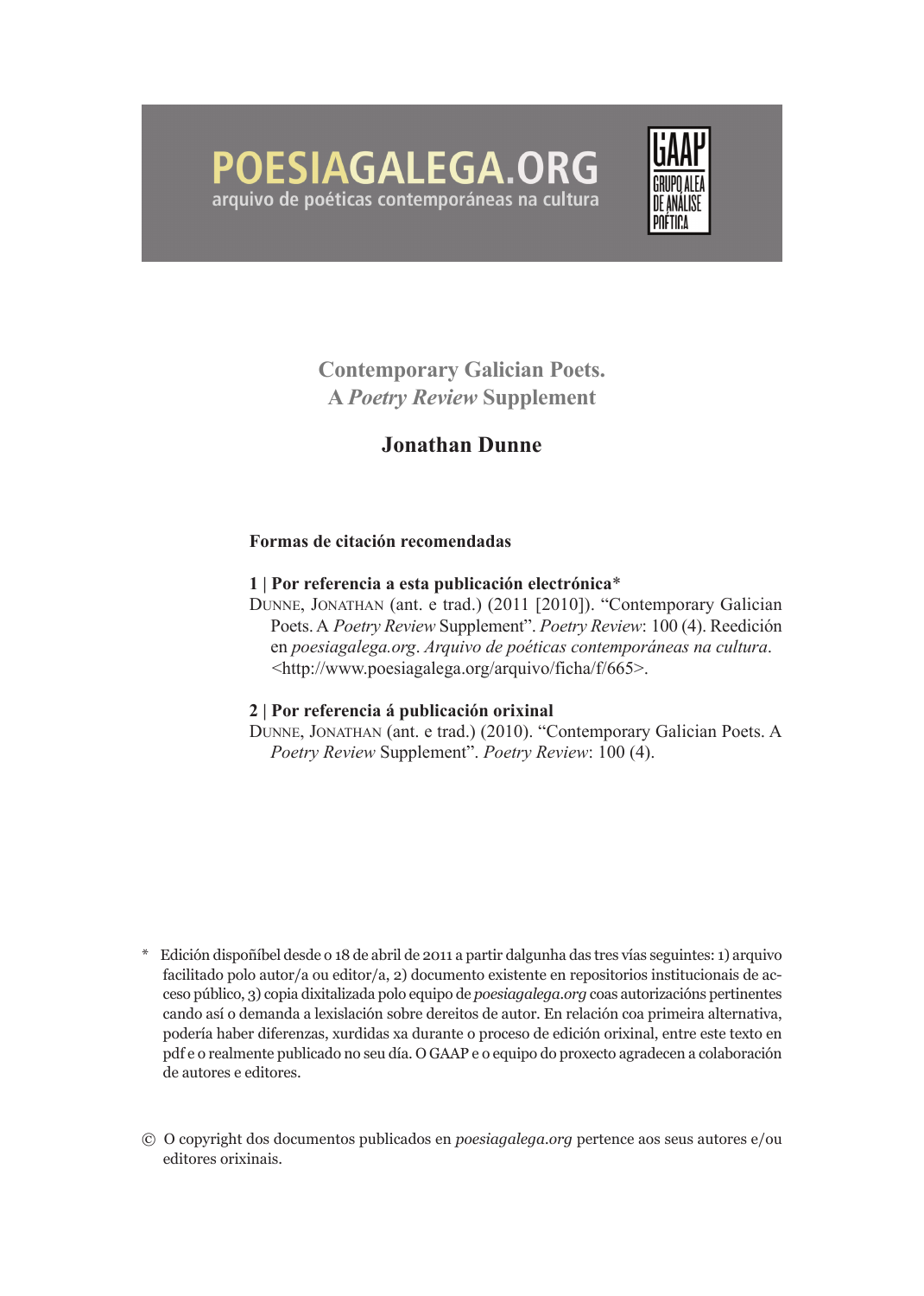A *Poetry Review* Supplement

Selected and translated by Jonathan Dunne



*This publication received a grant from the Galician regional government, the Xunta de Galicia, through the Department for the Promotion and Dissemination of Culture and the Department of Linguistic Policy*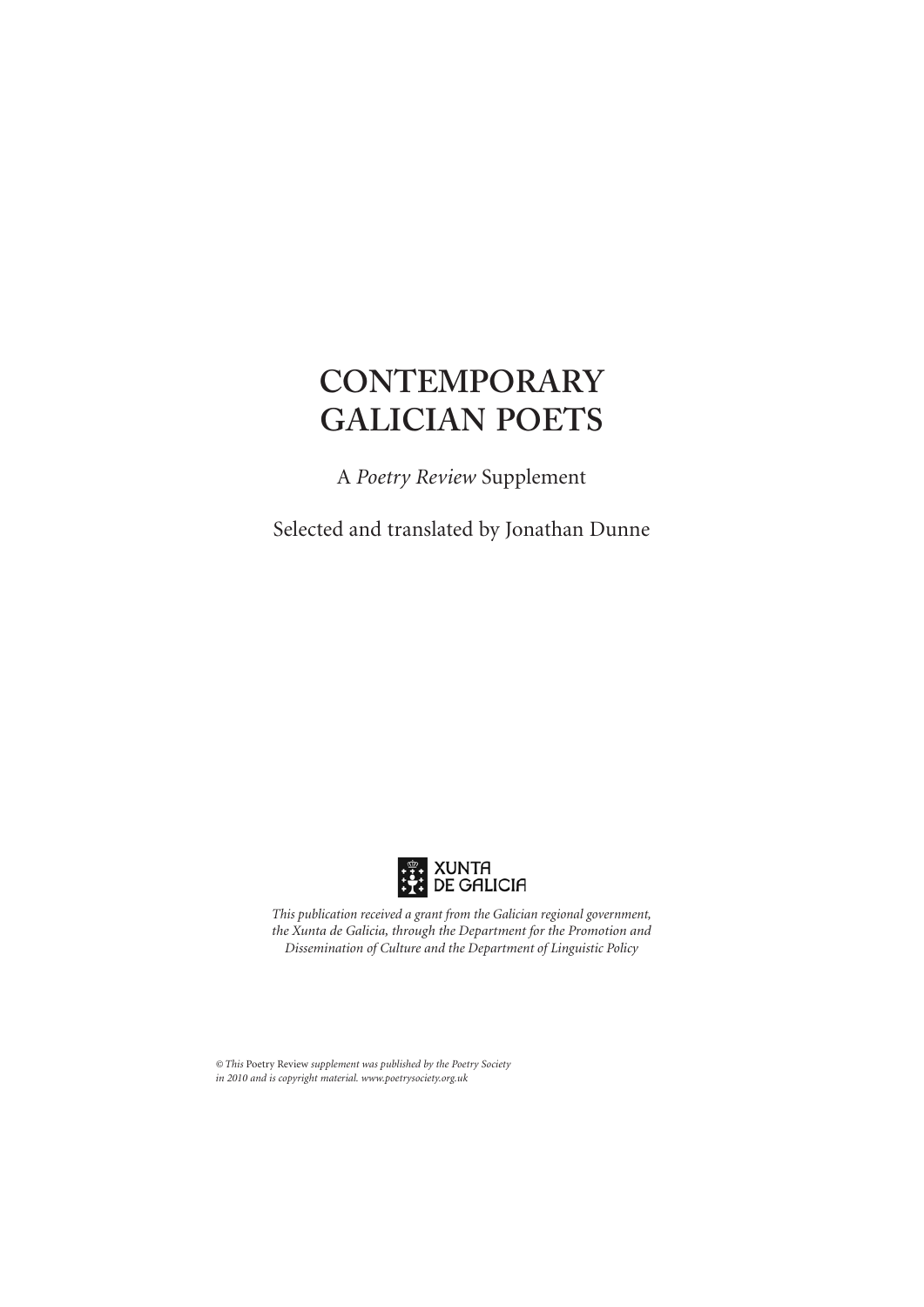# Contents

| Translator's Introduction  | 9  |
|----------------------------|----|
|                            |    |
| Xosé María Álvarez Cáccamo | 11 |
| Manuel Álvarez Torneiro    | 13 |
| Yolanda Castaño            | 15 |
| María Do Cebreiro          | 17 |
| Miguel Anxo Fernán Vello   | 20 |
| Luís González Tosar        | 23 |
| Bernardino Graña           | 25 |
| Xulio López Valcárcel      | 28 |
| Xosé Luís Méndez Ferrín    | 29 |
| Olga Novo                  | 32 |
| Pilar Pallarés             | 35 |
| Chus Pato                  | 37 |
| Alfonso Pexegueiro         | 41 |
| Luz Pozo Garza             | 44 |
| <b>Manuel Rivas</b>        | 46 |
| Xavier Rodríguez Baixeras  | 49 |
| Claudio Rodríguez Fer      | 52 |
| Xavier Seoane              | 56 |
| Xohana Torres              | 58 |
|                            |    |
| About The Translator       | 62 |
| Acknowledgements           |    |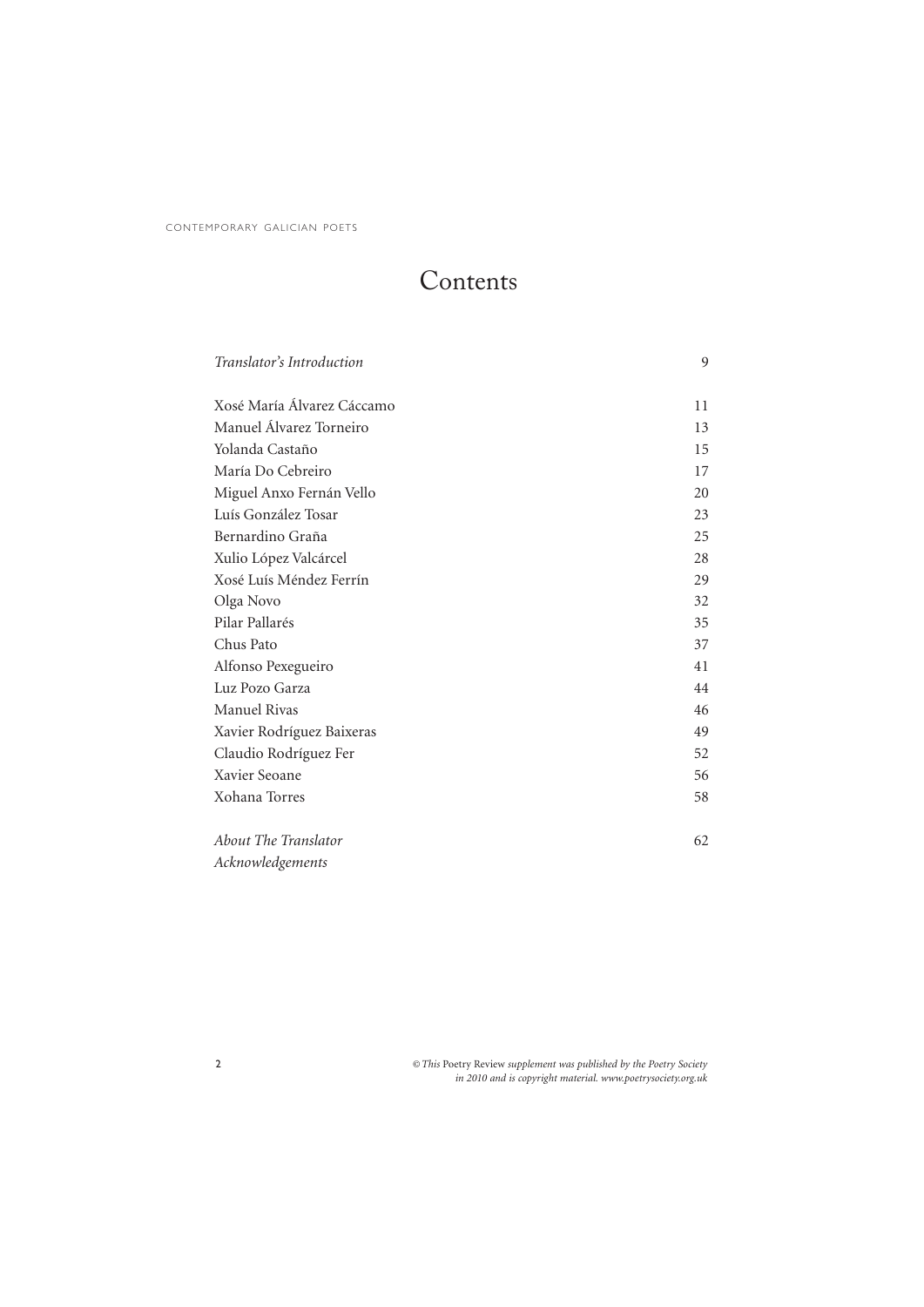## Translator's Introduction

#### JONATHAN DUNNE

alicia is a region in northwest Spain, with Portugal to the south, the Atlantic to the west and, to the north, Ireland and the Bay of Biscay. The capital is Santiago de Compostela, a Christian pilgrimage site since here are supposed to be the remains of St James. Four provinces comprise the region – Coruña, Lugo, Ourense and Pontevedra – the largest city being Vigo, an important port and industrial centre.

In the Middle Ages, Galician-Portuguese (the two share a common history) was the language of poetry in much of the Iberian peninsula. Various songbooks record the famous *cantigas* – songs of love, of a friend, of devotion to the Virgin Mary, of mockery – composed by local troubadours as well as Alfonso X of Castile and Dom Dinis of Portugal. Galician has possibly the strongest poetic tradition in this part of Europe, a tradition that was silenced in printed form during the sixteenth to eighteenth centuries, but kept very much alive in the oral tradition and revindicated by nineteenth century poets, first among them Rosalía de Castro (1837-1885).

The purpose of this supplement is to present those names most widely recognized in the field of contemporary Galician poetry, poetry being written in the Galician language today. In selecting poems, I avoided using those that have already appeared in book form in English translation. Various Galician poets have published poetry collections in English: María do Cebreiro (*I Am Not from Here*, Shearsman Books, 2010); Miguel-Anxo Murado (*A Bestiary of Discontent*, Edwin Mellen Press, 1993); Chus Pato (*Charenton*, Shearsman Books, 2007; *m-Talá*, Shearsman Books, 2009); and Manuel Rivas (*From Unknown to Unknown*, Small Stations Press, 2009). A full list of books of Galician literature in English can be found here: www.smallstations.com/galician.htm.

This publication would not have been possible without the financial assistance of the Department for the Promotion and Dissemination of Culture (director: Francisco López) and the Department of Linguistic Policy (director: Anxo Lorenzo), both of the Galician regional government, the Xunta de Galicia. I am especially grateful to the editor of *Poetry Review*, Fiona Sampson, for providing the space poetry needs for translation.

*<sup>©</sup> This* Poetry Review *supplement was published by the Poetry Society in 2010 and is copyright material. www.poetrysociety.org.uk*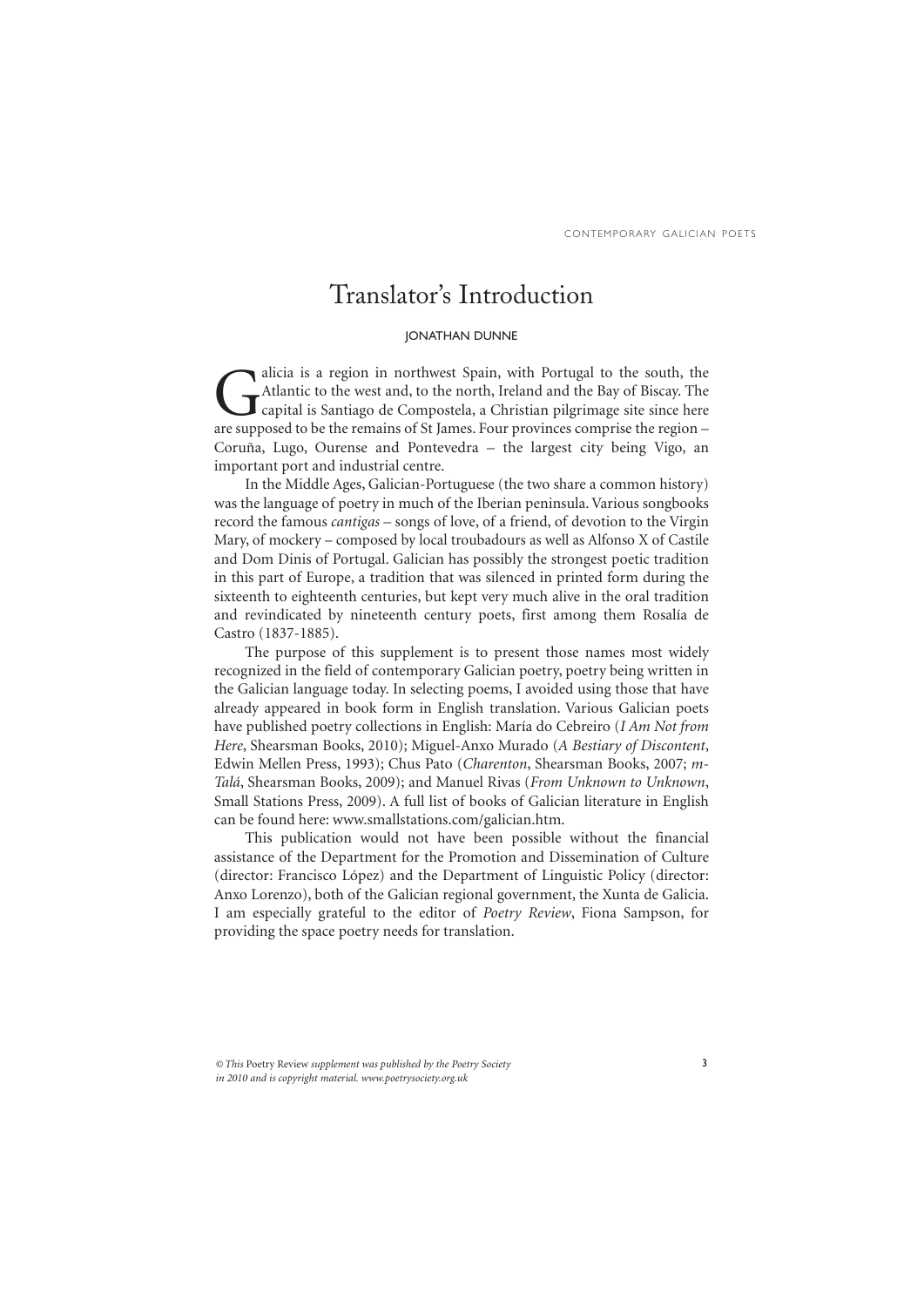### *Xosé María Álvarez Cáccamo Vigo, 1950*

### Knives

Life prepares with craftsman-like dedication its finest, saddest knives, one day a chance blade to touch the part of skin we trust most with its enchantments. It brings the necessary weapons, arms that barely reveal the open wound, the river of excessive lament and deterioration. The knives – friendly words, even caresses – seem beautiful instruments to accompany the table's solemn festivity. No one thinks that, after the merriment and pleasant dishes we were served, the succession of faces talking with great love after wine, the knives could open serrated edges, bloom roses of rust, gleam with violent intention. But the day will come when all the knives that were simply warnings of prudence will grow into tools whose terror kills and all the millimetric wounds, parallel cuts in slow miniature, were meant only to tell of an increase of blood that will make us sad, peaceable men for ever.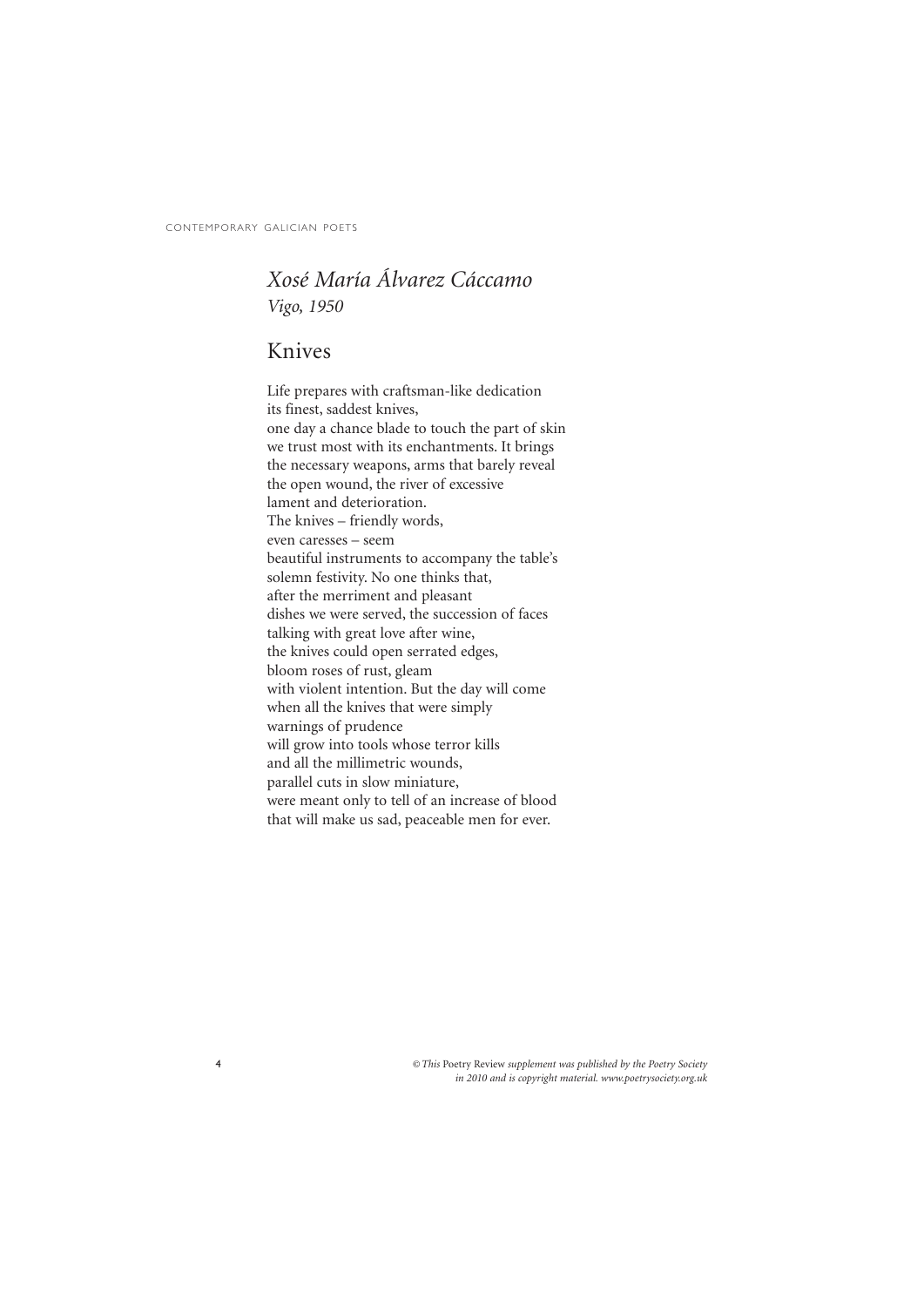## [Untitled]

I went back in the house. You'd left to take your place in the transparent village. In the study a body of smoke still stands. The blinds don't close. Cracks appear through which doves, colliding, go. The wood dilates, opens craters, swells, soaked by the sea at night. The house heels over under the weight of fossilized water. Mother, anchored in mist, spins murmurs of porous foam, learning to feel you a fugitive, afar.

She sometimes walks on now slanting carpets, needs to seek shelter against vertical walls, listening in her fingers to the restless activity of ants which come from geraniums in your absence, she comes and goes along the corridor as if it were an avenue, talks to wrong numbers on the phone and leaves enigmas in other houses perhaps of exile like our own, or to get us back she calls my name from the windows, silencing the evening's engines.

Then she settles down. The house lies to, sleeping boat in calm sea coves. You again remain or return to affirm the keys of quietness and the bodies recover their central weight.

### 夔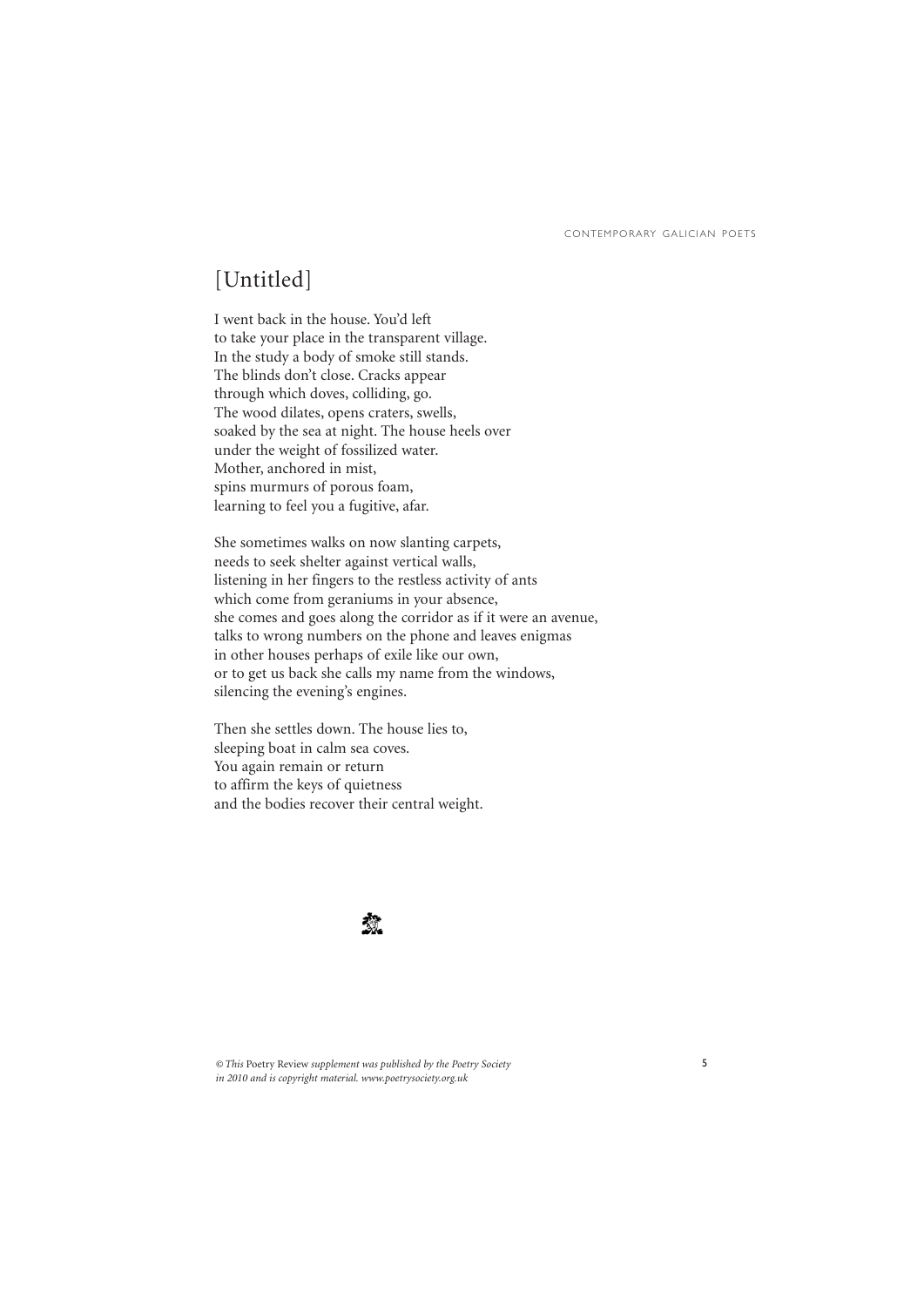6

### *Manuel Álvarez Torneiro Coruña, 1932*

## On The Matter Of Adagio

*In tribute to Tomaso Albinoni*

The hour arborescent in the shelter of evening. That voluptuous taffeta of sense. And life which binds severe moments.

A lit blade of grass touches the tremulous flesh, elaborates the happy flowering of what's lost. Nothing is shipwrecked definitively.

The viola turns into sheer silk.

Great scars receive their oils.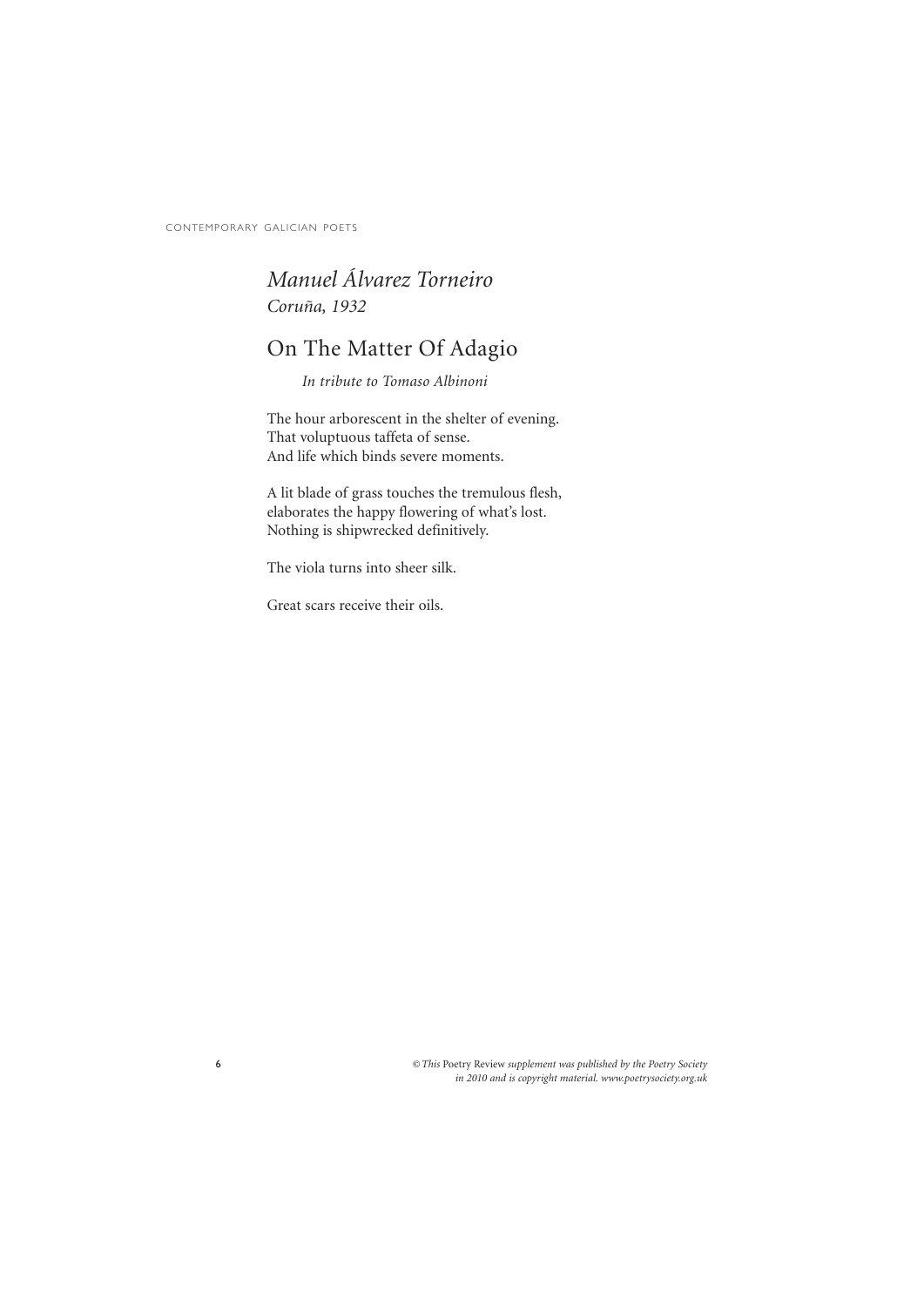7

### Territory

Sheets of December. Explosions of shade. Discursive rain. Coppers. Fittings. Millenary camphor. Kaleidoscopic months of March. Death dressed up in a paper flower. Inscriptions in mud. Pepper and lilac. A tired wheel. Towers of parsimony. To walk and unwalk. Looks of sadness which don't fit in a day. Leather which overpowers us with its burnt fragrance. Goad and silk. Absolute force in granite calms. A founding light of space. Emperor cats on the hearth. Naked blue grass under the passing of days. The first bird to see the light of the world. Tablecloth and birth. Living strata. The forest of oceanic diction. Enormous liquid eyes of rough-honeyed animals and patients on somehow adverse afternoons. The disconsolation of wisdom. Inferior stars asleep on the rooftops. Pronounced women pressing a wild strawberry. The antidote in the hand sharpening the scythe. The broad stairs of injustice. The monster's minuet. Air that tastes of ash in extreme summer. A dove on the head of the blind apostle. The rotation of windows on greenery dead in early pavements. That roadside shrine. The punctual sacrifice which bloodies twilight. That taste of a reclaimed body. The baroque. A prayer for us in silence.

And the sea which waits.

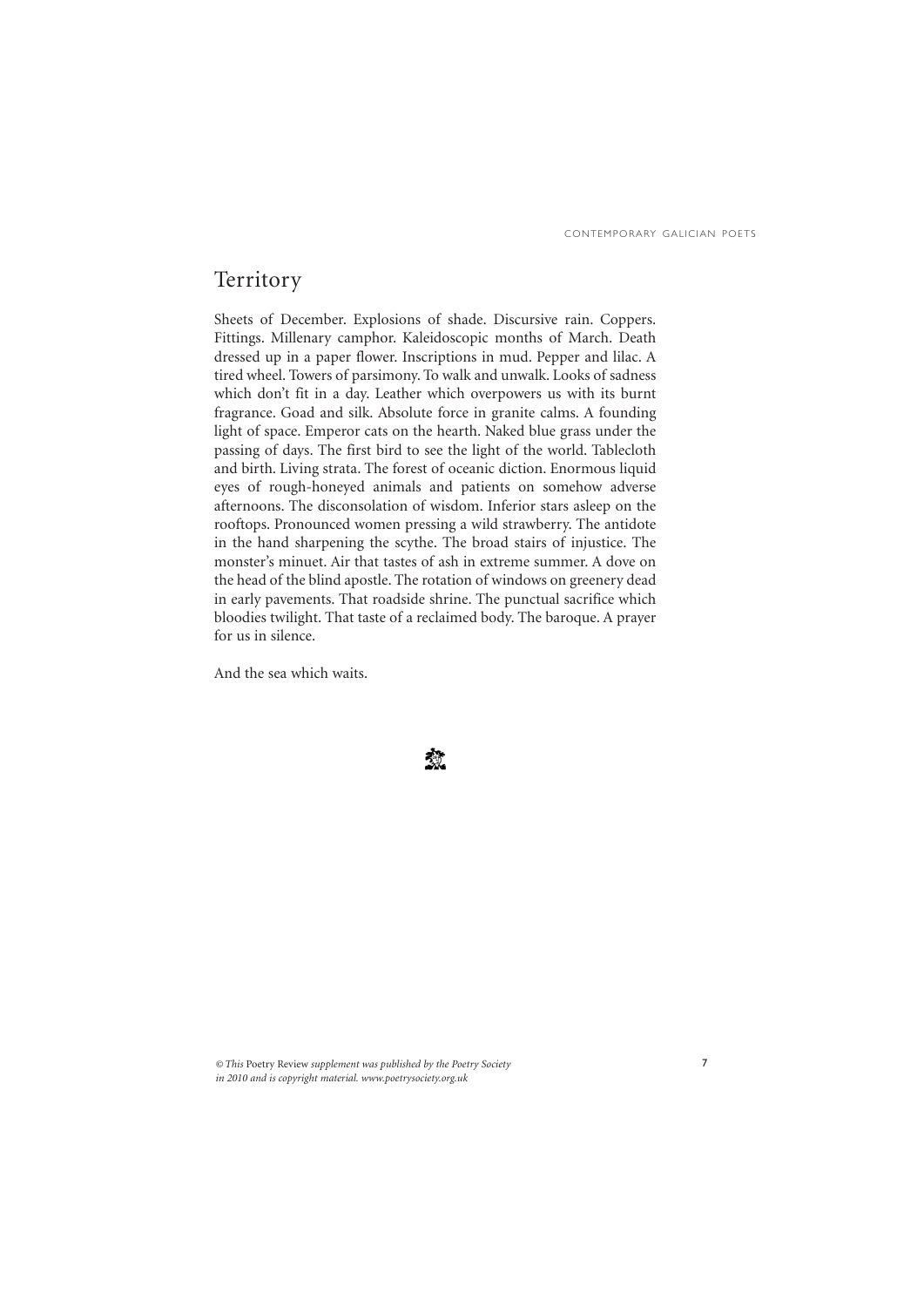*Yolanda Castaño Santiago de Compostela, 1977*

## Highway To Heaven

#### *i*

The motorway is marked with impossible curves, hesitant lines which go straight for the central reservation.

What would my corn beauty be like rent and bloody against the windscreen, what exactly would be the state of my tits which would never fall again?

#### *ii*

Capsule of only.

Between this and nothing a tiny movement. A careless mistake, an absurd slit of chance and the rosy weight of my bones in the ditch.

A butterfly of cold crosses my path, my eyes are drawn to the way it jumps and I'm lucky.

One two, one two, one two.

#### *iii*

Should at this precise moment the most terrible bad luck enter my lane, my girl's fortune go up in smoke, no one would consider dubious or suspicious the sparkling beauty of my corpse on the hard shoulder.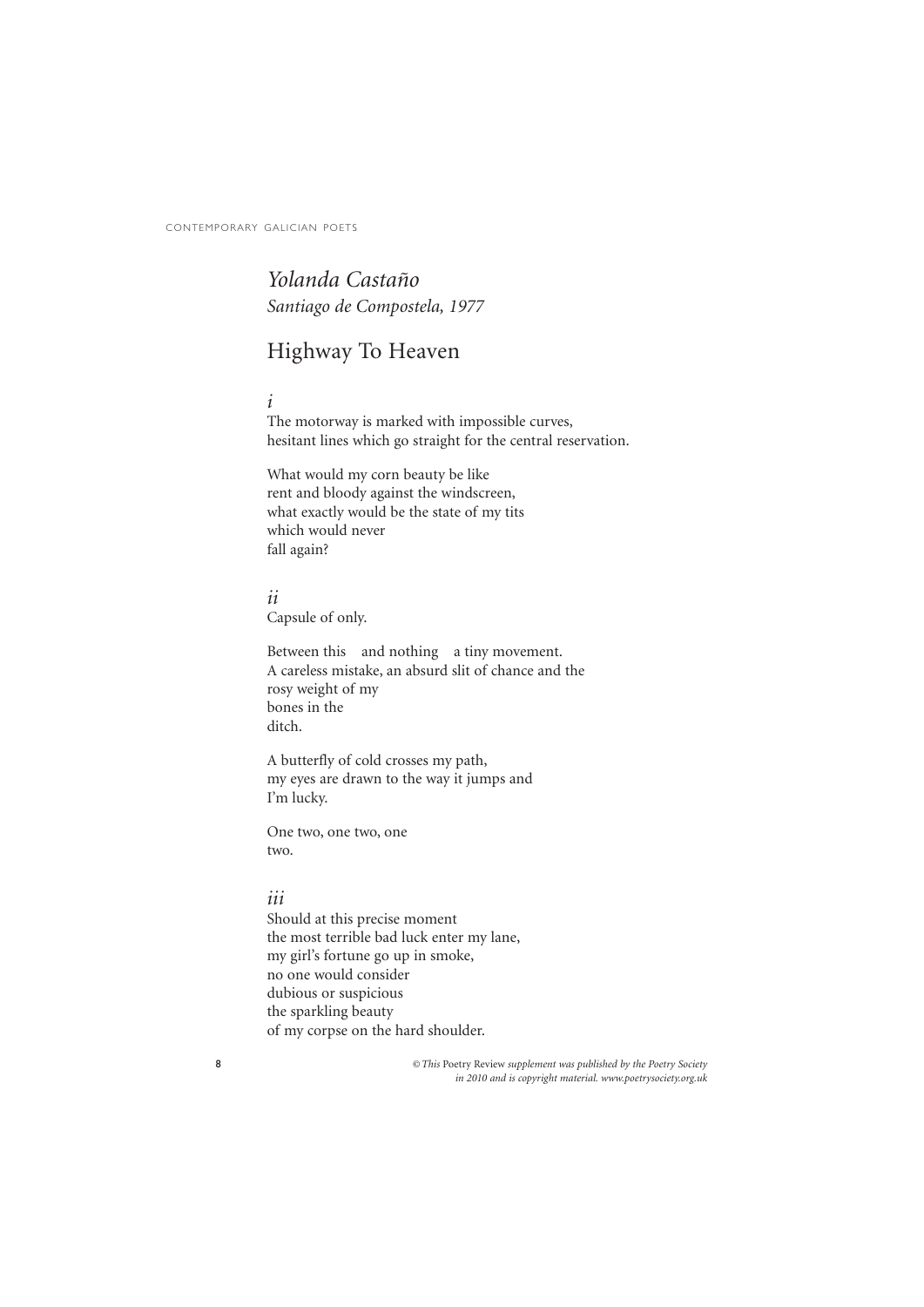9

#### *iv*

The motorway at night is like a video game. The deepest darkness does not confuse me.

Like an indicator, my youth a line of coke which sometimes twists.

Behind my orbit the steering wheels go wild.

I accelerate as quickly as the life goes out of this verse.

## Fairy Tales

Once upon a time ...and at the end of the story Miss Little Red Riding Hood was a wolf, the grandmother a woodcutter, the ravener an ascetic, the libertarian a complete compendium of dependencies, the mystic a fear-tinged frivoller, the *homme incompris* an angel, the princess a monster, the frivoller a fear-tinged mystic, the monster a princess, the other homme incompris a demon, the supposed wolf a real Little Red Riding Hood and the path through the wood a woodcutter.

### 蠻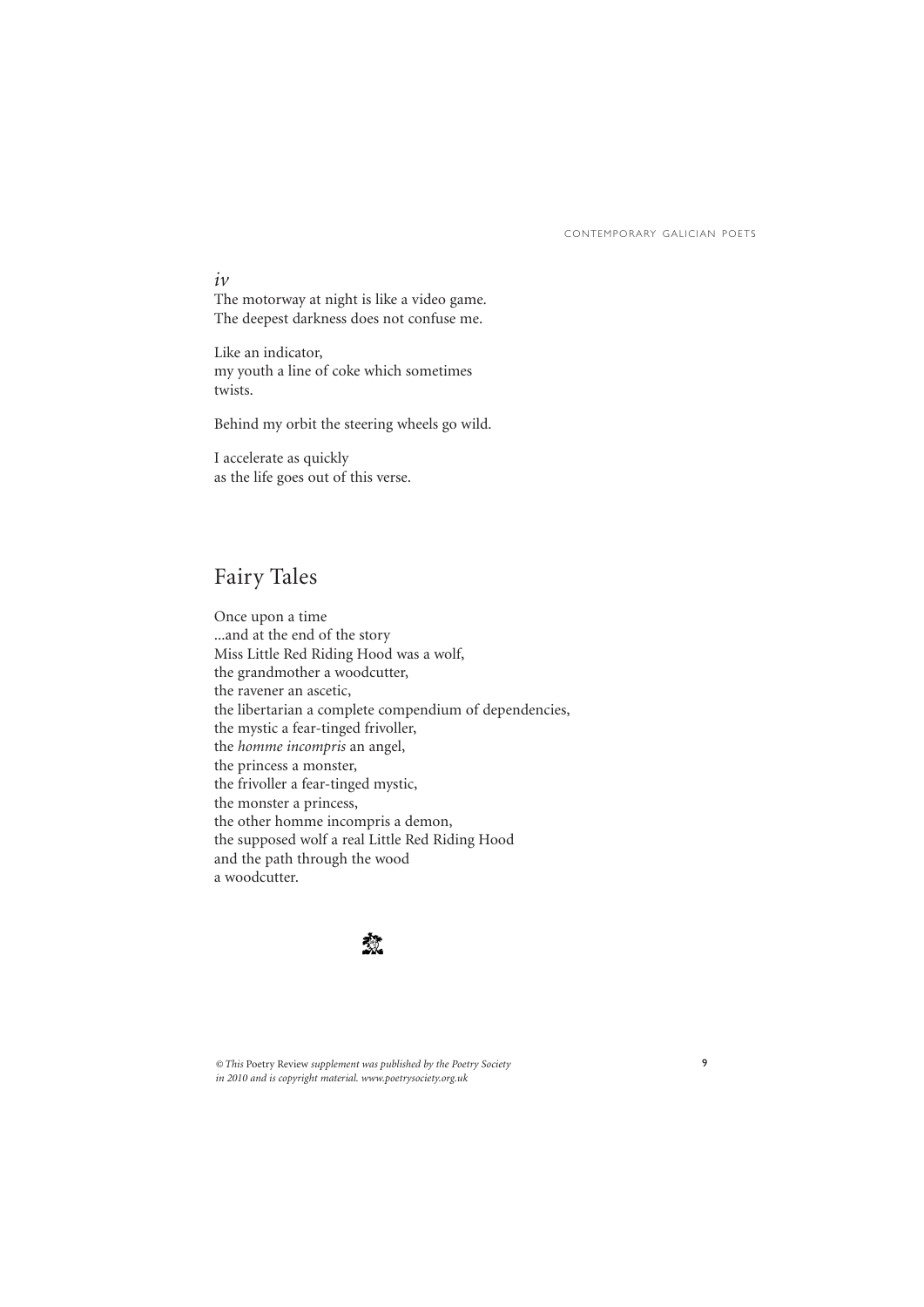*María Do Cebreiro Santiago de Compostela, 1976*

## Love Song

And so the poem can escape from the page you must hold your breath, think long and hard about Spinoza, write words of love in another language, quote without reference to sources, try to find out who Jack Johnson was, recite in the French of Montreal, say a long verse without knowing exactly what it means, convert this space into a soundbox, lower your head to the cavity of your thorax, then close your eyes, listen.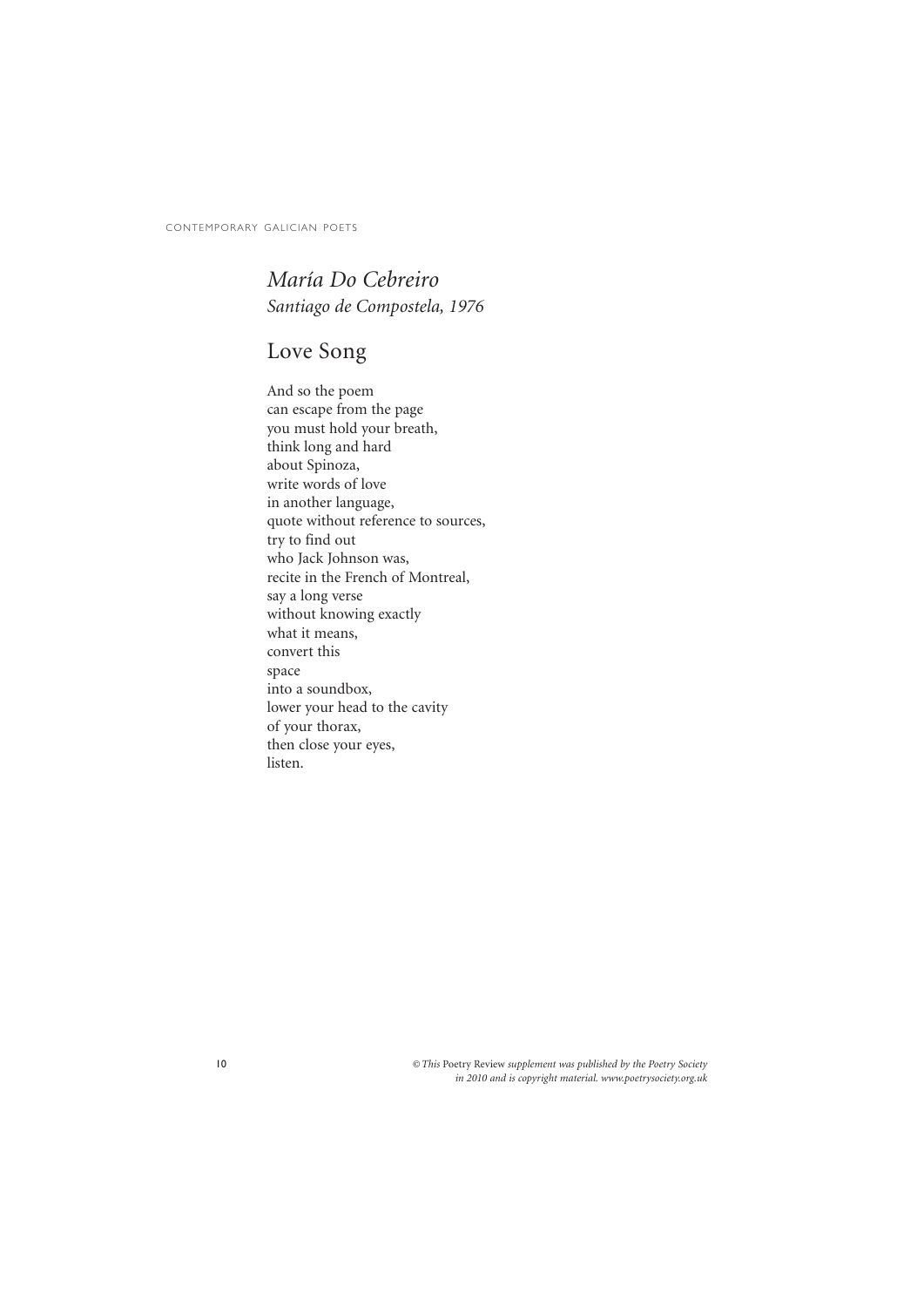#### Saturn

"When the milk is about to boil, I watch." "Me too. I wait until the last moment." "As if you were sorry it had to rise." "What really impresses me is the way it boils in silence."

"Around eleven, the trumpet player starts to play. To begin with they were scales. He couldn't quite find the notes. Through the walls I could sense his effort." "Is he handsome, the trumpet player?" "I've no idea. We go down in separate lifts."

"Has it ever occurred to you he might be a woman?"

"The room is full of people. I focus on their arms." "Like the rings of a planet?" "Something like that. There's a piece of ice inside me, which melts. When it's all liquid, I think of the phone booths. Boys at night make them more beautiful." "Don't be so sure, last night they were throwing stones at the one under where I live. I went down this morning. Picked up. The receiver smelt of perfume. I thought even the night couldn't get rid of it."

"Maybe the woman called just before you picked up."

"It was a man's perfume."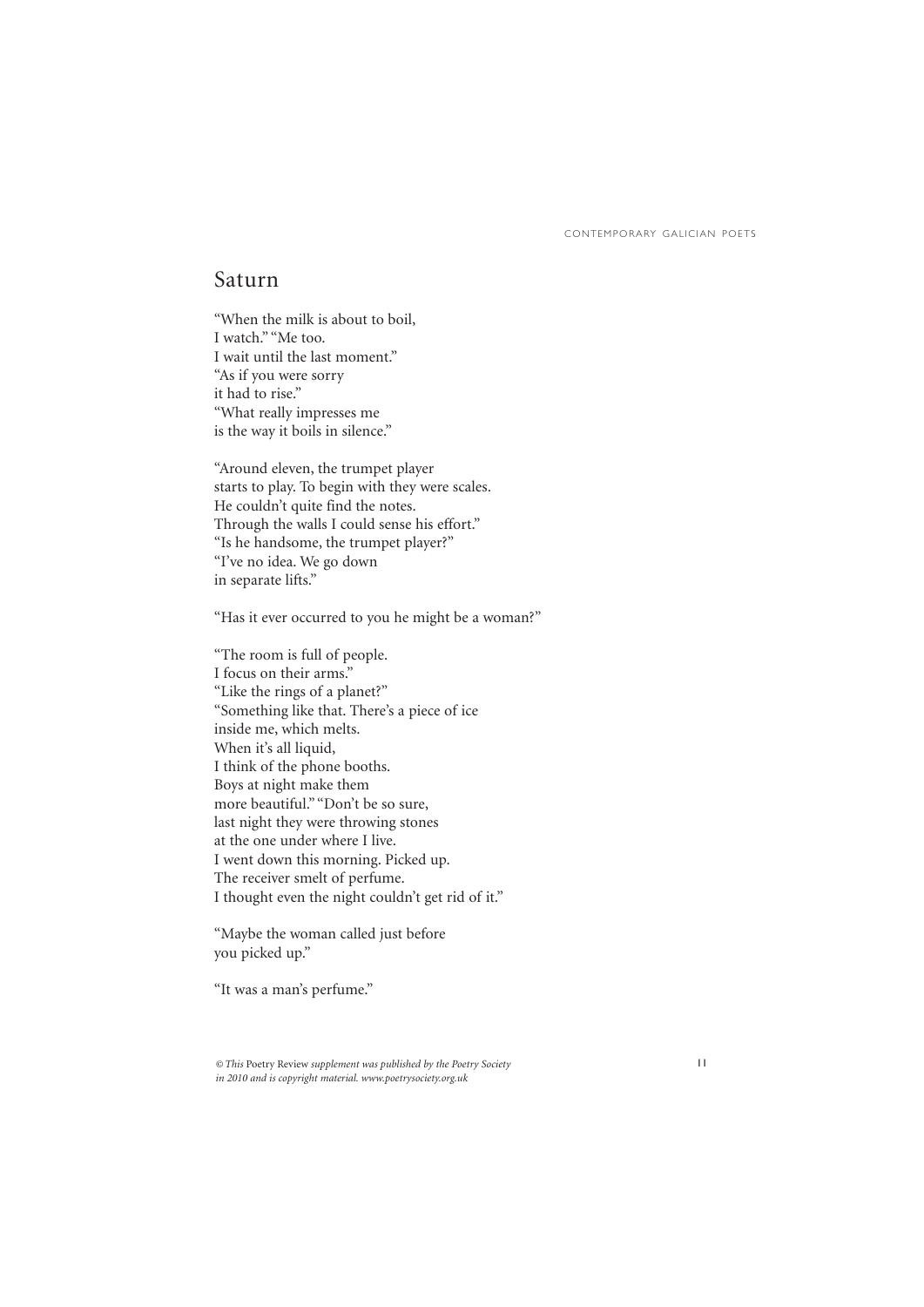"Do you prefer making or unmaking the bed?" "I'm a little untidy. I retire very early or very late."

"Tell me that dream again."

"Does it bother you when he practises?" "I can't say. It's difficult to get into, he only plays scales." "What most impresses you is hearing him learn." "We're so close, every morning, since the milk boiled." "Is he constant?" "I think he knows all the notes by now." "He can't see you, you listen." "He doesn't play anything whole."

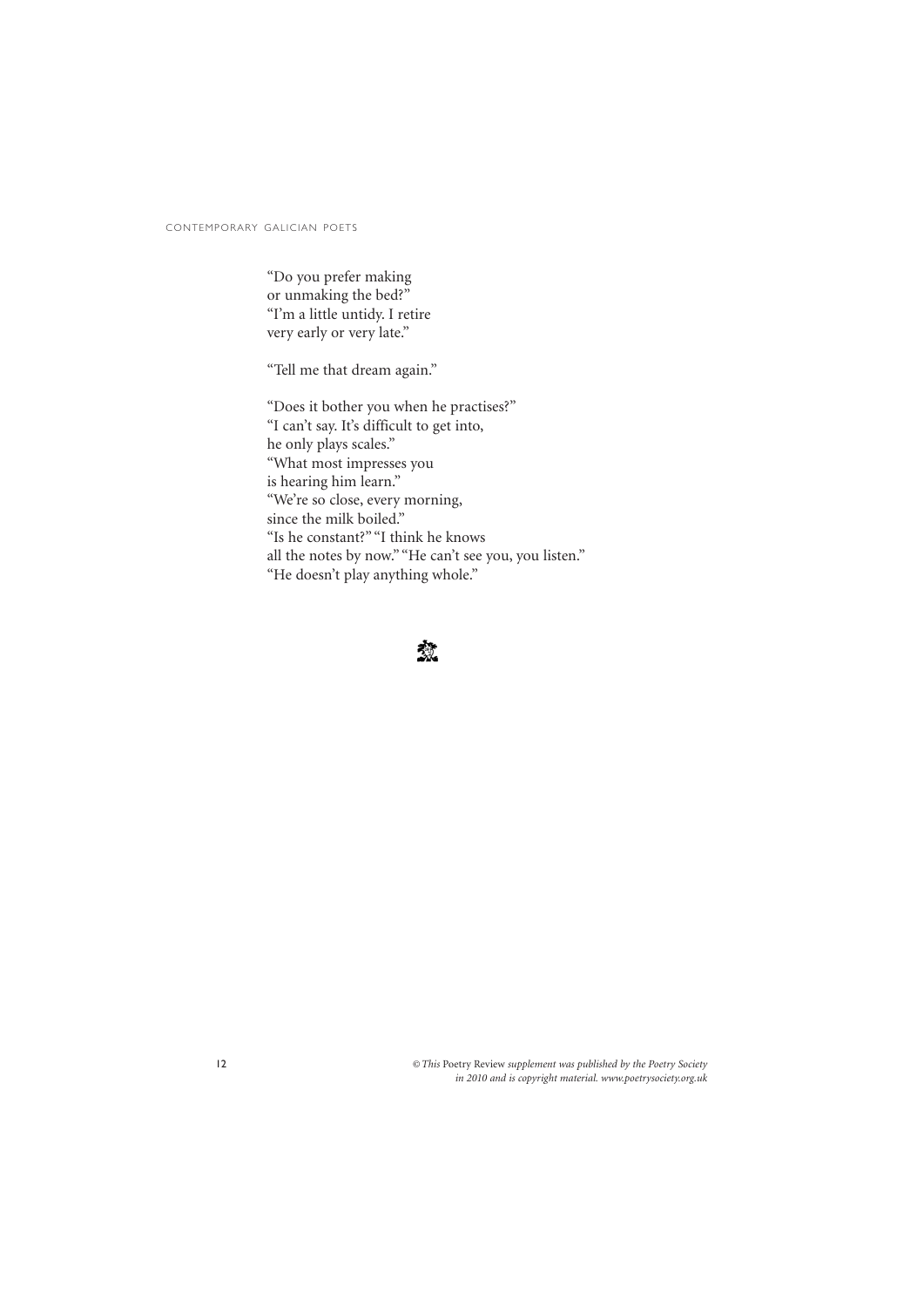### *Miguel Anxo Fernán Vello Cospeito, 1958*

### Definitive Forms Of Nostalgia

A liquid perspective exists in this sky bitten by the acid lights of the sunset's demolished factory.

An illuminated bus heads for the night, the passengers are a remote profile in silence, slow progression of hours tracing the weary forms of sadness.

In the suburbs grows the shadow of a machine with a cold belly and the stubborn rust which nested in winter suddenly breathes, its whole weight hurting as it beats on the corners.

Noble sentiments here are refined stupor. Grave melancholy which grazes the oily skin of fear, the black flame living in poverty.

A whirl of voices is extinguished in the air, in homes the light is coloured yellow like remorse, the ancient wound of all penury.

Nostalgia here is a return to the heart of nausea. The world's neighbours approach the misery of the unknown.

The city is one huge graveyard shining in the mist.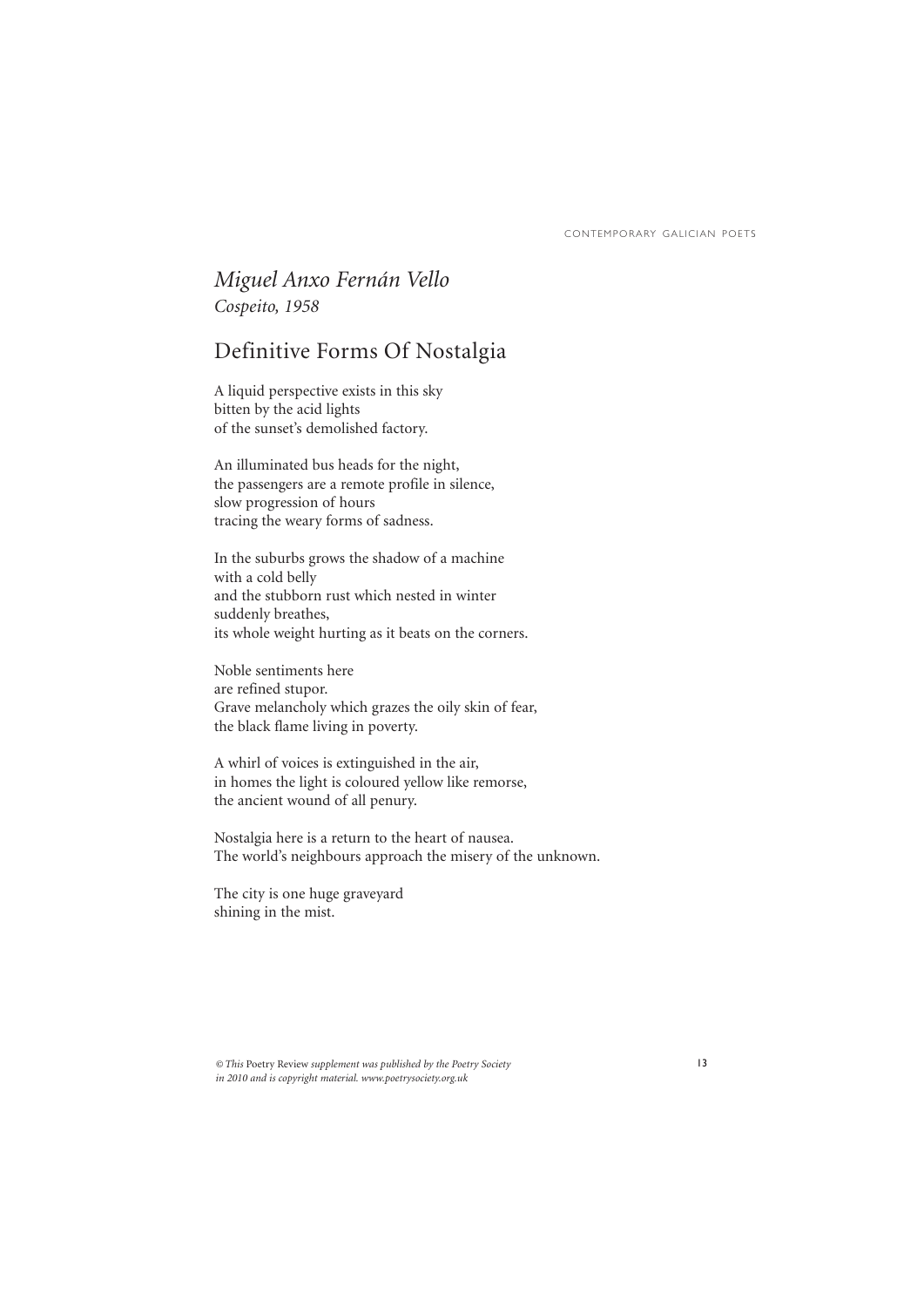### Airport

Every journey is a body with something of hope, of secret splendour. In the business of living, with its old routines, the days still give rise to the transparent flower of surprise and every horizon erases the pain. We leave behind the blue weight of shadow, the recurrent voices vanishing in the void, the stubborn slogans time and habit have condemned to be a confused rite, pathetic destiny.

Every journey, in the end, is to escape ourselves, to exit fortune's diverted labyrinth, to feel the clean flame of the future on our forehead. Which is why, minutes before leaving, we feel a strange root quivering in our blood, the echo perhaps of an ancient happiness, the pungent exhalation of lost pleasures, the love that never was. The threads of memory are suddenly tied and there are images that hurt, gestures that still come back, grey bodies in the mist, accidents of life, remnants of passion.

Why does the recollection now plan its coup of unmeditated bitterness and cracked profile?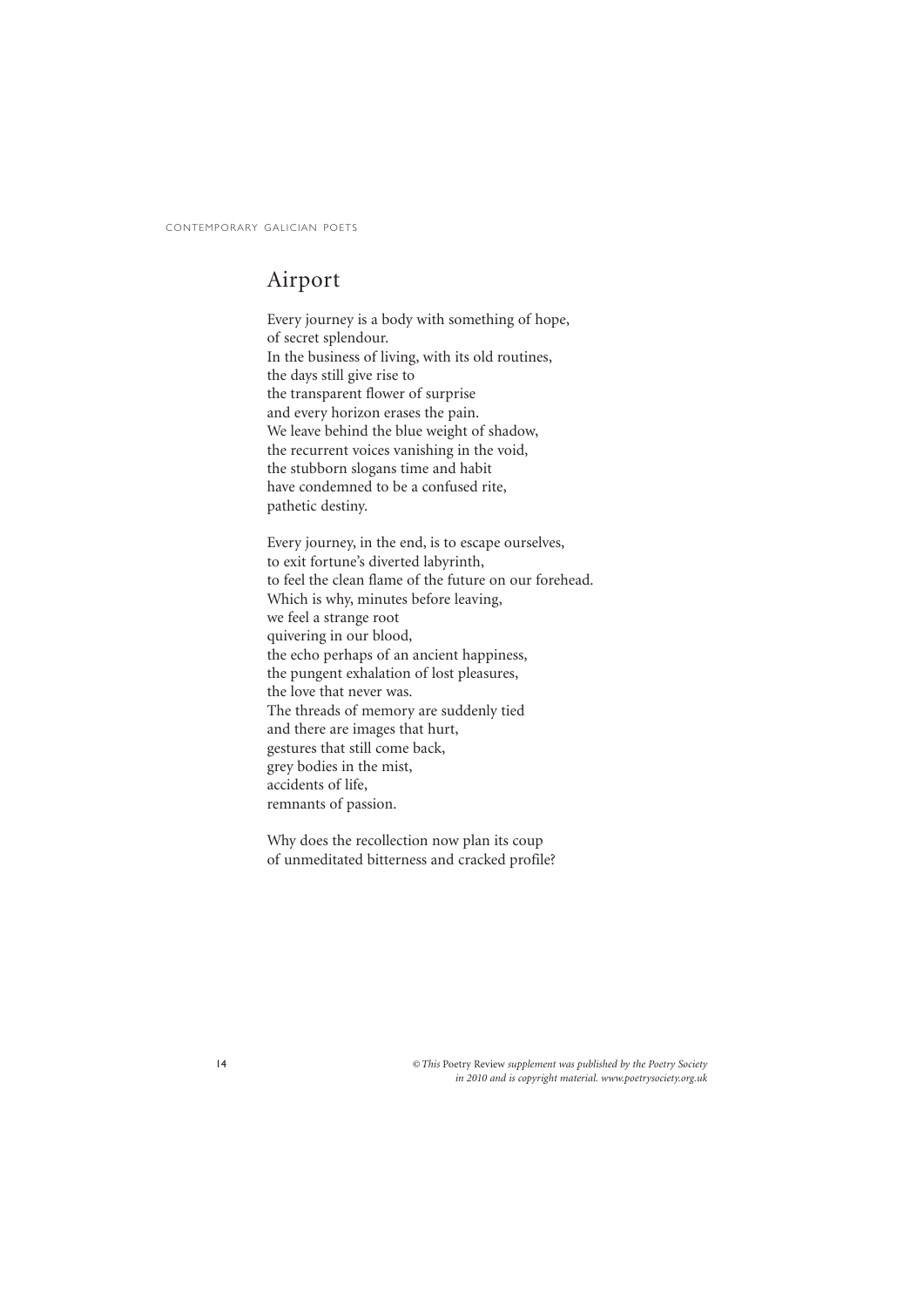Every journey is a sign burning in the wind, we are ready now, there's no turning back, we are being summoned over the loudspeaker, another life awaits us, another breath, another voice, we wear a blazing star on our bodies, the days vibrating like a secret triumph; the duration that waits to be in the future, the word within a lucid ember which invades the mind when the ship has departed, far away, up high, in the blinding light, in the air suspending the world: purification.

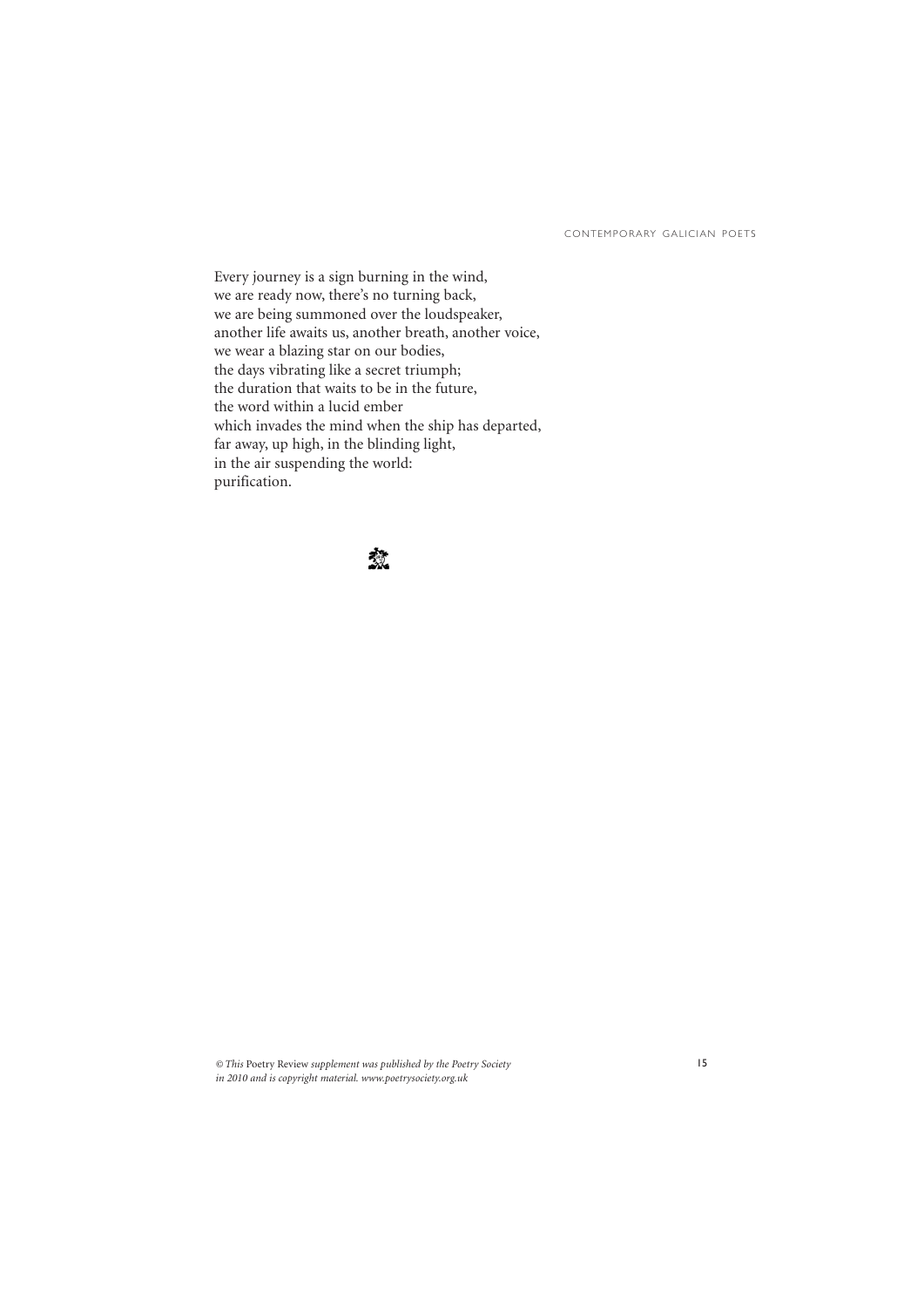### *Luís González Tosar Buenos Aires, 1952*

## Tools Of Identity

Like an adze on smooth sycamores I want to work at the verse until I lose all sense, with time and strength to position the word, with occasional mistakes to fill my breast with the familiar warmth of a box handle.

To guess through weaving Penelope's footsteps on rocks covered in blades and barnacles and, if light and sensations permit, to climb on the back of memory, to cut logs of silence in evenings of leaden fear.

Neither inside nor out of my body, I shall call for cold irons, share with you hoes in smithies that were anvils. Meanwhile I lay down foam, ropes, wrapped in a blanket of sea smells.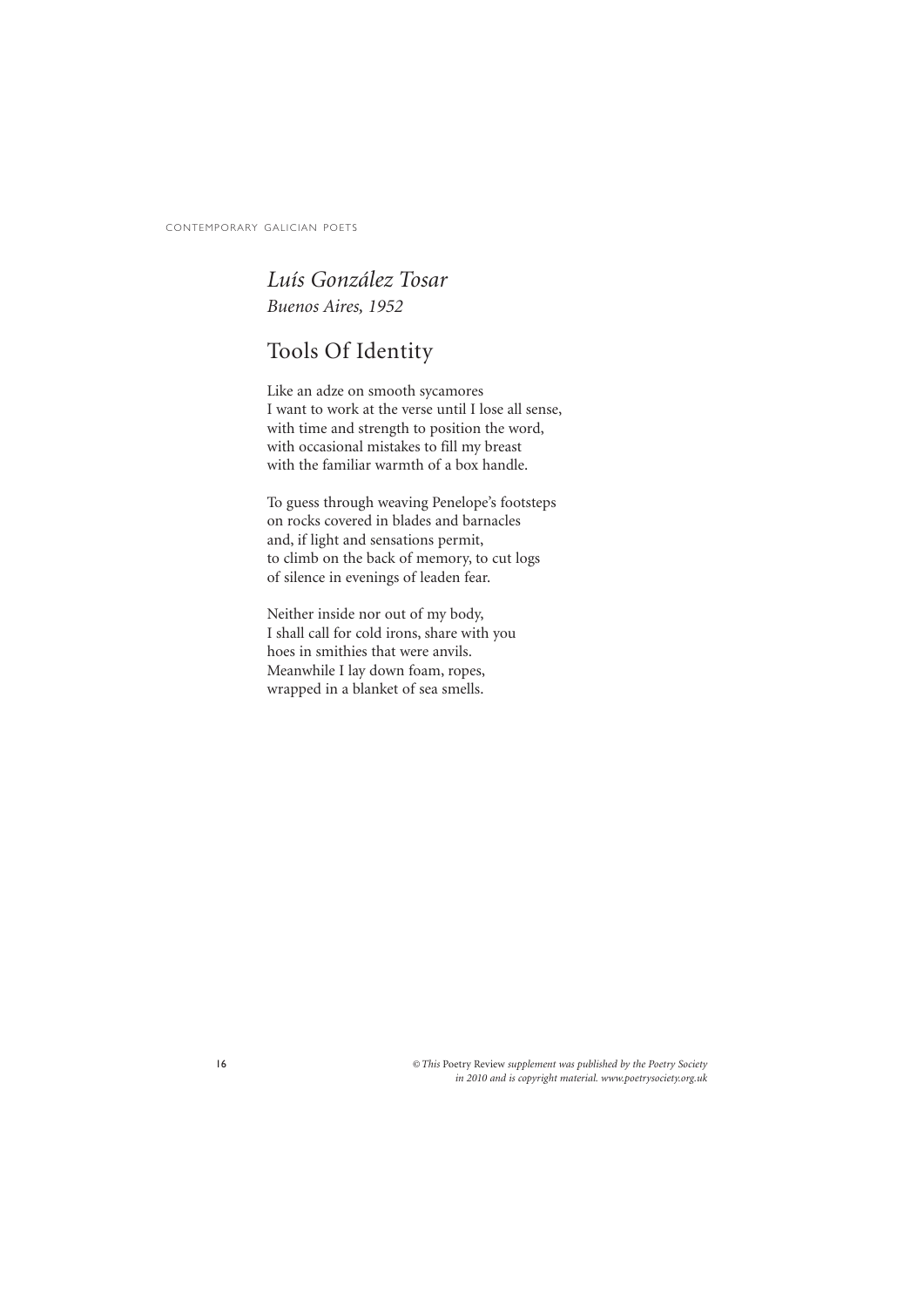### Water Of Love Without A Name

It would help sometimes to clench my fists, think a bit with my hands near the fire so I could encourage your shadow, slowly compose a new figure, as if I felt it coming in the blazing form and impulse of a plodding, large blond ox. When I turn to the freshness of those rivers or drink from liquor's smoky entrails, I enter the sweet iron of your body, climb a sea starting at the legs, which shakes things, familiar noises; announced song of thrushes without a cage, embers of a known, distant island. In this uncertain light separating our bodies I'm well aware I'm a sad boat desirous of shade in an evening harbour, knocking against rocks and stranger ships, leaning on acid loneliness for ever, hearing from time to time the call of a horn which lifts our waves onto the bow, magical vision which eats away at colour and phosphorescence, in words everything drowns.

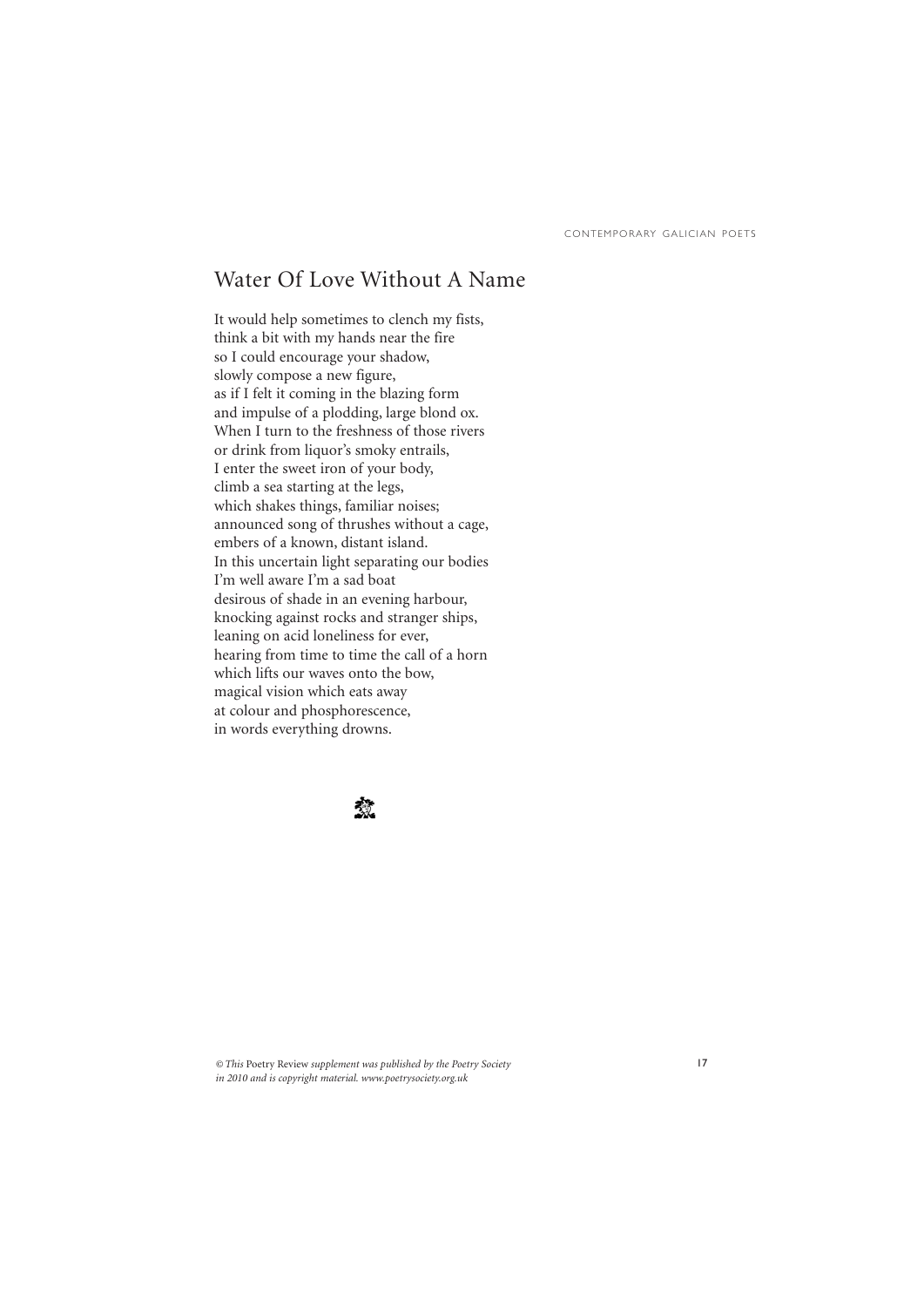#### *Bernardino Graña Cangas, 1932*

## On The Death Of Mark Tobey As I Bathe My Feet In The Sea

I think now (with my feet in the water) of Mark Tobey, Mark Tobey the painter, poet as well, who painted New Yorkers, thousands of workers, photographers, eyes, eyes and more eyes, little dots, the lines of them passing, rockets, the constant craziness in the streets.

I think, mull and ponder on the skin of the water a nuclear message for beyond forms...

Mark Tobey died or hasn't quite died, must die and be forgotten, it's amazing, I paint a sign on the water with my feet, a strange, mysterious scribble, I myself am unsure if this is finally a full representation of the world.

I want to paint the world, I kill a horsefly I'm so worked up and excited, a horse as well I'll kill if I have to. I should like, as I said, the world to be rounded off and well painted, for ever and ever, like an eight.

But oh no! What's this? See the fruit, see the cold forever on moors, enormous seas and deserts. See other deaths come scrambling to knock at doors, charging regularly as banks. It's a shame to think, just to think, of the misery on people's shoulders.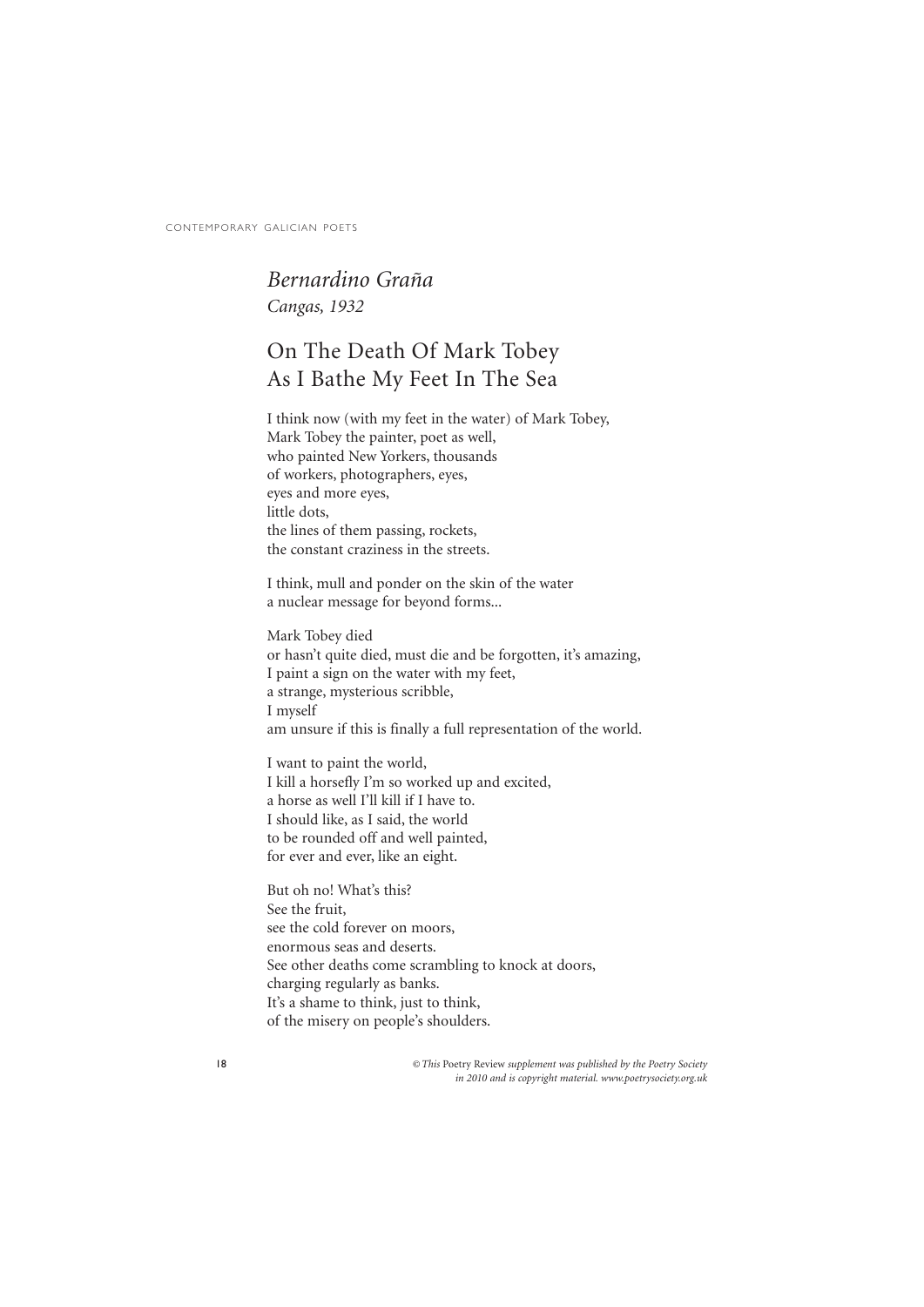I think, mull, am overcome by laziness, ineffable asepsis in cities, here as well, comfortable though I am, bathing my feet in the waves.

I clean my feet, stare, think and say: what's the use of all these toes, what's the use of so much cleaning, if flowers and rest will never grow on feet, I'm getting muddy, am also Mark Tobey and must die...

### The Sea Tavern's Cat

There's no silence here there are men who talk men talk the wind doesn't come through here that ghost men talk and talk another wind hubbub is formed a ghost made of this smoke this endless smoking these words there goes a smooth cat this is its home.

They drink wine brandy shout argue tell jokes chew on a bit of ham or chorizo maybe the cat sniffs smells looks waits goes to the kitchen the counter would like a juicy piece of meat a touch of tenderness some cheese a crumb.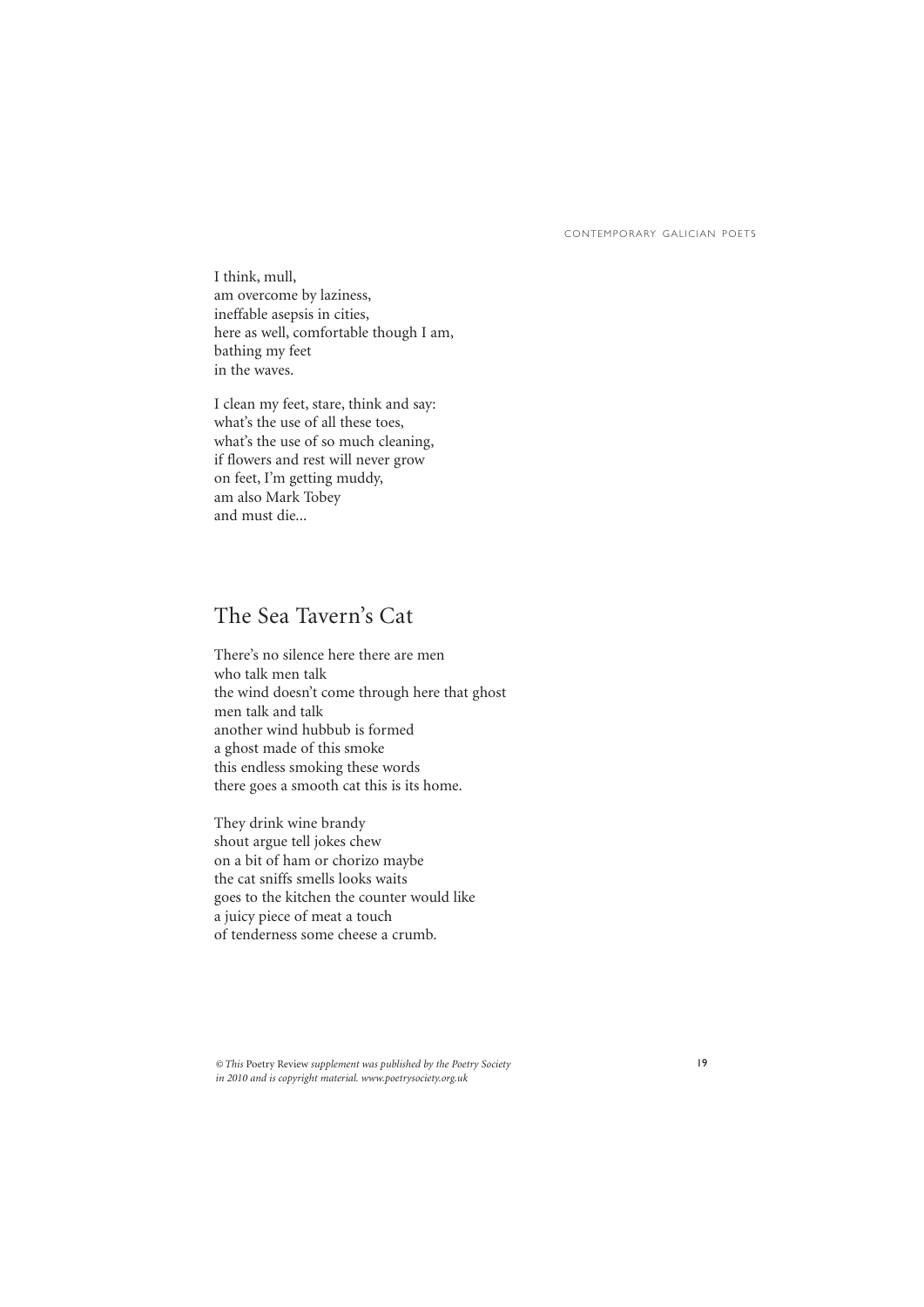There are no waves here or foam no rocks or beaches to be seen the taverner moves greets charges serves chats changes a thousand pesetas shouts out to his wife answers the phone the orders the men angrily raise their voices laugh shake hands it all blows over.

The cat pricks up its ears so tame smooth unassuming flicks between legs boots tall waterproof rubber boots erect hard so calm there's no silence here but twenty men the ravaging sea far away.

Should the cat happen to catch the man's eye it grows tense listens peacefully hides a sharp indifferent ear calmly stubbornly licks a paw possibly dozes opens one eye sees the men drinking smoking arguing constantly never growing tired of Russian salad tripe mussels anchovies and wine wine red and white wine in cups galore they hawk spit enter leave jostle toast sing the radio's on there's music the cat suffers no harm understands is used to it these are men no reason to be afraid.

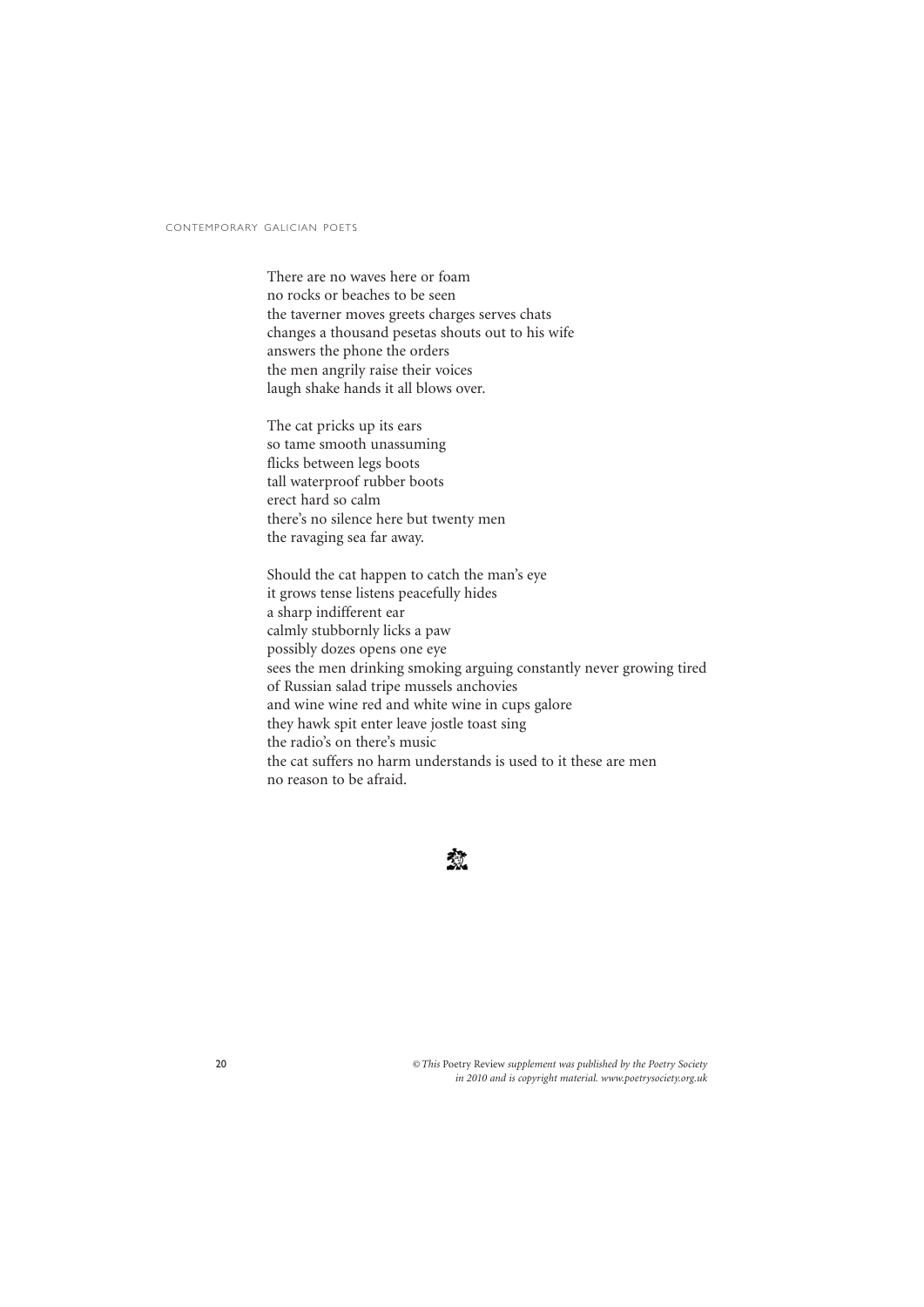### *Xulio López Valcárcel Romeán, 1953*

#### Embers

That heat you leave in the bed when you get up... nothing so tender, nothing so subtle, ungraspable, nothing so intimate. The heat of your body, a bird's down, a wing's tepidness, unknown angel which left its invisible presence in that place your body, imprecise, delimits; your body, light weight, but tenuous, more tenuous, the warmth of those coals without matter or form, diluted weightlessness, dying embers... Vague frontier, limit to non-being, that silent, profound heat which climbs the fingers in amorous current, mist surrounding the heart in ardent target.

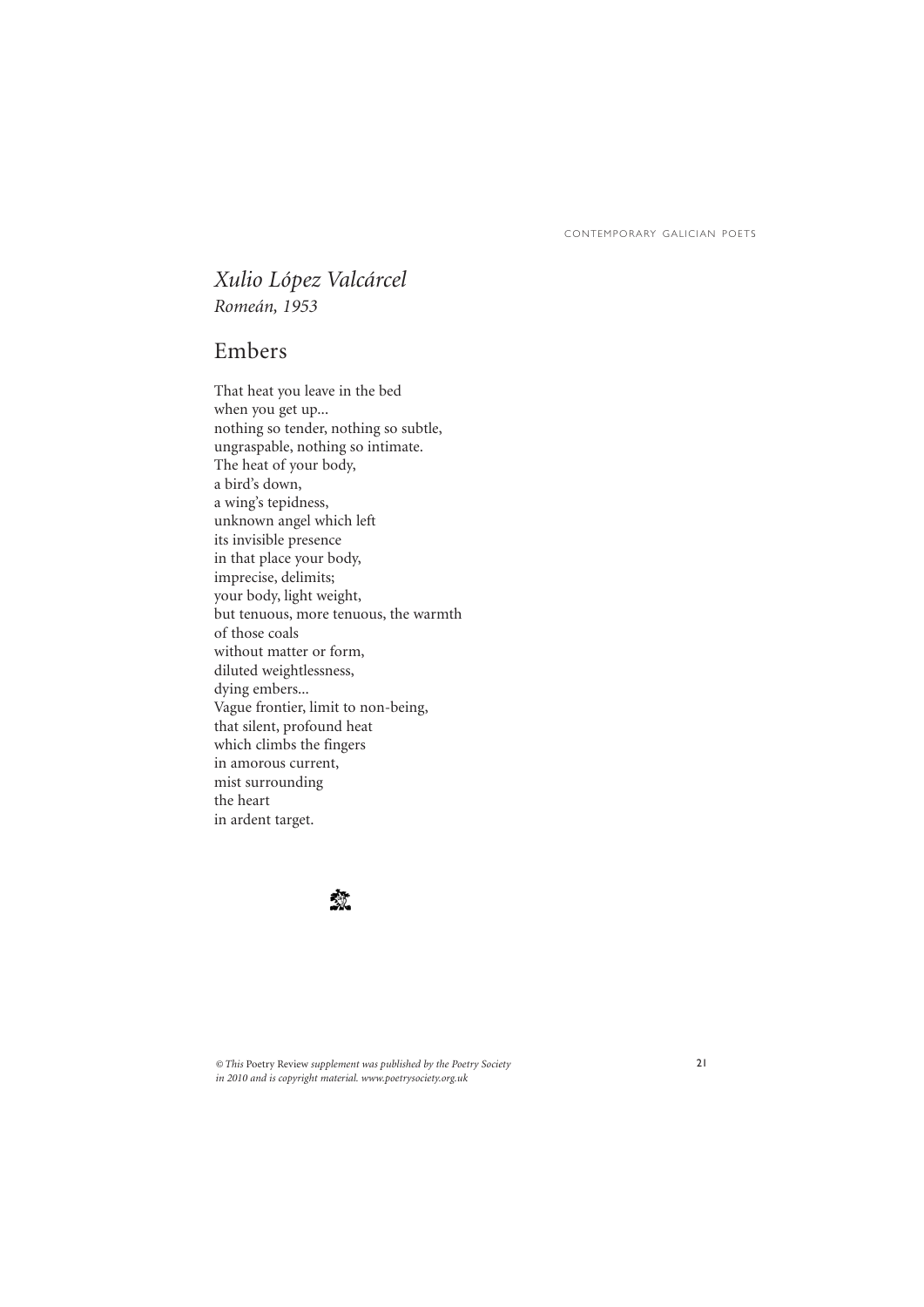#### *Xosé Luís Méndez Ferrín Ourense, 1938*

### Words To A Future Reader

for you to exist as I want everything hangs on us happy cuckoo will cuckoo in those parts deep in the forest spring and not far the herd's bell perhaps unchanged

this now is in a thousand years

I refuse to imagine you

this poem is only for you

by the time you read it my children's children's children will have died deceased layers increased under granite waste or oblivion there will be more reduced consciousness

now I am in the cuckoo's voice the nothingness in the cow's bell the only permanent substance

and perhaps there will be accursed butterflies or invading birds sent from somewhere

you are the one I dare not imagine insoluble enigma formless face of the unborn recipient of these verses

and you'll say they were written just to make me vomit from dizziness so you can fabricate me in your own image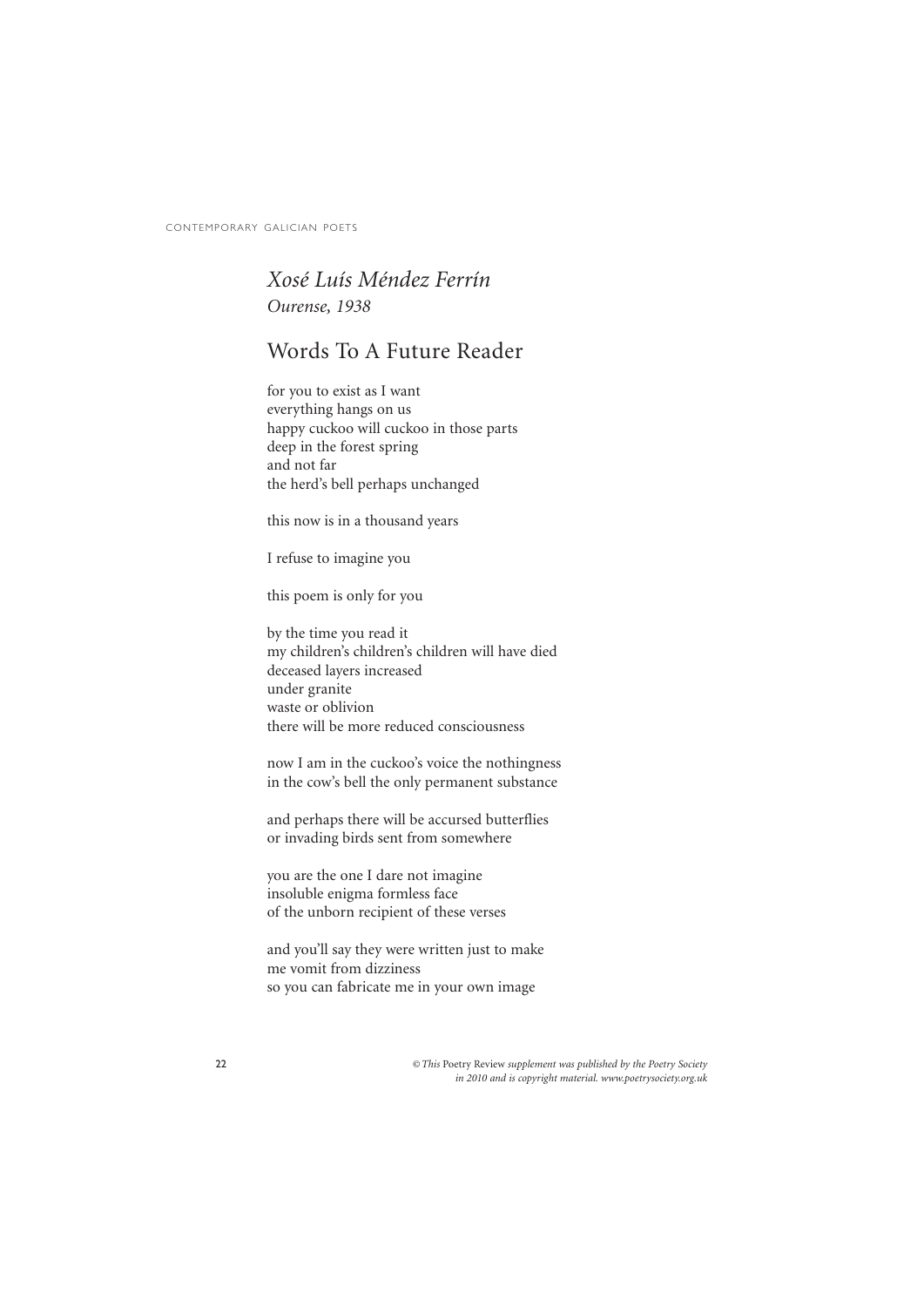we will never touch or smell one another or debate in terms of theory

the moment has come then for you to violently desire me

the prison is of ice this exile is made of horror I also desire you stranger who will never land on my beach

here are two people who yearn for each other and can only live together in springs separated by countless abysses in the cowbell's interiors and those of the eternal cuckooing in spring when you too will die

which is to say every reader is outside and in the future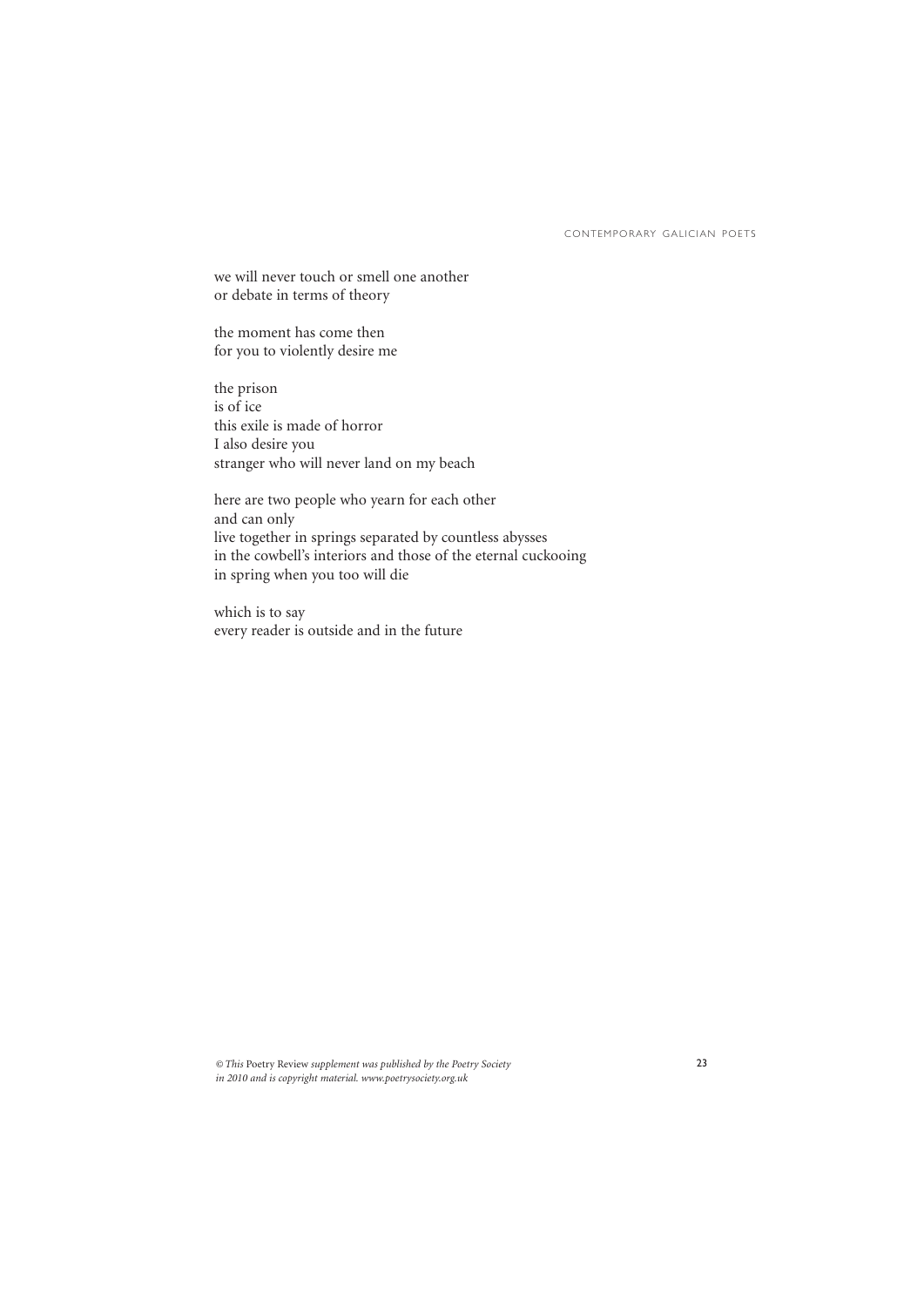#### Rest

Happy he who leaves the village without locking the door of his home rides to valleys where peasants plough in fields and farms hitches his beast to a ring of the old grocer's shop grabs the shepherd's crook takes the road leading to the plateaus of thickets full of turtle doves briefly crossed by the jay's blue stars and there sits down on the rotten stump of a holm-oak internally surveyed by the larvae of stag beetles and various worms which are completely blind looks around because it's summer the sunlight sends the cicadas wild he realizes a world of circus grasshoppers is doing gymnastics on the tips of parched grasses feels happy because in the neighbouring stream a cricket sings its ballad there the stream the verdant stream in which not even a thin skein of water threads gabbles in moss and the birch dressed in a sailor suit has at its top the oriole's pendulous bag he sees he's not worried and doesn't wish to be there's no struggle going on inside his breast he does up his trainers returns to the path to rest again this time at the foot of laurels lies on coarse grass the immortal leaves crowning his brow softly hums habaneras as the sun goes down over the ridge he leaps to his feet as quickly as it is unnecessary runs lurches round the corner enters the high ground of gorse follows the tracks of animals treads on black clods dismantled by the snout of a boar and as the shadows fall and the sun ceases to be a blond lamp he understands there's nothing human in the expanse all darkness begins to look solid the face of a floury giant appears from behind the crags and he decides then to close his eyes and stop thinking.

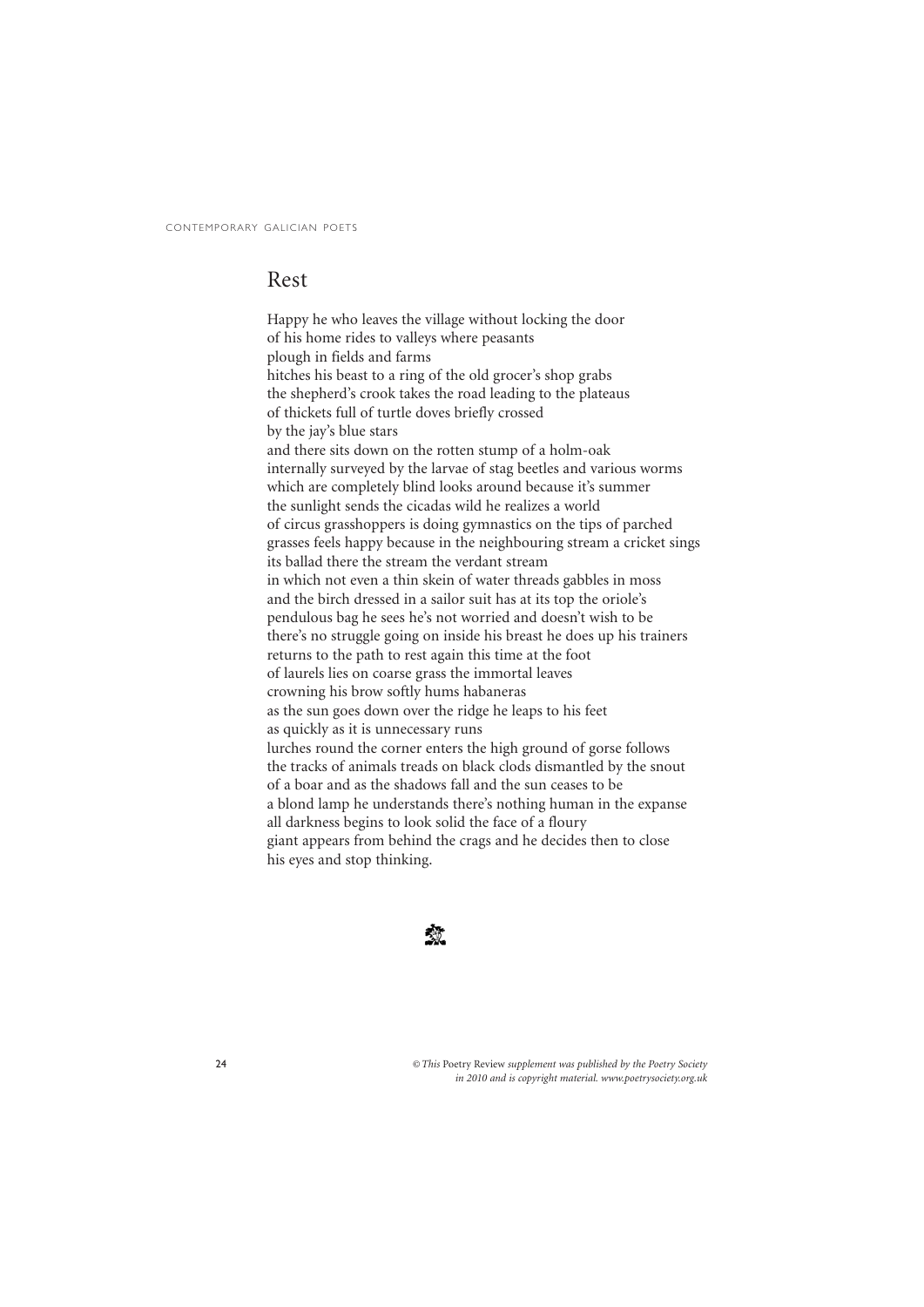*Olga Novo Vilarmao, 1975*

29 January 2002. Dear mum, I'm learning to bark. une saison en enfer. repeat after me Une-Saison-En-Enfer. thirty generations of mine illiterate I am learning to bark. to mark a never territory with the epiglottis like a puppy like a mongrel to doggify until turning into me into a dog then I pronounce Walt Walt Walt Whitman mum.

I'm learning to bark. I stick my bum up at the sun hold onto a hoe and try to mimic the cuckoo's song song up at the sun then my throat is squeezed with pain and future possibles howl like never before making our veins throb like a pot of milk on the stove.

the eyes of my love carry the tinkling of cowbells inside onagainsthother onagainsthother from Gustav Mahler's Ninth Symphony mum.

and I look into your eyes your little eyes you're so tired but I'm not and this is the moment of wrath dog I listen carefully to the crys tal bell of your unfulfilled dreams like a delicate sculpture by Brancusi Cons tan tin Brancusi.

again and again the heart huge like a toadstool autumn is you ooh ooh ooh she-wolf here I am dancing shouting jumping a guttural mistress a guttural volcano like Virginia Woolf like Virginia Woolf like Virginia Woolf.

*<sup>©</sup> This* Poetry Review *supplement was published by the Poetry Society in 2010 and is copyright material. www.poetrysociety.org.uk*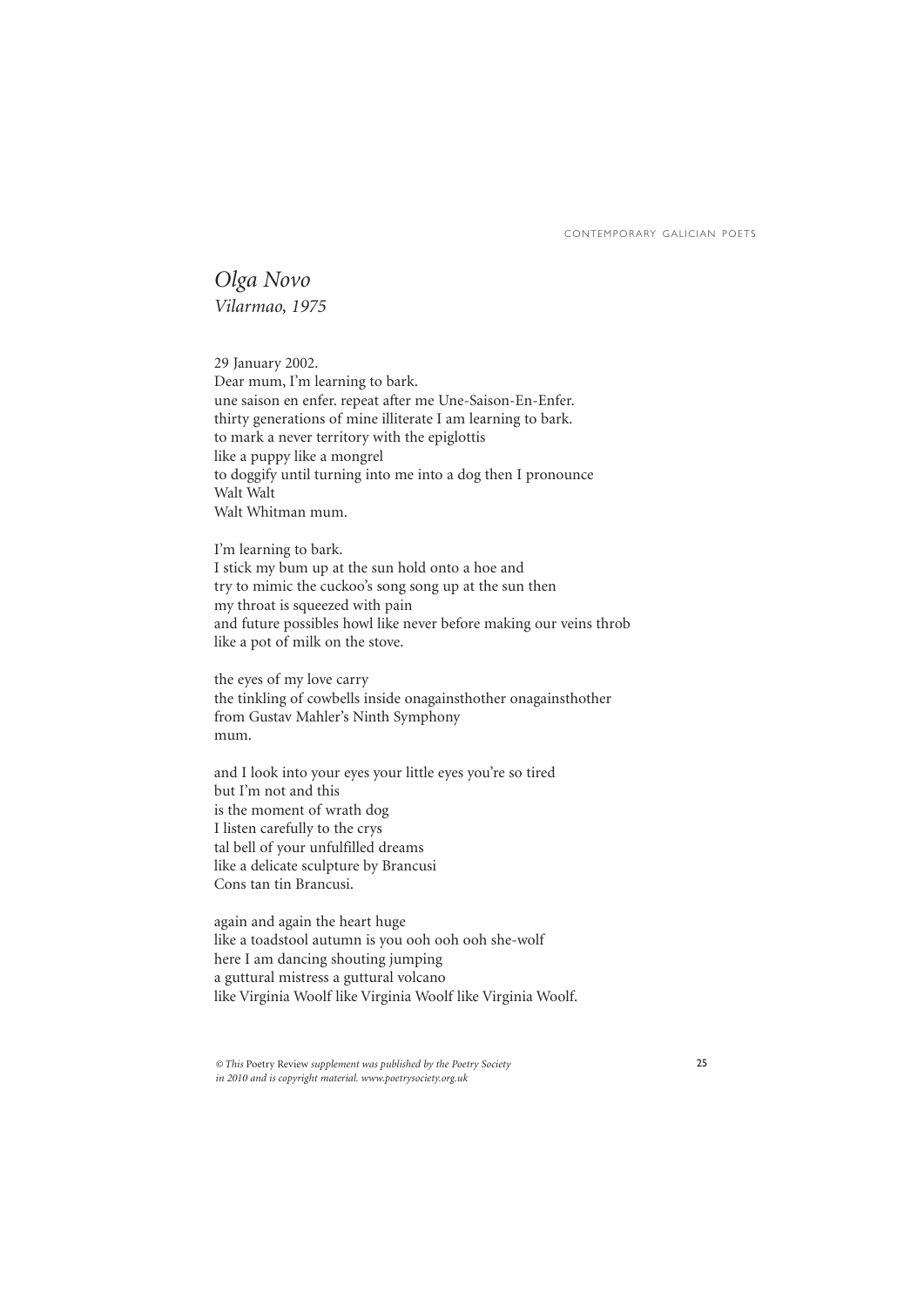I look at your hands could lick the scars on your hands until they gave birth and cure your slipped discs with a single alexandrine with a syllable of raw rye an ooh-la-la and then then count one by one your grey hairs rooted in the world's ages your plantigrade tongue mum I could even restructure your skeleton by implanting an anarchist song.

I sometimes feel the pain settle plate by plate like slate: it's an emotional sprain stuck in my nape and to bark like this it's sometimes necessary to weep iodine to open the knees with a scythe until you see the sun so close three centimetres from the iris mum I had to suck on your marrow amaze the world when compassion goes down to caries and your forlorn breasts.

to be able to bark I'd have to gnaw for years on your allergy to dust to poplar fluff your anaemia circulating backwards in the blood I'd have to go with you to bury your 27-year-old brother and clench my jaw not to cut my tongue on his tuberculosis mummy dear.

I'm well aware that to be able to bark I'd have to go with you to my childhood and see myself almost die of dehydration and pray to the virgin you don't believe in to take me back to when I was 3½ months and weld me to your lap for ever like an iron scrap in your belly.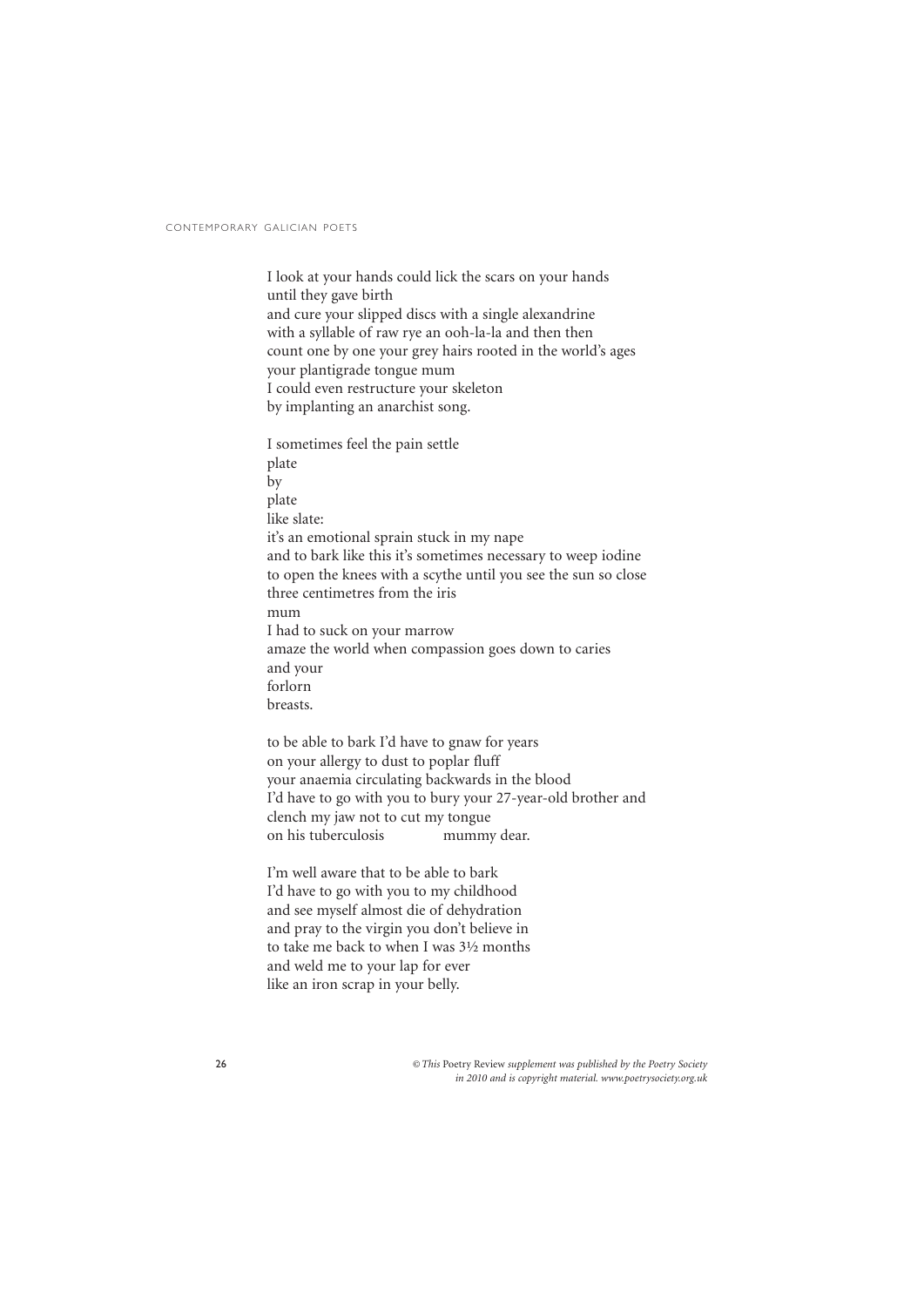don't think I don't know that to be able to bark I'd have to go with you to the last hours of Grandma Carmiña holding onto the four corners of her headscarf and your spleen.

I know I know everything for me to learn this bark in the end were necessary a thousand women constantly washing in the river Saa a thousand ploughing two thousand sewing five thousand collecting sticks and briar roots on the hillside and You most of all you planting pines on a vast ridge unlearning everything you are perforating your doubts.

Dear mum, I'm learning to bark.

someone sees me opening my jaw until I crack it and say I'm barking ooh like the dog uh-uh like Camille Claudel like Camille Claudel like Camille Claudel like Camille mum in marble like Camille like Walt Whitman Walter Benjamin I'm coming mum to you coming I'm coming up up ooh...

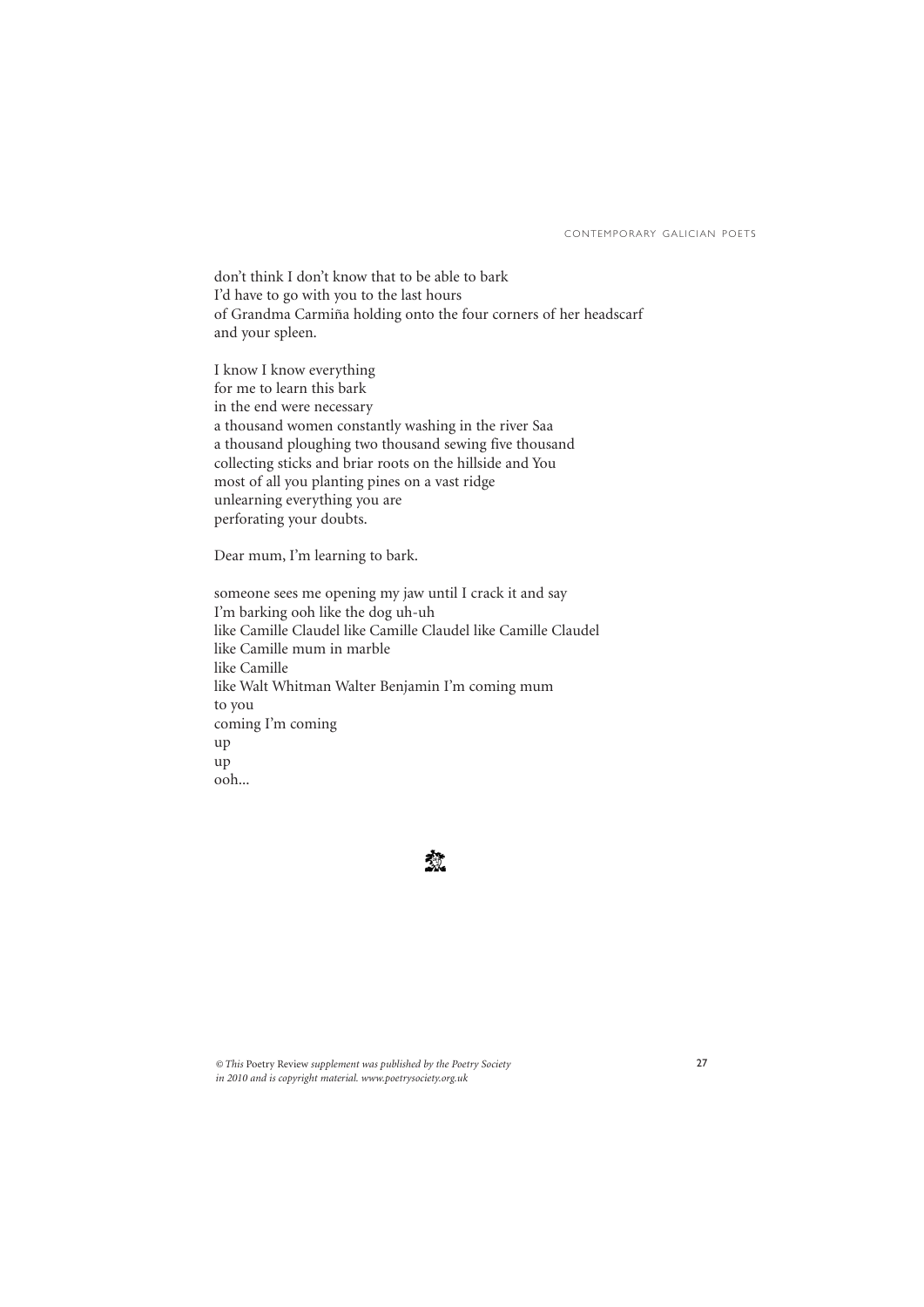### *Pilar Pallarés Culleredo, 1957*

and when the time for memory arrives I hate you and return to my mother's house your face is a fragment rescued from the Garden of the Hesperides

an army deserts my fingers installs its drums in my blood goes deeper into foam

over in the east the evening's horizon has collapsed

mother similar to the taste of his sex is that of vengeance pity me lying on the left side of the bed with hunger for his mouth and spit and an ivy in my belly

mother make me a crown of tiny teeth to bite me pity me stopped by the sword of God at the door of Paradise and I'm lost with nostalgia for his rough tongue and sealing-wax around my waist dispossessed of every word's initial syllable and already so given to death

mother tell him the warrior taught me love and hate grow from the same humus and so in hate I love and in his body I trust

mother tell him to besiege me and to set the price of his hostage high and to release his dogs and let them devour me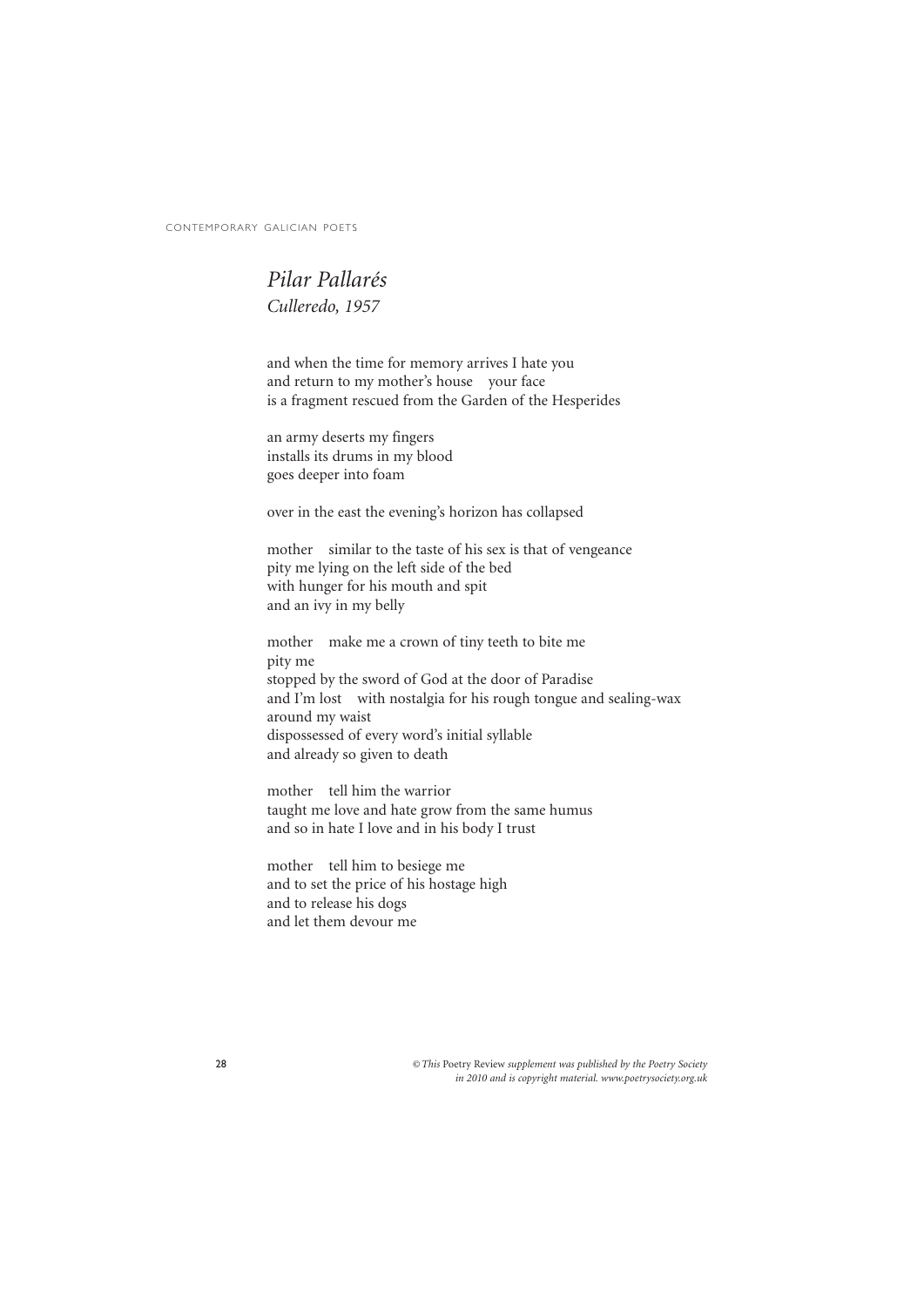## [Untitled]

*Our feet splash about in the slimy mud* – José Hierro

Those lines on Argelès beach and this one advancing, the same, to the asthmatic music of the tractors sixty years on.

That woman running, grabbing her daughter's hand, redoing the parting in her filthy hair and crying, watching the sky, calculating in a confused state how much silence to go before death. It's a street in Bilbao or Belgrade, a lost, slippery path on the border with Albania (doesn't Kosovar sound like samovar, extinguished scent?). In both planes of time it's spring. Here it's starting to rain. She checks the hair of the girl sleeping in an Abando shelter in 1937 or '38, one night in April.

A thin sheet is the water mirror between yesterday and tomorrow, a skin she insists on smoothing like her daughter's hair.

But the feet already splashing in mud...

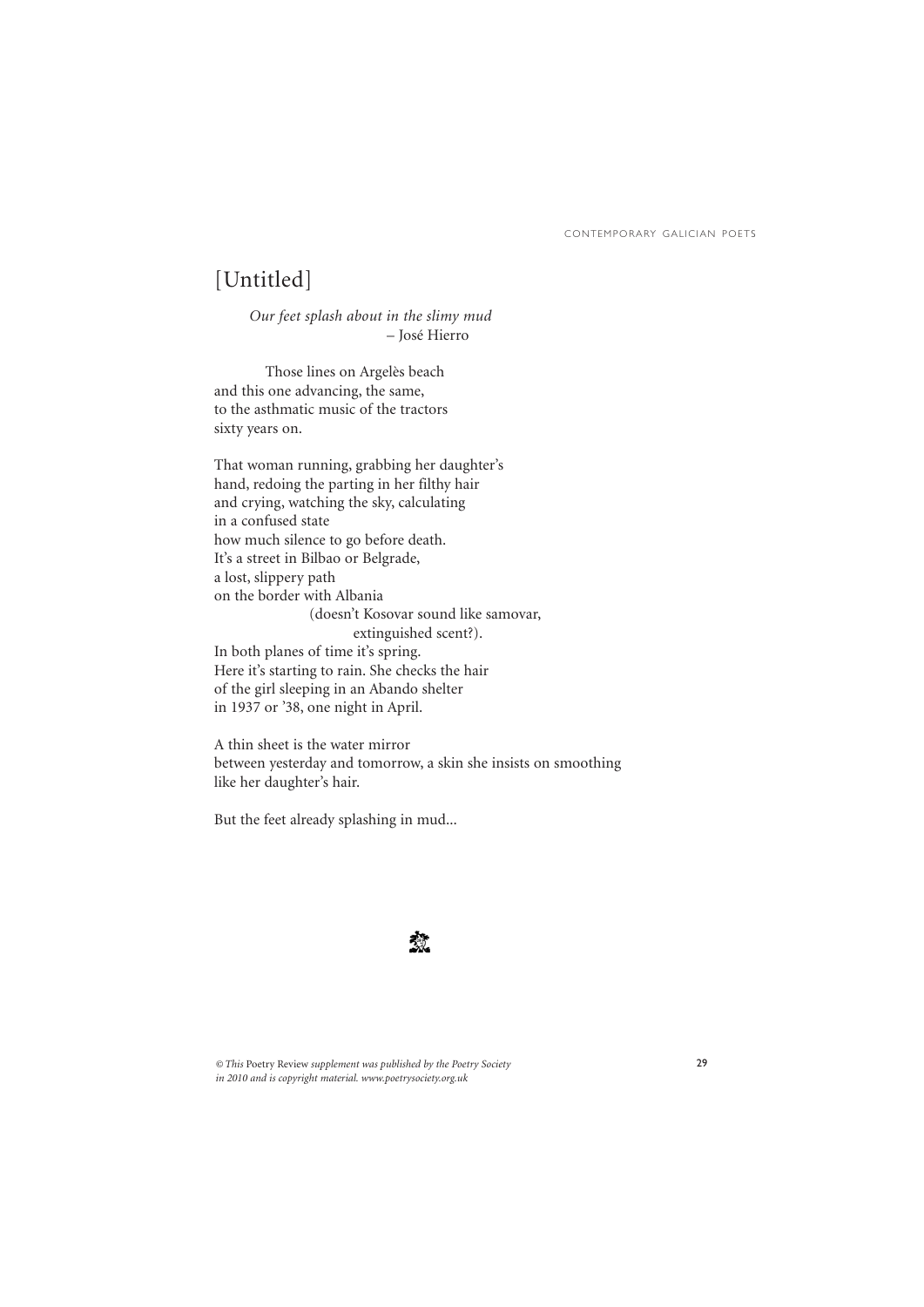#### *Chus Pato Ourense, 1955*

Louise Labé is a verse Louise Labé is a library the library is sunken Louise Labé is a port, the port is sunken Louise is a portrait of oval shape

poetess sun, poetess diver

the library has no books, is microfilmed the cathedral sails has a periscope cupola

the princess has no steed the princess has an ox she doesn't want to wed she doesn't want to marry the ancient king of the Huns she doesn't want to marry the old king of the misers

"my tribe is the oldest on earth" he said prefiguring her death

"what's a city, what's a street, what's a century?" "I know, I know" answered the princess

he said: black, blacker than the blackness of night he said, the outsider

the sun has leprosy the sun hides its face the sun is a Sarmatian horseman the sun is one of fifty against Ponthus, Gallaecian knight, the nets are purple, scarlet, the sun is a Magnet the sun is a masked companion. Impossible for me to conceive of the sea as a ceiling laurel burns, crackles in the solstice drunk, the eternity of my bluish flesh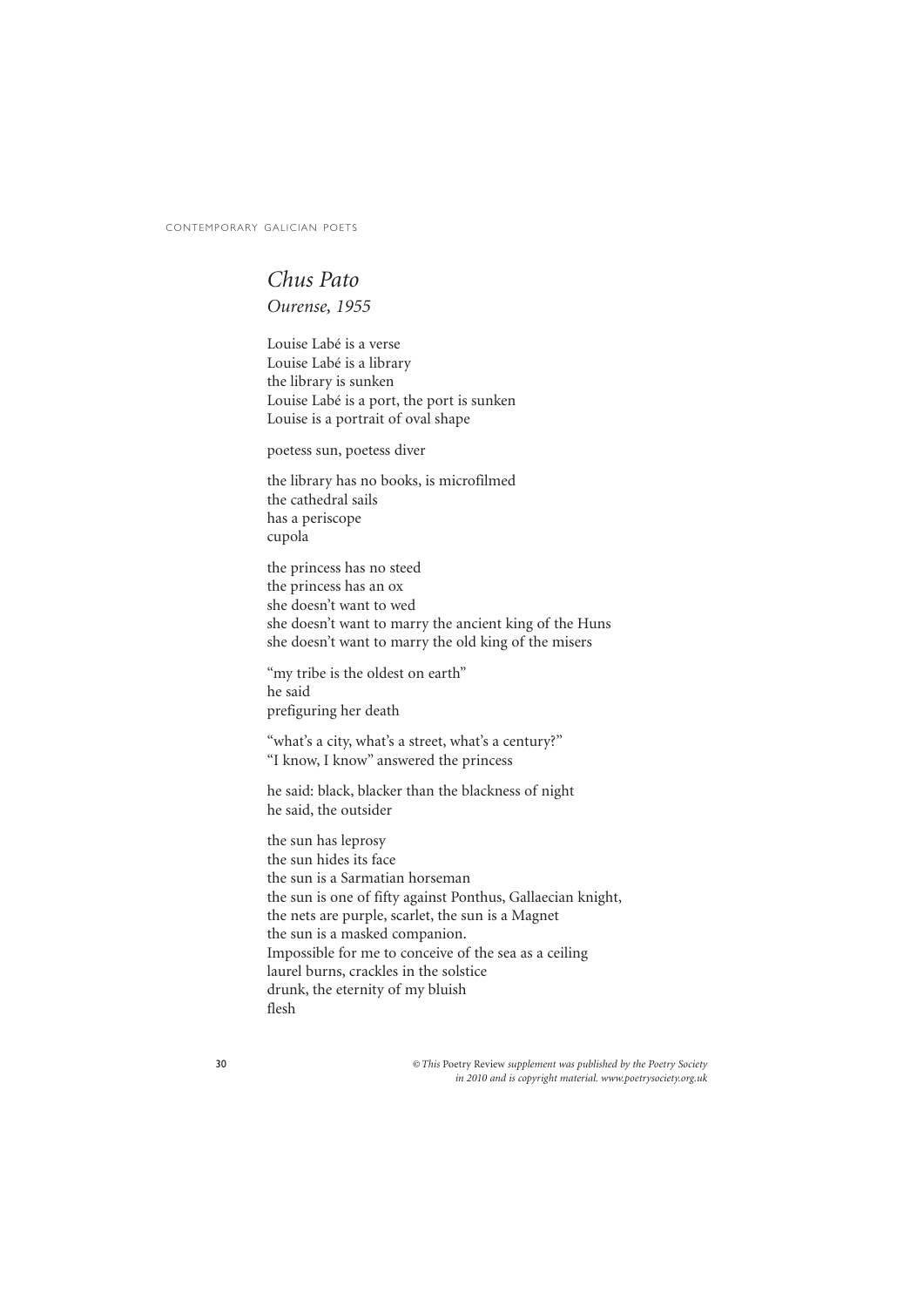she had a lute, she played on a harp

the waters flow sweetly the earth is wreathed in flowers of unparalleled colour nymphs have fun elegant is the tread of their feet on the grass

she says the sun travels daily from the Caucasus to the Hesperides Parthians wage war she loathes tournaments, games and masks

she recites the verses of Catullus in French affirms the skies are in harmony he praised the perfection of her tresses

she talks of black Ethiopian squadrons flourishes a spear, grasps a lance, spurs and curls her horse compares herself to Bradamante or Marfisa, Ruggiero's illustrious sister

*"Come one day at least, dressed in mourning, and approach my grave..."*

in Keer Is, in Limia, in Samothrace

I hate tranquillity I detest the language of purity

Arbeit macht frei Zeno, cruel Zeno, Zeno of Elea the Colts: in the Library.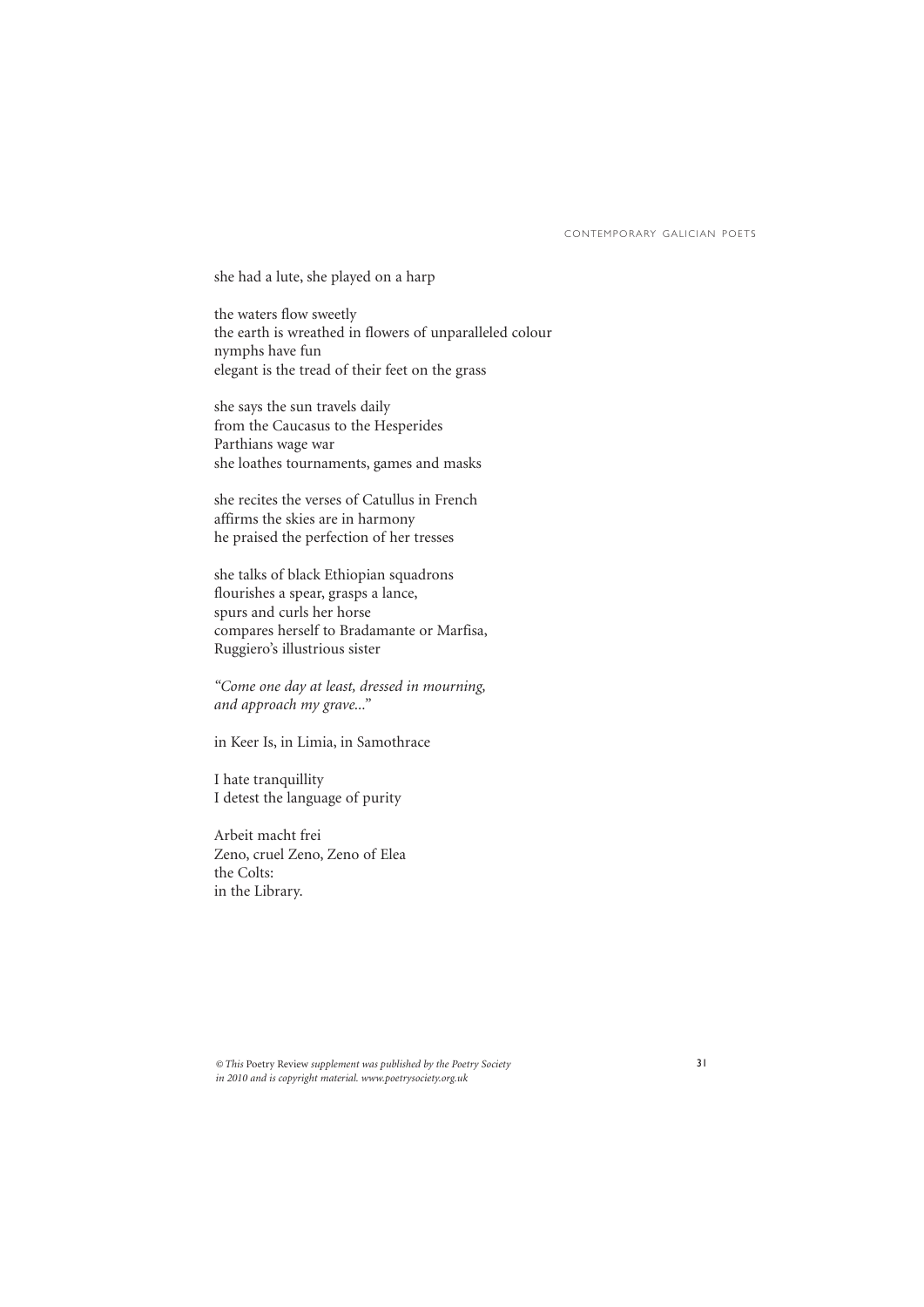## [Untitled]

#### *i*

From the other side, where one is alone with time and the I is an innumerable which multiplies and decentres

since this narrator (the one from Thermidor) – who doesn't even have a name and whose contract the author didn't renew because she was inept and inconsistent – can't allow herself the luxury of not being osmotic even though she does have a raincoat

The tale is autobiographical inasmuch as the words that make it up are biographical

ferocity writes naturalizing poetics; its opiate deceleration, geometrics.

#### *ii*

The emotional tension is considerable. She asks for a shot of J&B. Evaporates (we locate her by the glare of her boots, the trail soon peters out). Not even the tiniest part of the smallest measurement of distance between her and her surroundings: pedestal tables, conversations and above all fusion with the black receptacle that is really a theatre. The words, syntactical stretches, reverberate in her eardrums, fill her tummy. If this – cinematographic – she sees right now is an artificial dream, what kind of technology is a poem?

#### *iii*

Because of him, because of Oedipus, his alabaster skin, his eyes green as the Nile, his body resting on the bows, the sounds of his harmonica, she forgot the faith sworn before reason, her trust in progress. It wasn't then she learnt the virtues of a dildo and the equivalence of bodies.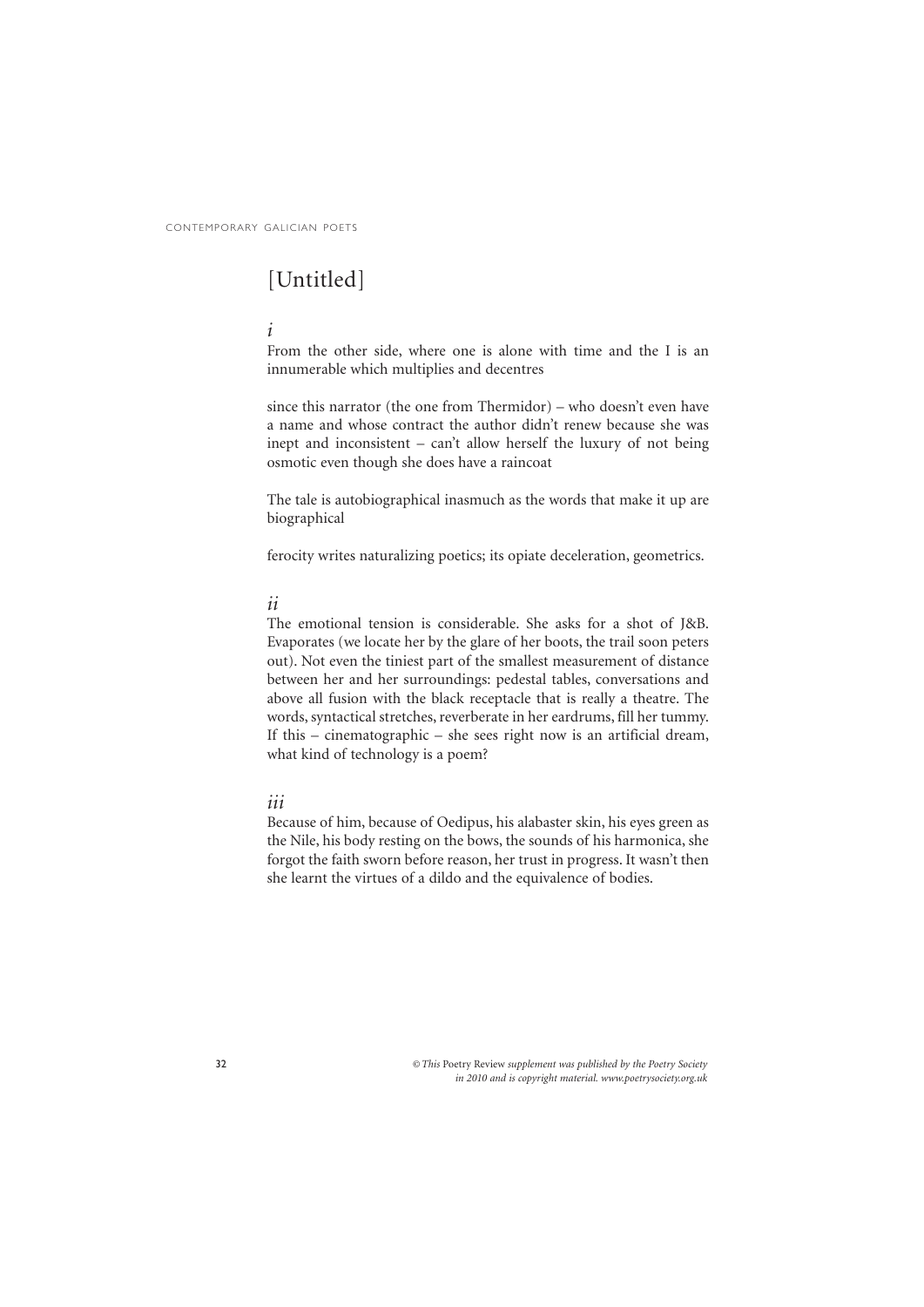#### *iv*

And you, who will never make names and objects coincide.

*v*

Since she doesn't remember, she takes notes. Glosses clot (on her skin).

Altai, Yablonovy, Stanovoy (mountains) Darfur, Kimberley (plateaus) Orinoco, Mekong (deltas) Challenger (trench) Ob, Yenisei, Amur, Huang He (rivers)

*vi*

And the delta, that tongue of earth, full of light, advancing.

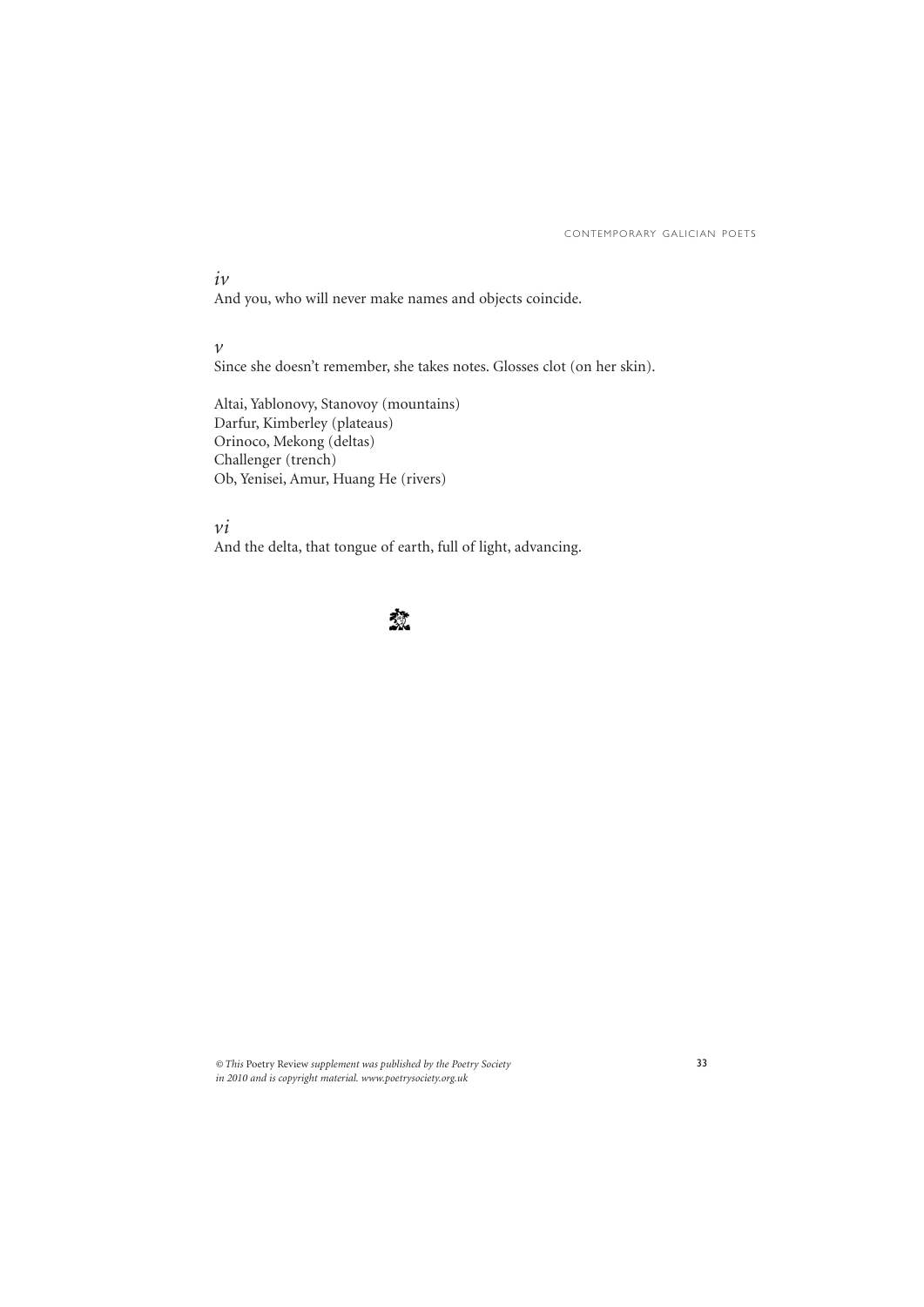### *Alfonso Pexegueiro Angoares, 1948*

## The Sands Of Language (Life)

It was when the world started. "I don't know how she left the house on her own!" said the gods. The way she walked was so decided they let her go. "Where are you off to all on your own?" they asked. "There's a handsome, affectionate man waiting for me, gods, but that's something you wouldn't understand." And she carried on alone, under the gods' watchful gaze.

She crossed paths. Blank spaces. Clouds. The odd mountain. She crossed a river. And on reaching the sea (of the universe) she stopped. "Goodness!" she exclaimed. "Everything's so far away!"

"Where do you want to go?" asked the gods. "To the other side," she replied. "Of the sea?" "Yes, to the other side of the sea, where there's a handsome, affectionate man waiting for me, but that's something you wouldn't understand," she said. "We'll take you! Climb aboard!"

And she climbed barefoot onto a green and red dolphin, which rode the waves without getting her wet. "How well you swim!" she said. "I'm part of the sea," replied the dolphin. "You could be the handsome, affectionate man who's waiting," she implied. "And what might his name be?" asked the dolphin.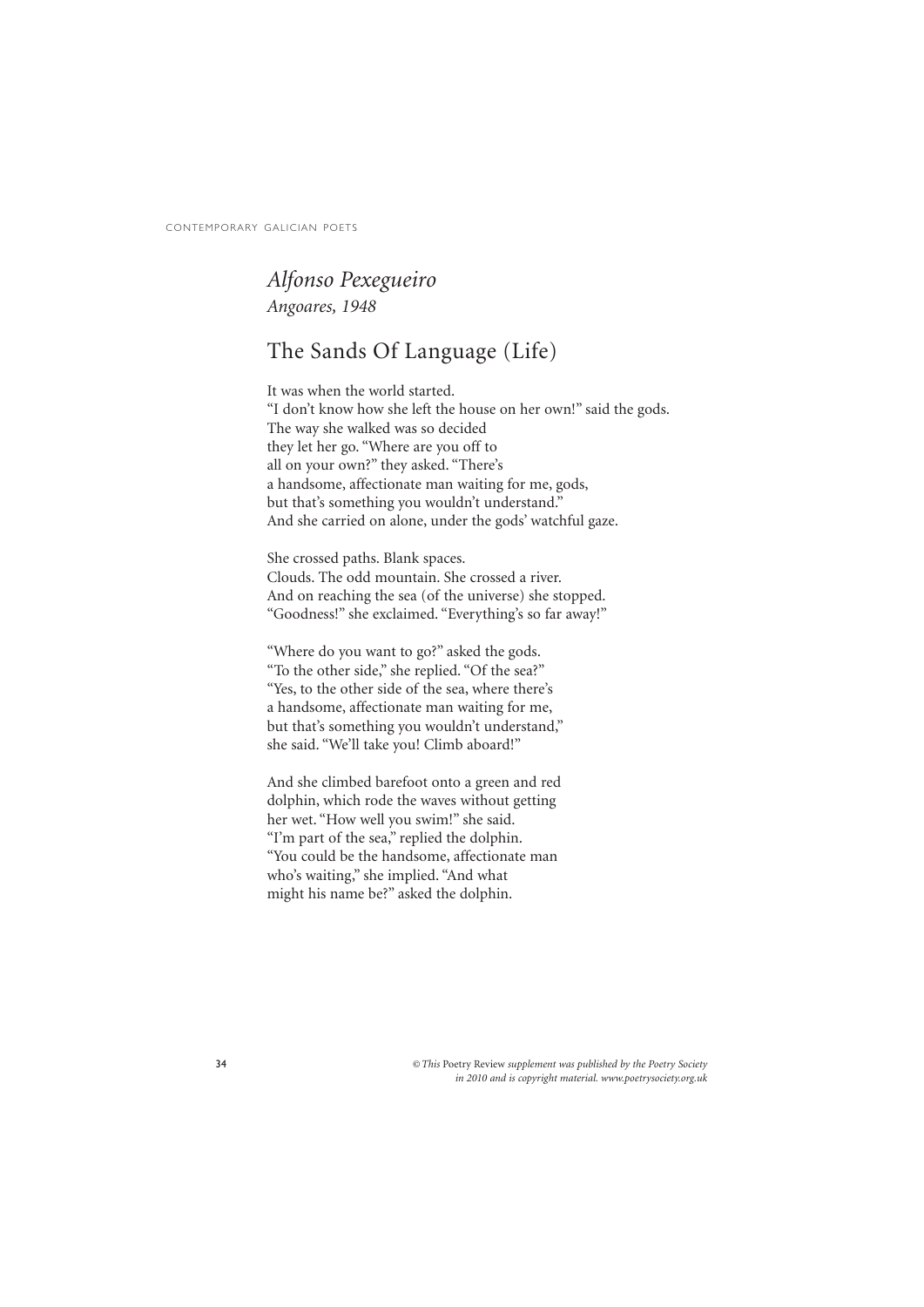"I don't know, he'll tell me when I get there, but you could be the handsome man who's waiting." "And how will you recognize him if you don't know his name?" asked the dolphin. "By what he says!" the woman replied, watching the horizon go red and surprised by the question. "Isn't that how we recognize all things?"

The dolphin remained silent. Only the waves spoke. "And how do you know he's handsome and affectionate?" insisted the dolphin, a little ill at ease. "It couldn't be any other way," the woman replied, full of self-confidence. "Were it any other way, he wouldn't be waiting and I wouldn't be going to meet him... But you could be the handsome, affectionate man who's waiting..." "How can you be so sure of what you say?" asked the dolphin, interrupting her and leaving her on the beach. "If it were otherwise, the world would not exist... but that's something you gods have yet to understand."

The dolphin took its leave, leaping over the ocean. And the woman, barefoot, went to meet the handsome, affectionate man...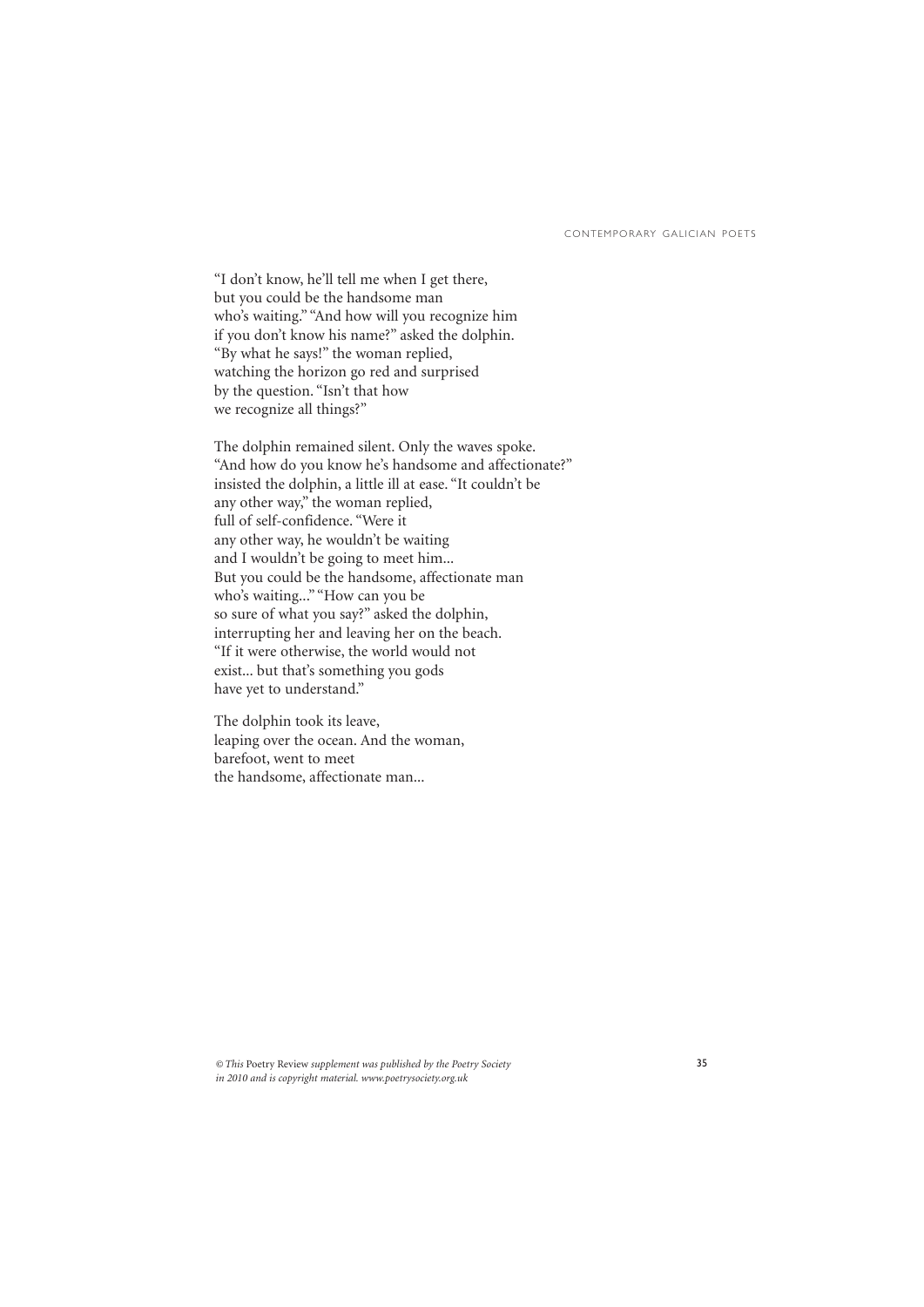### The Parents

The night. The moon. But there was no moon. The soldier entered her house, dragging her with him, in humiliation. He plucked out the husband's eyes and hung him from a hook hidden in the clouds. The children (fortunately) still hadn't been born.

...

The night. The day. But there was no day.

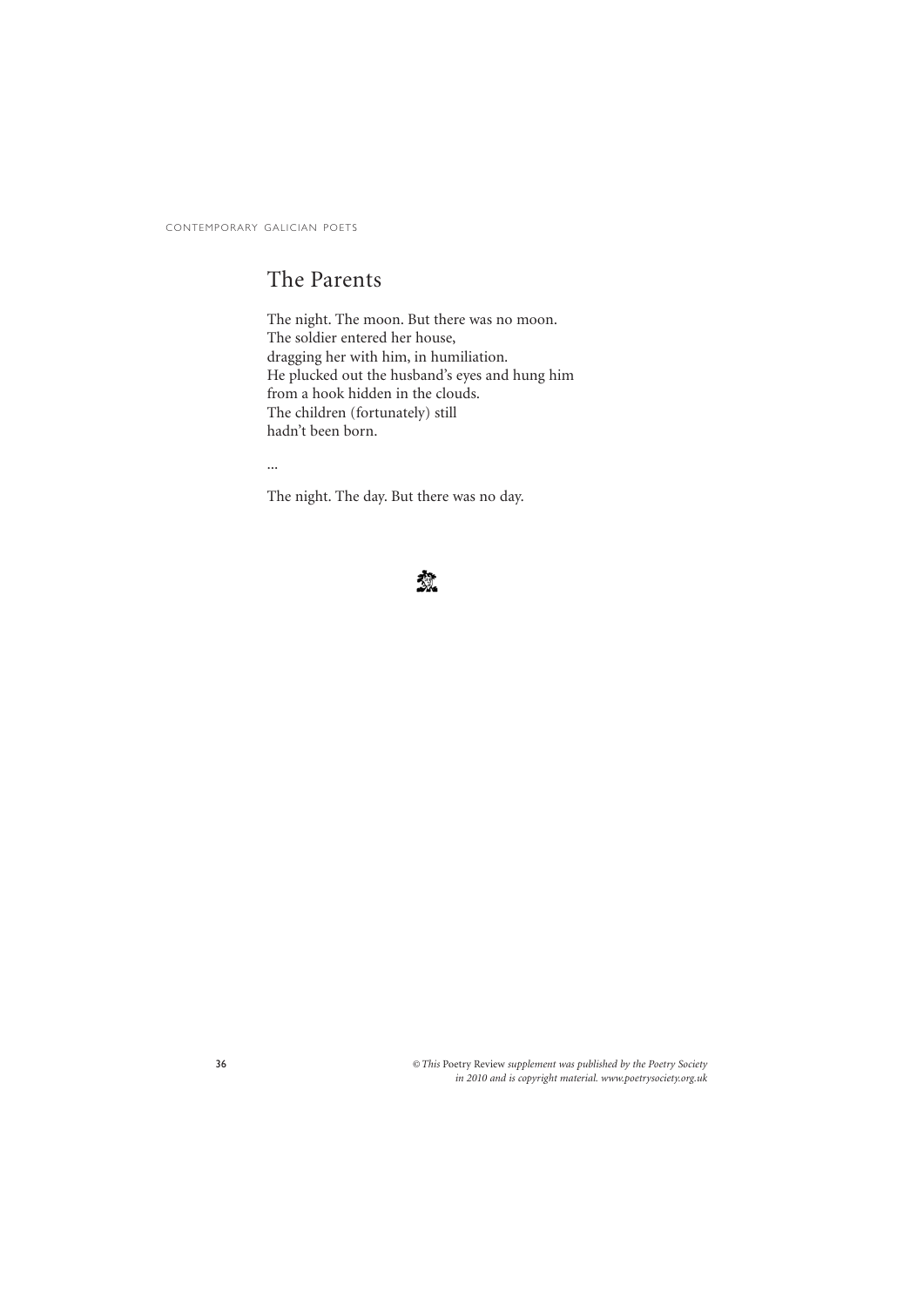### *Luz Pozo Garza Ribadeo, 1922*

### First Memory

I opened my eyes and felt the rain on my nape and temples.

I arrived when silence oscillates in an attempt to make itself portico of time. An inner form shared the movements of the stars, there came words, dark rivers of joy, voices passing through walls, innocent ships fleeing in pupils.

I opened my eyes and felt the rain.

I remember now an empty square criss-crossed by winds of nostalgia like a known, uncertain hand. I remember streets not at right angles, stones marked with lichen, steamers sounding in afternoons of mist when the quay slips into shadows and silence...

I should say, with the poet, "I saw the shade without a look, without a lamp." But the light goes with me.

I opened my eyes.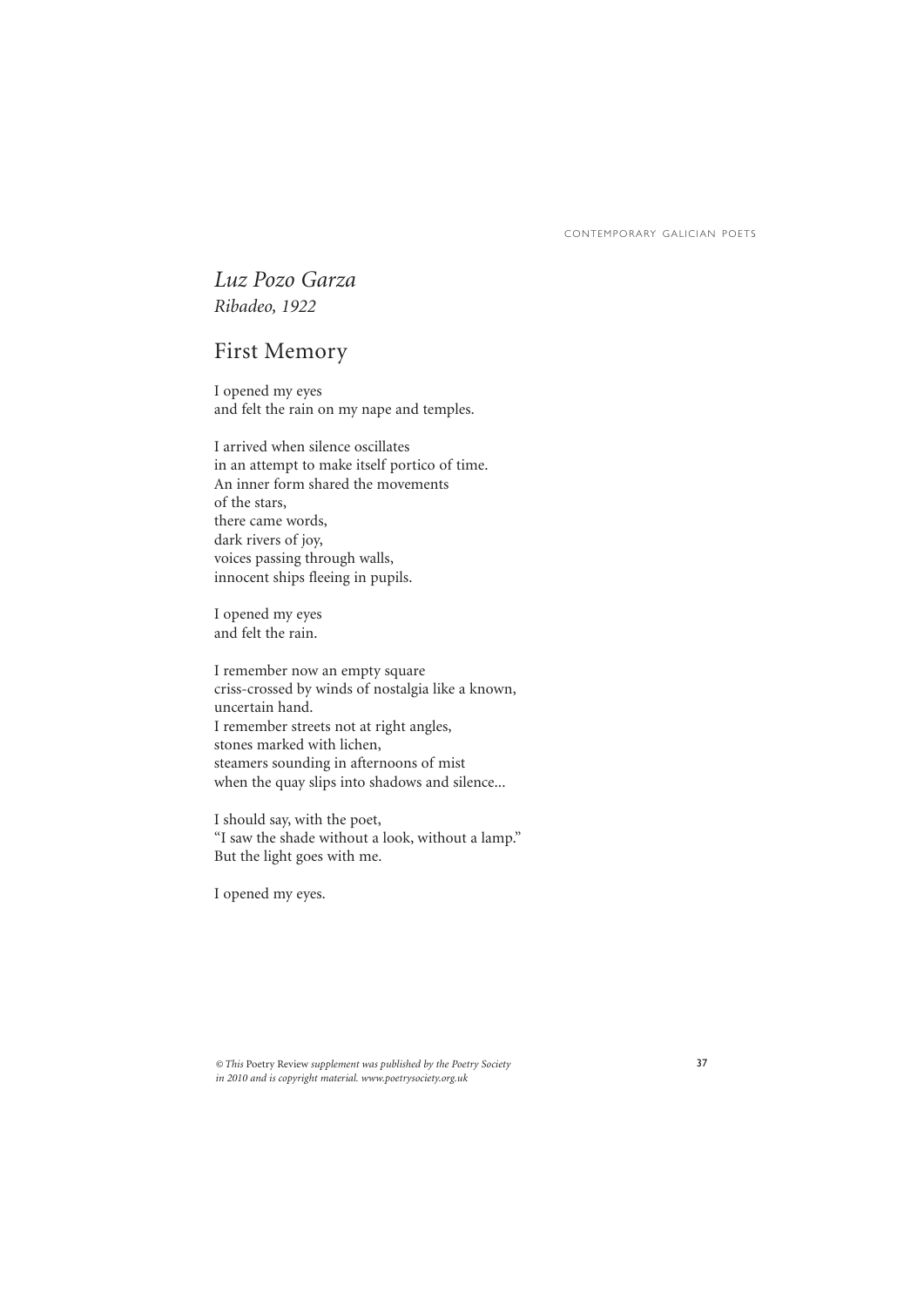### In Search Of Federico García Lorca

And we buried in the ground Overstepped the limits of the Genil and the Darro Crossed bridges of agony Climbed the mountainsides...

It was still snowing on the ridge We walked the streets of Granada with black chrysanthemums on our eyes...

We went in search of your shadow in the cold Granadan dawn We asked the black olives overflowing fountains myrtles oleanders oily-voiced beggars We asked the crosses dead tarantulas...

"Dig down add lament Scrape with love with agony the land is bruised in this part of Spain The grass seems angry and injured Add plenty of love confined death..."

There was a cold flower an oleander in abandoned shade

With knives with nails and with teeth we buried in the ground... and nothing!

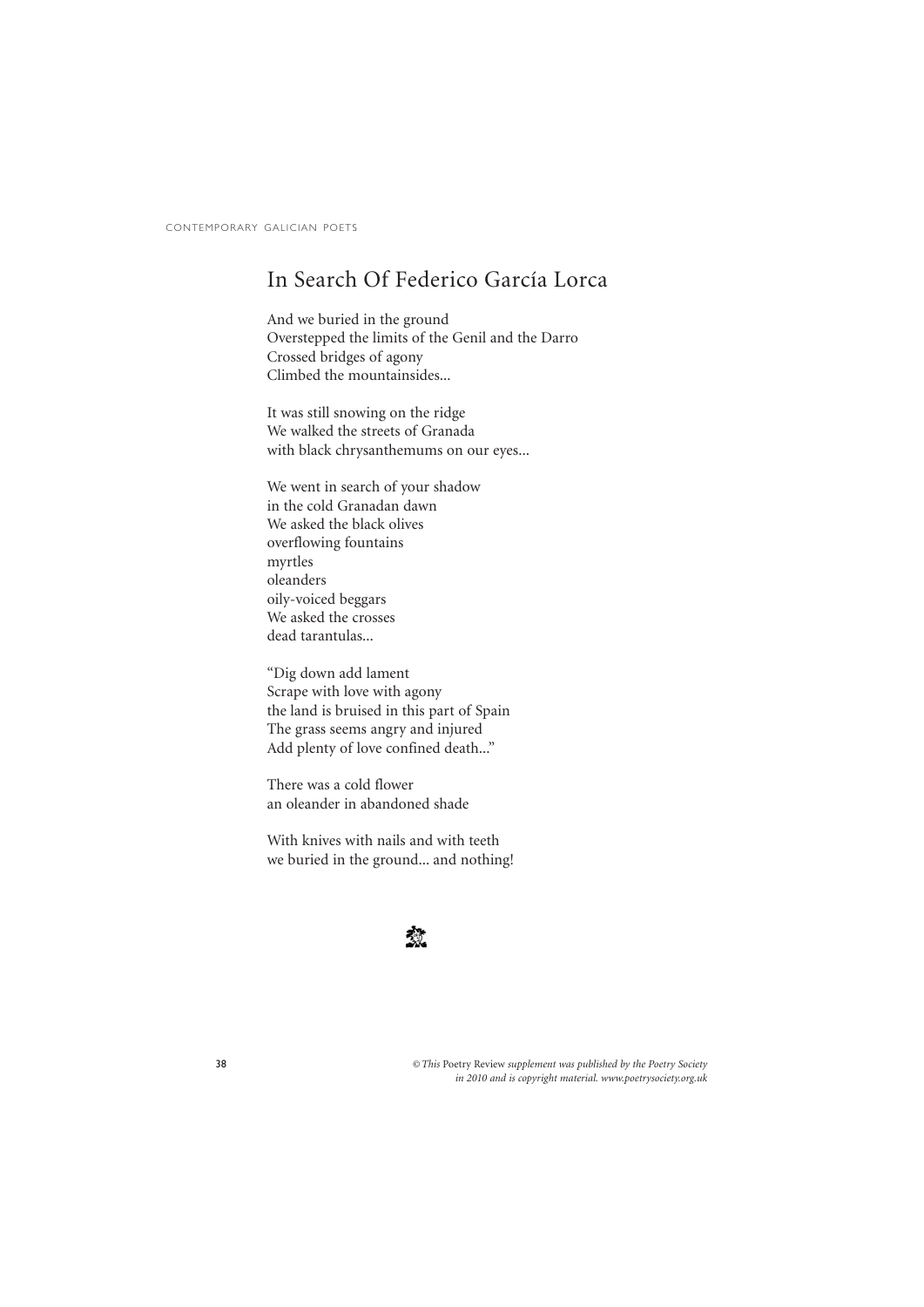### *Manuel Rivas Coruña, 1957*

### Blind Man's Grass

Poussin of Normandy was asked for the ancient world's most beautiful gift for a museum in Rome. He didn't waste an hour. He chose a handful of earth. That strange matter, that mass of shadows fermenting with dawn. A fistful of earth, a bloody scab, a putrid soul salted with the marble dust of statues. A handful of earth, winter embers, the ancient world dreaming of raising a stinging nettle (blind man's grass) in the mould of a hand.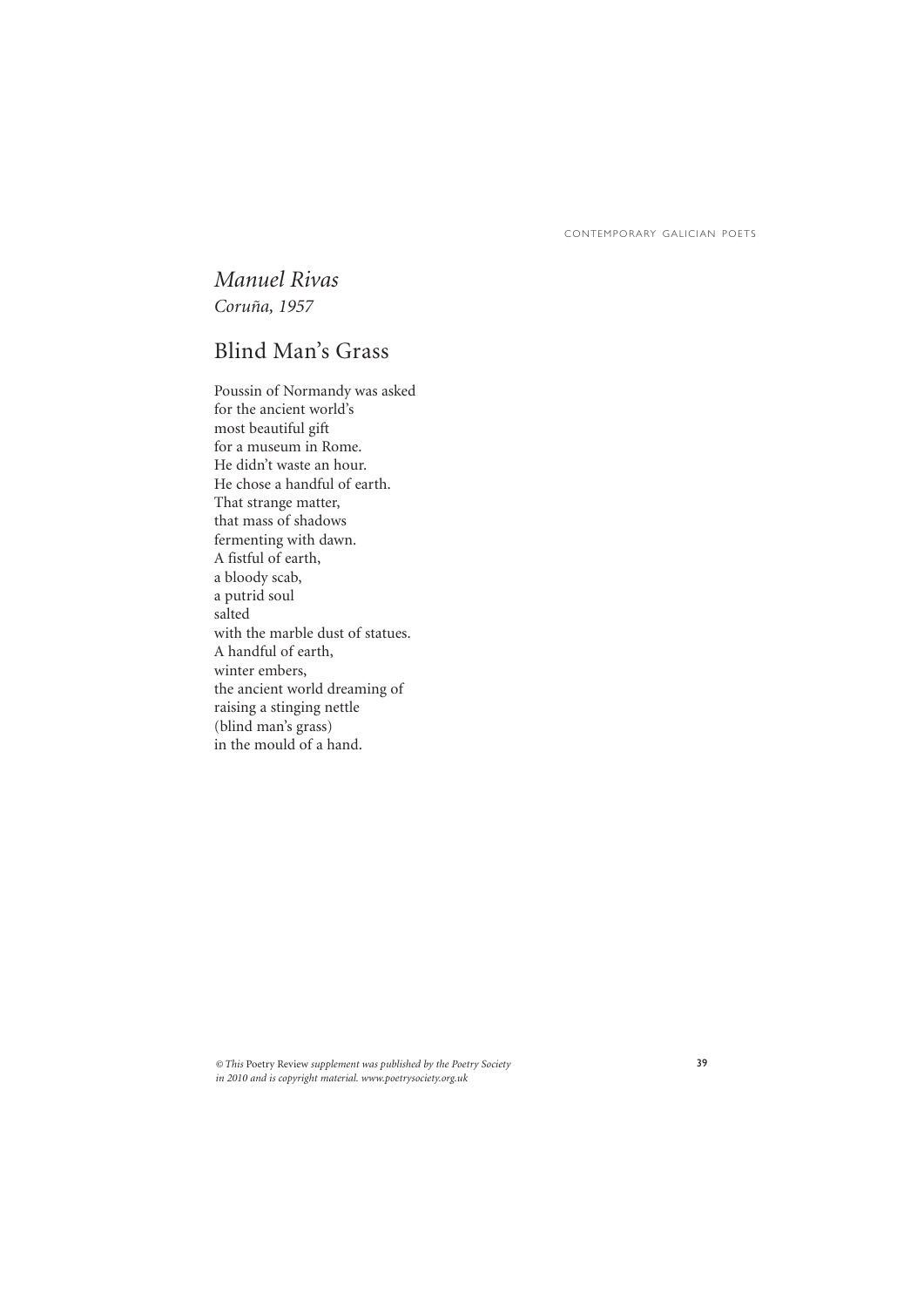### Ingres And The Fornarina

At that hour he feels like a body made of old rags with scabs of pigment, word amputees, blasphemous hands, ashes of flames, decantations, tearful ruts of wax, oily remains of shadow pruning, the mutiny of discarded things, guilt piled up in the corners, the dross of strokes, the toxic moment, sublime cripple, mystical poison, light hurting on a bed of spirals, the swamp on the floor, a plain of insomniac breezes, souls of bats on barbed wire, sheep chewing grassy leather, the enigmatic organization of mist, destiny's petrified discontent, the Florentine dawn creaking through the studio window. Finally Jean Ingres gives in. Takes a step forward. Tenses his trembling. Paints the most beautiful back in the history of nudes. That of Margherita, daughter of Francesco Luti, baker. In 1518 Raffaello Sanzio prepares to stroke that same curve and she, the Fornarina, on the lap of her lover and painter, eyes Ingres with a wife's ironic glaze, in the year 1814.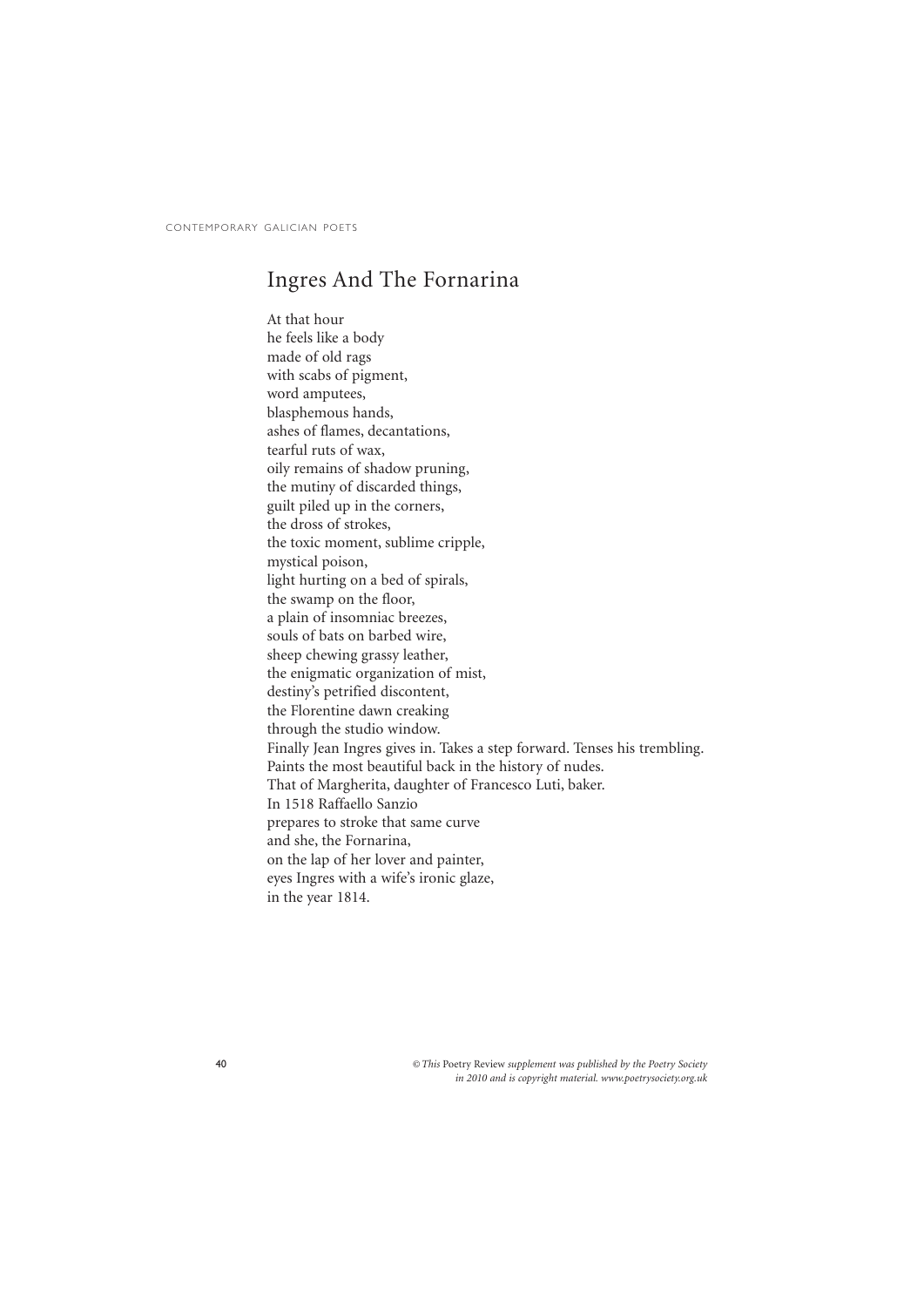## Tierra del Fuego

The tourists stretch and grow excited when a crack appears in the crest of the glacier. The collapse of Gothic nature leads to shouts of jubilation. Perhaps it's withdrawing out of a sense of shame, or because of the flashes, the whoops of amazement. Success, extinction. Nature really does imitate art.

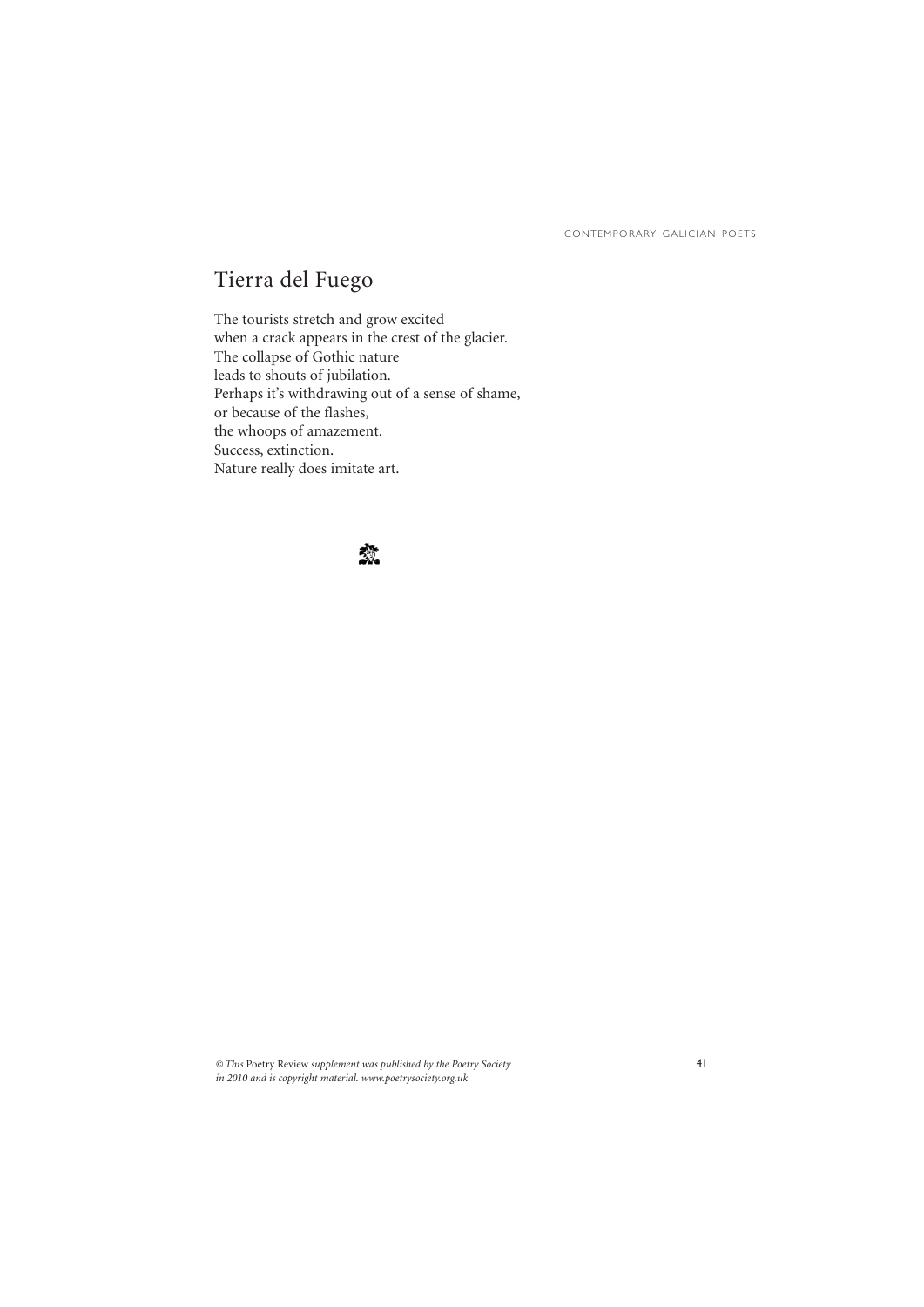### *Xavier Rodríguez Baixeras Tarragona, 1945*

### Dialogue With The Eastern Trees

I also spoke to the eastern trees, perfumed in a fervent breeze, scattering down in secret gardens: I shan't see you until, far away, after many years, the nostalgia of having been abundant for someone who under you greedily held onto me, but putting limits on the night's caresses, gives me back the caterpillars crossing tracks, the cheeks stolen from a pool crammed full of fish, sinuous colours which even then referred me to a more ancient, dazzling time I had to forget: I shan't see you tremble until the immature days of the agony of mists, ardent friends who may still breathe, seeing the sea defiled by the opaque eyes of those who are adrift. They haven't stopped replying.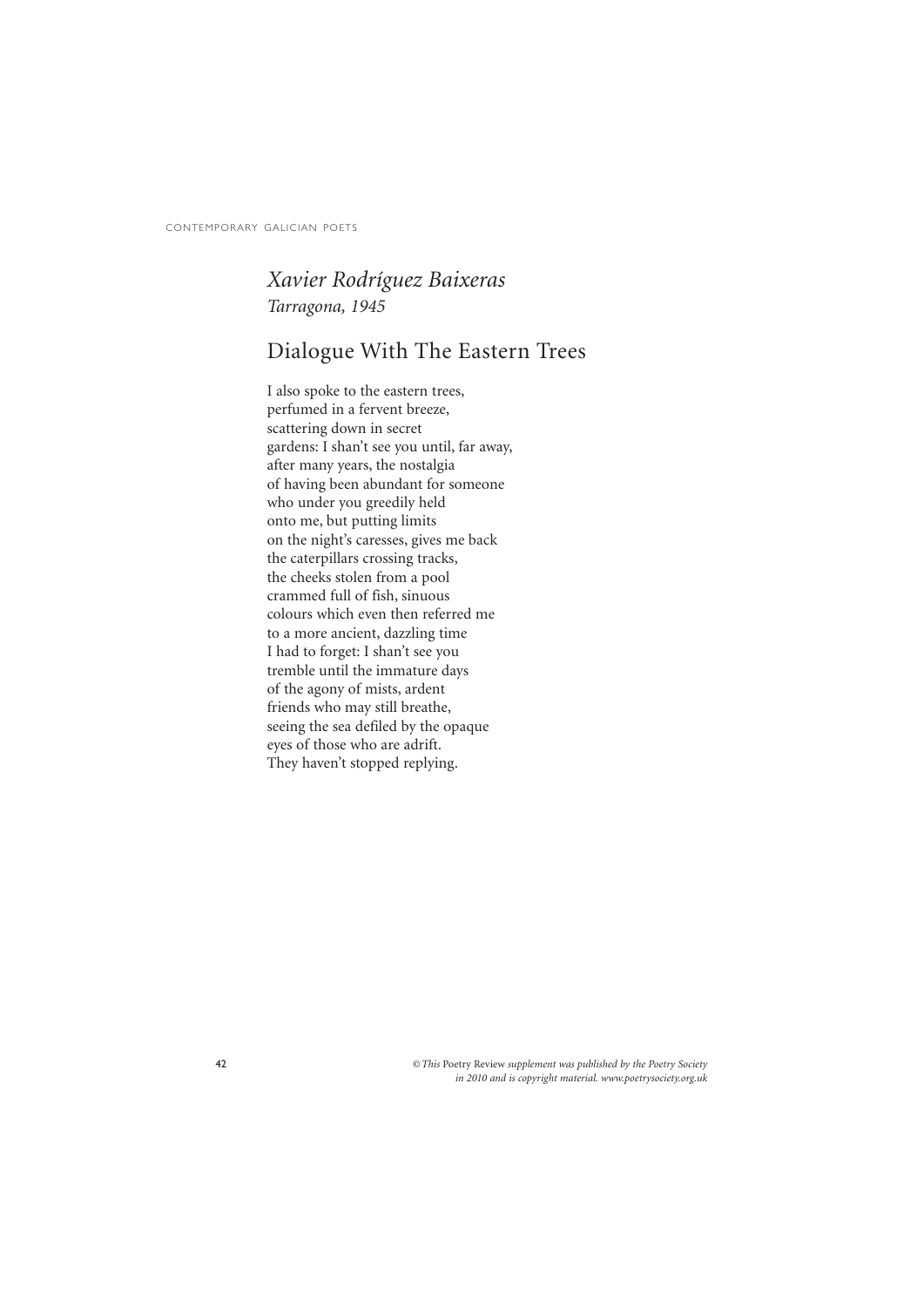### Shadow Child

For some time I've been hearing voices, doors banging in the attic, voices consumed by fever; doors banging angrily, ardent, high. I don't know when they started to come, from what hidden lagoon, these faltering, suppliant voices ("warm water"), then diffuse, which catch me lying on the floor, which shake me, won't let me sleep. For some time now I've been hearing footsteps coming from those doors, lively, tremulous footsteps as of someone carrying a weight up in the attic. Why carry so much water if there are lakes? Why am I sleeping on the floor? I stretch out my arms to the net of darkness, pursue myself through ravines, grottoes, wound my feet on stony beaches, the only centre I find the pleasure of remorse, am laid low by hail, some cheap wine, a gale of crazy leaves... Who is calling me? Who is turning on the light? I emerge between nettles, rub my eyes. Hear someone say – like a shadow – "you've a new brother." Only then do I fall asleep.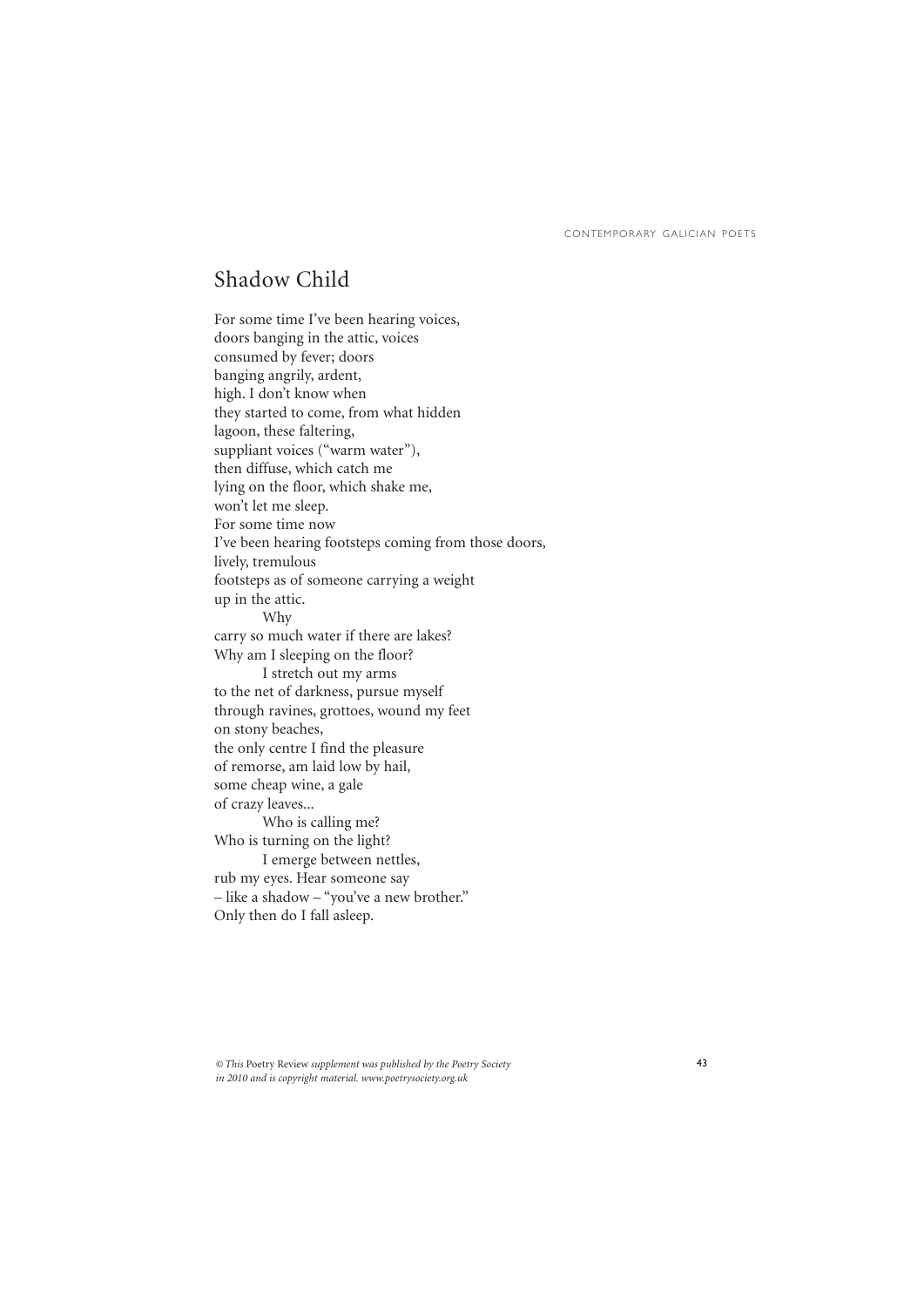### Elegy

*For my brother Rafael Baixeras, painter*

From a lunar pool, from an estuary porthole, from a carriage blinded by turbid snow, you see me.

From your inland distance, from your vantage point, when I mean to chase you through tunnels someone numbered, thinking of return, you see me.

From a balcony in the cold night, suddenly noticing as I cross the street with the saddest of gestures, you see me.

From some wind or sand, desolation of sleeping women, from inside their eyes lost in light, you see me.

From that dark room, from the rust of decanters and the scent of tyres that hasn't gone away, from that lament, you see me.

From seas which are to blame for us going where everything ends, to a bottom without cure, without anchor weeds, without sediment, you see me.

From the day of your birth and the afternoon of my death, from the dawn of blond bodies swept away on a gust of wind, from the half-closed shutter of our laughter, you see me.

From a light that is intense, from a summer night, both of us breathing in the same peace-deprived room, sailing in wine, you see me.

From the hour that signals the moment of departure, world without end, from the grandfather clock whose eyes we once plucked out, you see me.

From the faith that, when verses and paintings burn beyond closed eyelids, blinded by a single sun, I can say I see you, you can say it to me, you see me.

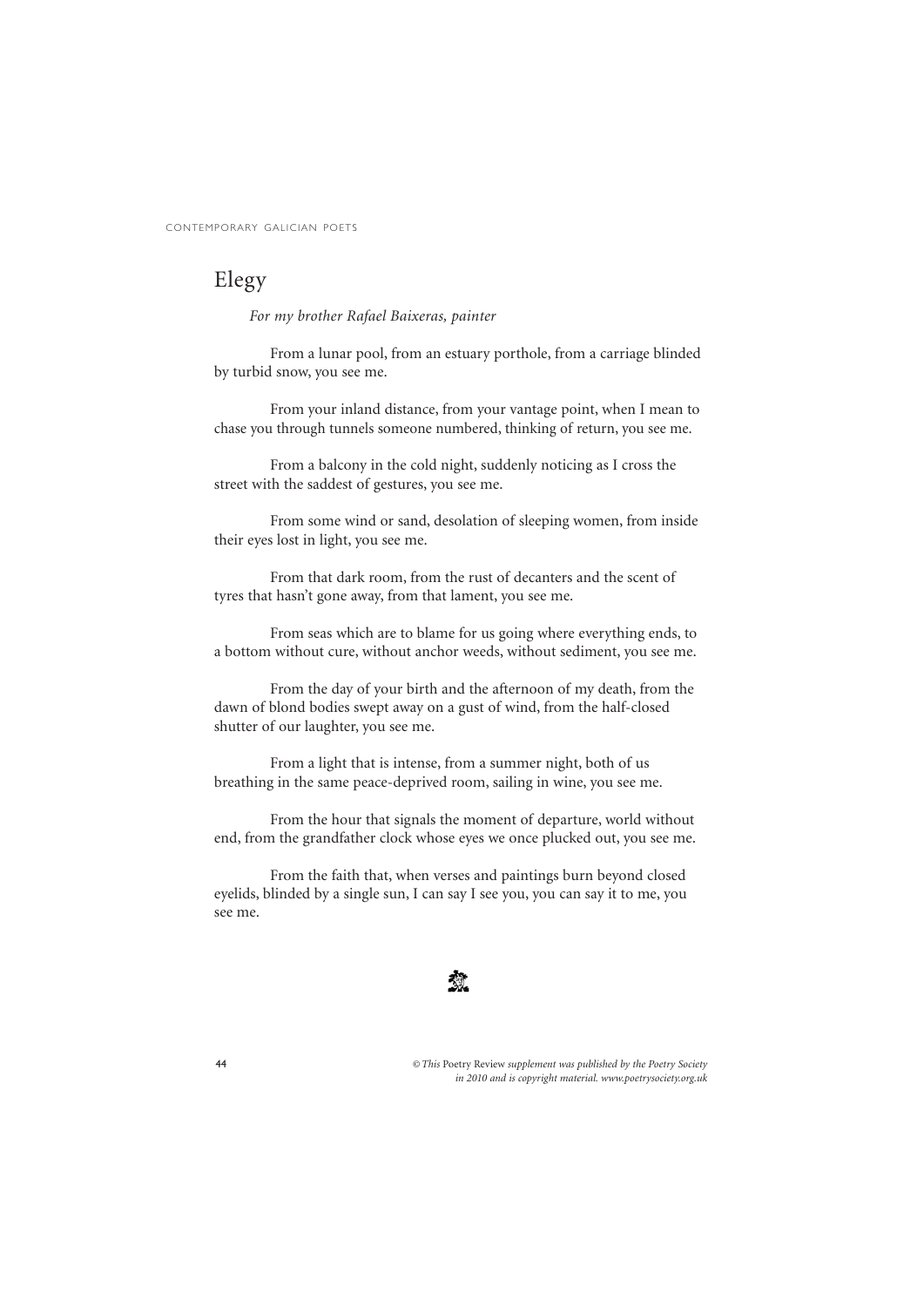### *Claudio Rodríguez Fer Lugo, 1956*

## An Old Man And A Boy (Revolutionary Project On Lugo Wall)

#### *In tribute to Ánxel Fole*

Lugo was a truly walled city back in 1970: the wall seemed made not just not to let people in, but not to let them out.

There lived an old man with an open wall at the gates of his heart. And a boy with an open heart at the gates of the wall.

The old man carried in his eyes all the humidity of the river as it passes through Fingoi. And the child the blue of the railway polished by the passing train.

The old man had a map of his youth which coincided with a vegetable patch in laurel alley.

The boy had a map of the world hanging in the school where he'd been born.

The old man's chest thumped to the sound of the Kuban Cossack Chorus. The boy's chest filled with the lead of Zeppelin's percussion.

The old man had known the freedom of the Second Republic which carried on governing his imagination.

The boy had known no other freedom than that of his unruly mind.

But the old man continued chatting to his lunatic, pansophic, parabolic and fablist phantoms.

And the boy going crazily alone to the mad flames of a bitch named Lilith.

The old man dreamed of fertile fields and the ripening green Galician valley. The boy dreamed of great cities beyond the frontiers of the wall.

The old man struck the boy as a grandad who knew all the tribe's secrets. The boy struck the old man as a romantic poet looking like a Russian anarchist.

*<sup>©</sup> This* Poetry Review *supplement was published by the Poetry Society in 2010 and is copyright material. www.poetrysociety.org.uk*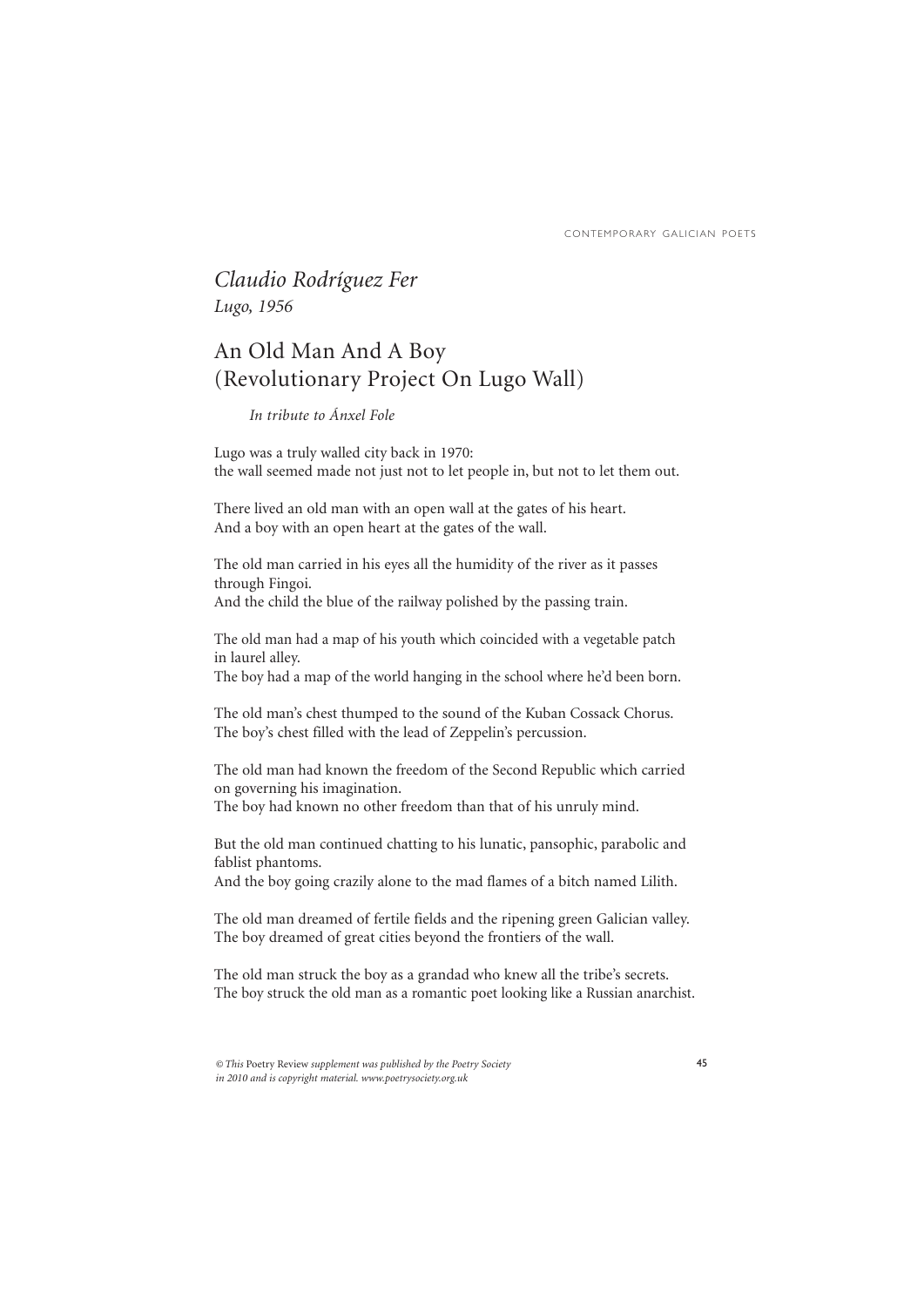The old man had discovered hell in precisely 1936 and was condemned to silence.

The boy had discovered silence without a date and wouldn't stop until sentencing hell.

The old man wasn't getting any younger and the boy wasn't getting any older: everything was arranged for there to be no contact.

But against all expectations no one could stop the meeting taking place. And I swear that pure contact was enough simply to transform the world.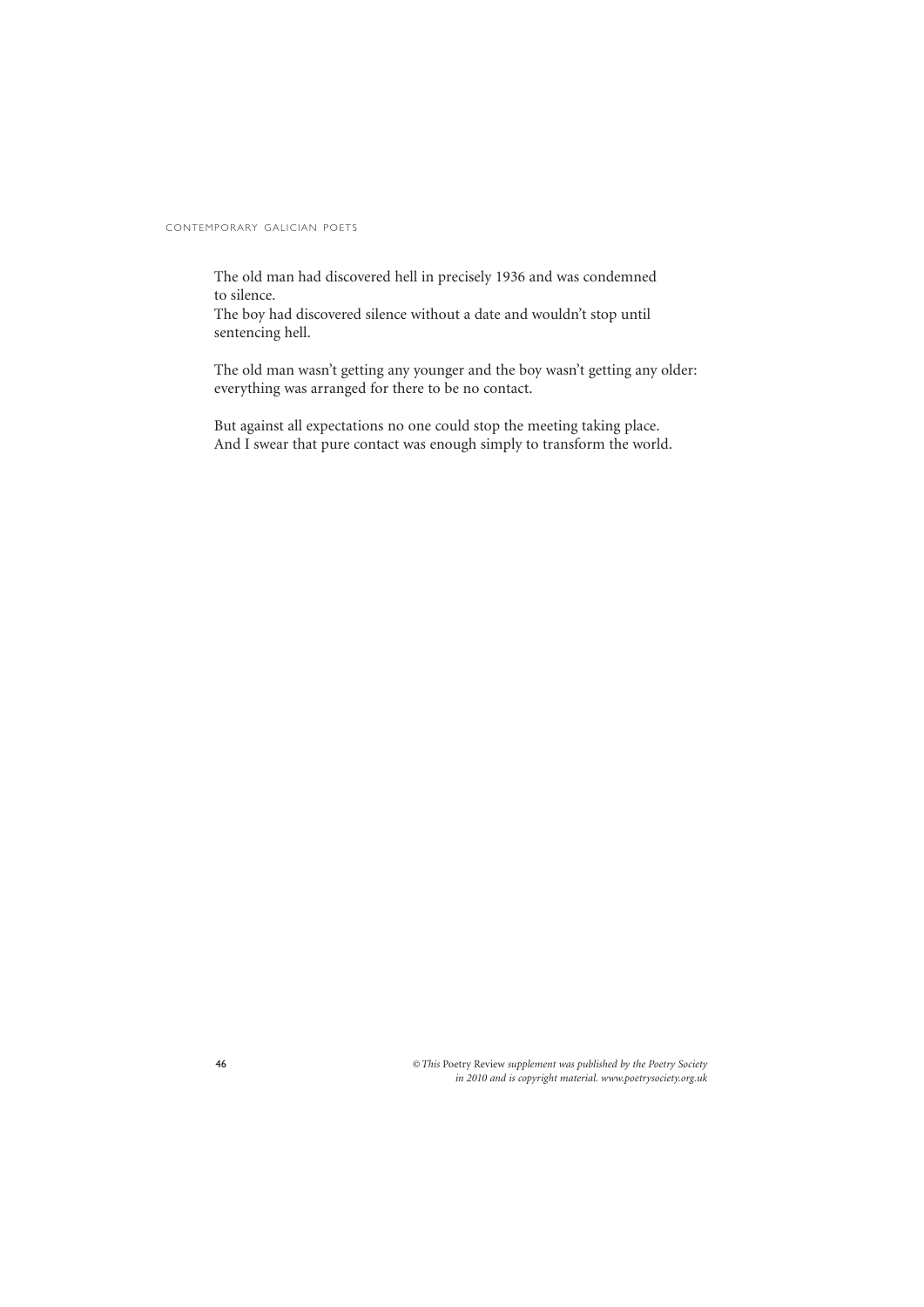## *from* Trace Of Woman

*Inside* I know I'm alive having placed my hand on your belly.

Where only you were inside.

*Poetry* The only ink I write with is the trace of your flux.

But I'm aiming for your body and life is not for writing down.

*Museum* Everything exists so that you can. You are so that everything exists.

And there you were absolutely supremely existing.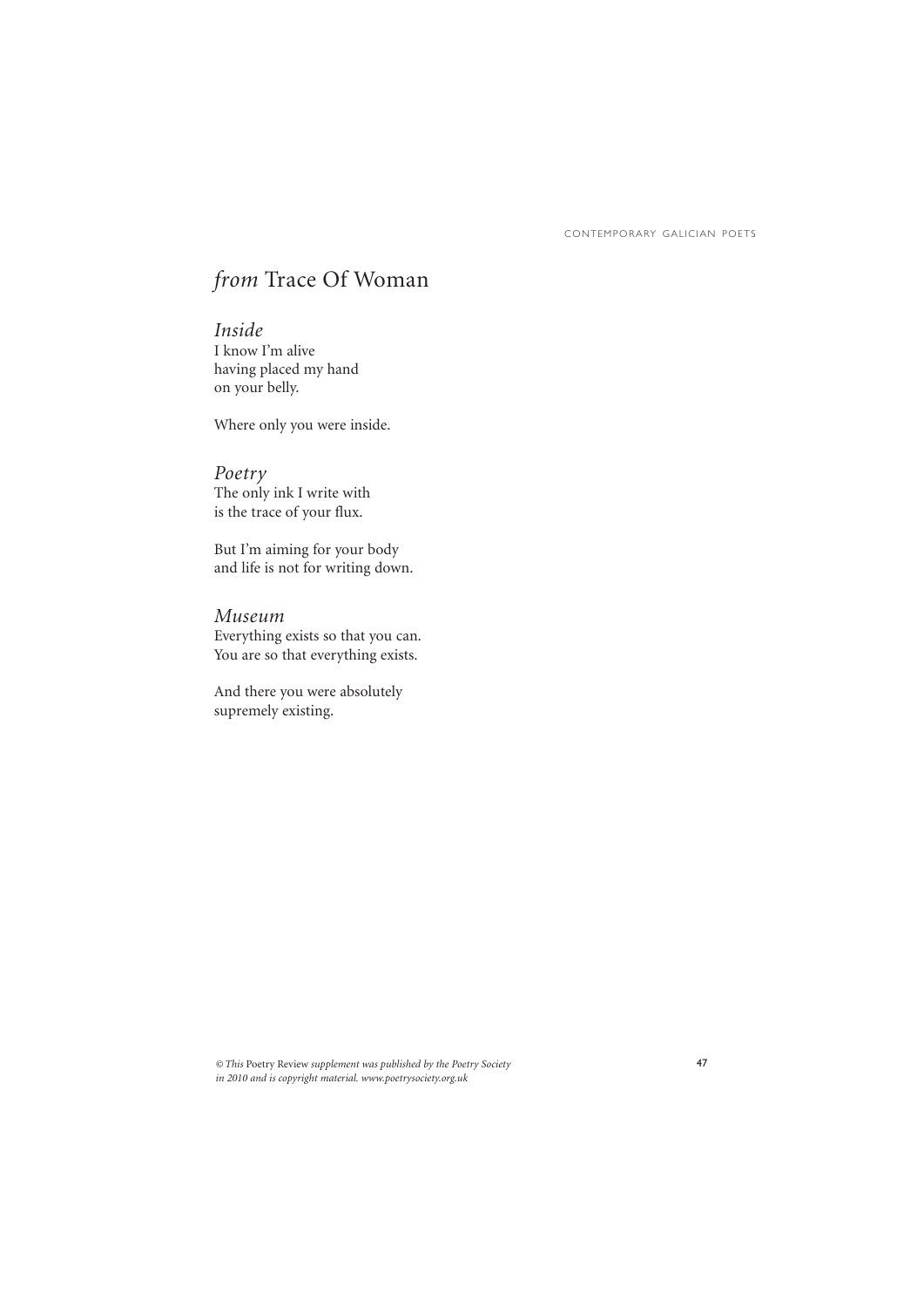#### *Landscape*

Time passes on the boulevards, the frenzy, everything passes. Time passes through you.

And is filled with life.

#### *Body* There is no past or future. Now you are a bitch.

There is only time for the present if it beats in your vulva.

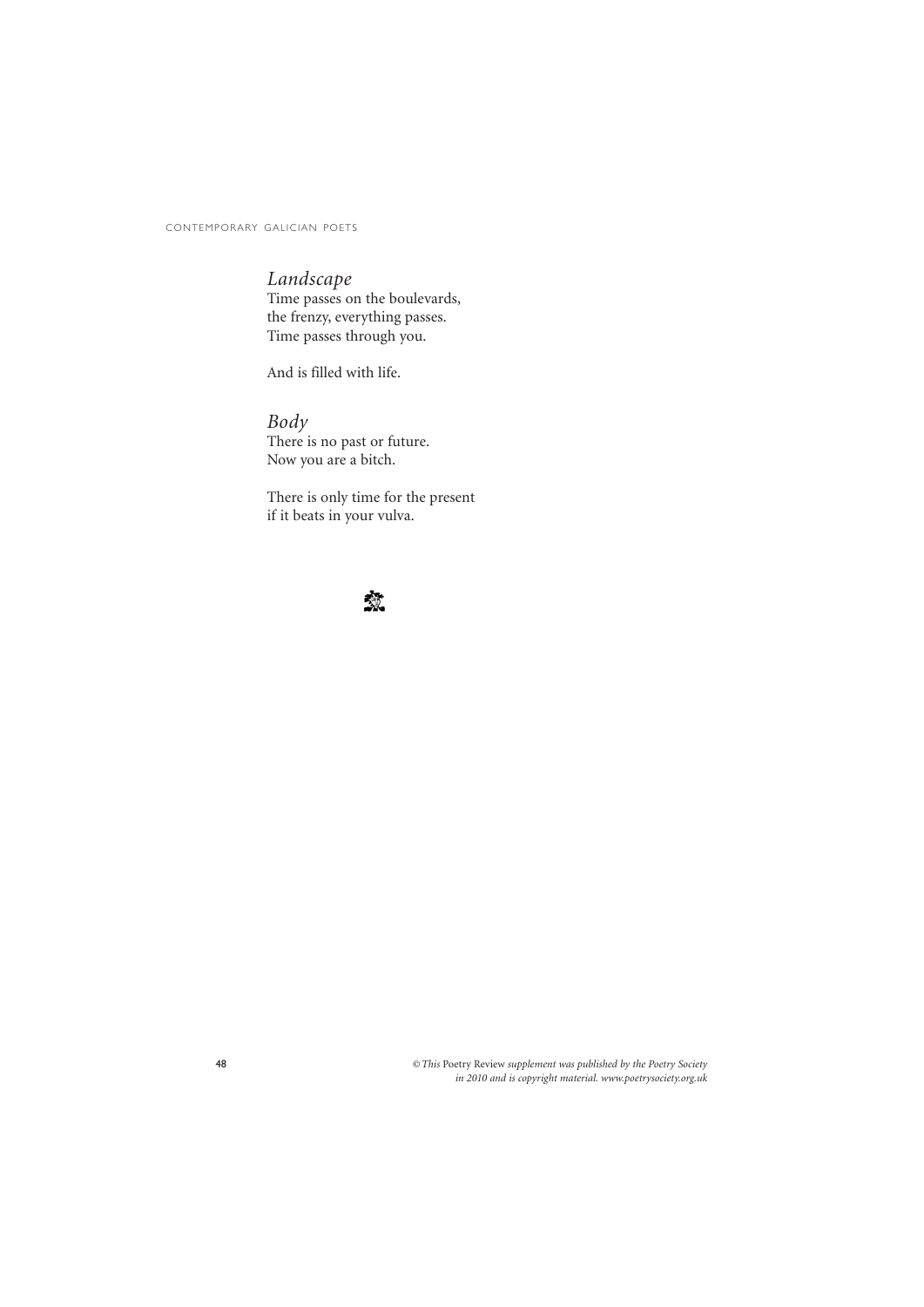### *Xavier Seoane Coruña, 1954*

When my soul goes up and flies over the sea I shall come back to tell you the fortune of the birds' return and the rain of spring on fields

for nothing is so beautiful in this life<br>or so cruel perhaps or so cruel as coming back to your beloved country and finding yourself rewinding the ball of a youth of ours that never died

when over these isles the air is crossed by a spirit that was mine and disappears there will be a shuddering in the old things that tied us a silence pondering the return of a voice that sang in me

be generous-hearted and when my soul goes up and flies beyond the sea rise and sing on the land we loved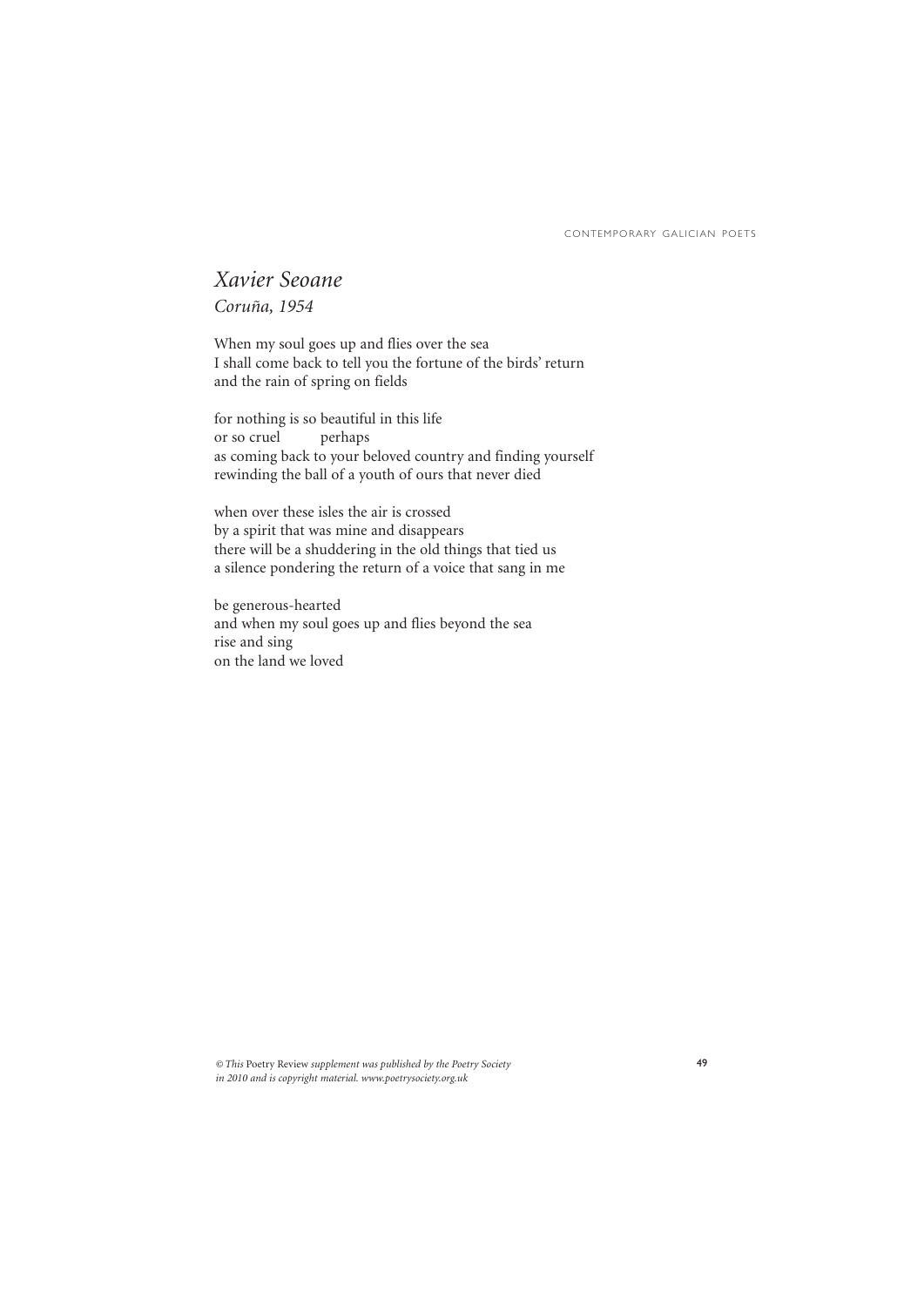## Bestiary

*For Miguel González Garcés*

The rustle of an insect resounds on the earth a fish floats along in the sky

cats are balls and curl up weasels wound the throats that sing

beetles rest in the potato patch mice dream of a barn paradise

a praying mantis chooses a drunken mate silence emanates from silence amid bees

torpid tortoises overtake hares unknown silent birds drink skin

high bats weave death in the shadows

in the heart of the world a quiet dove is

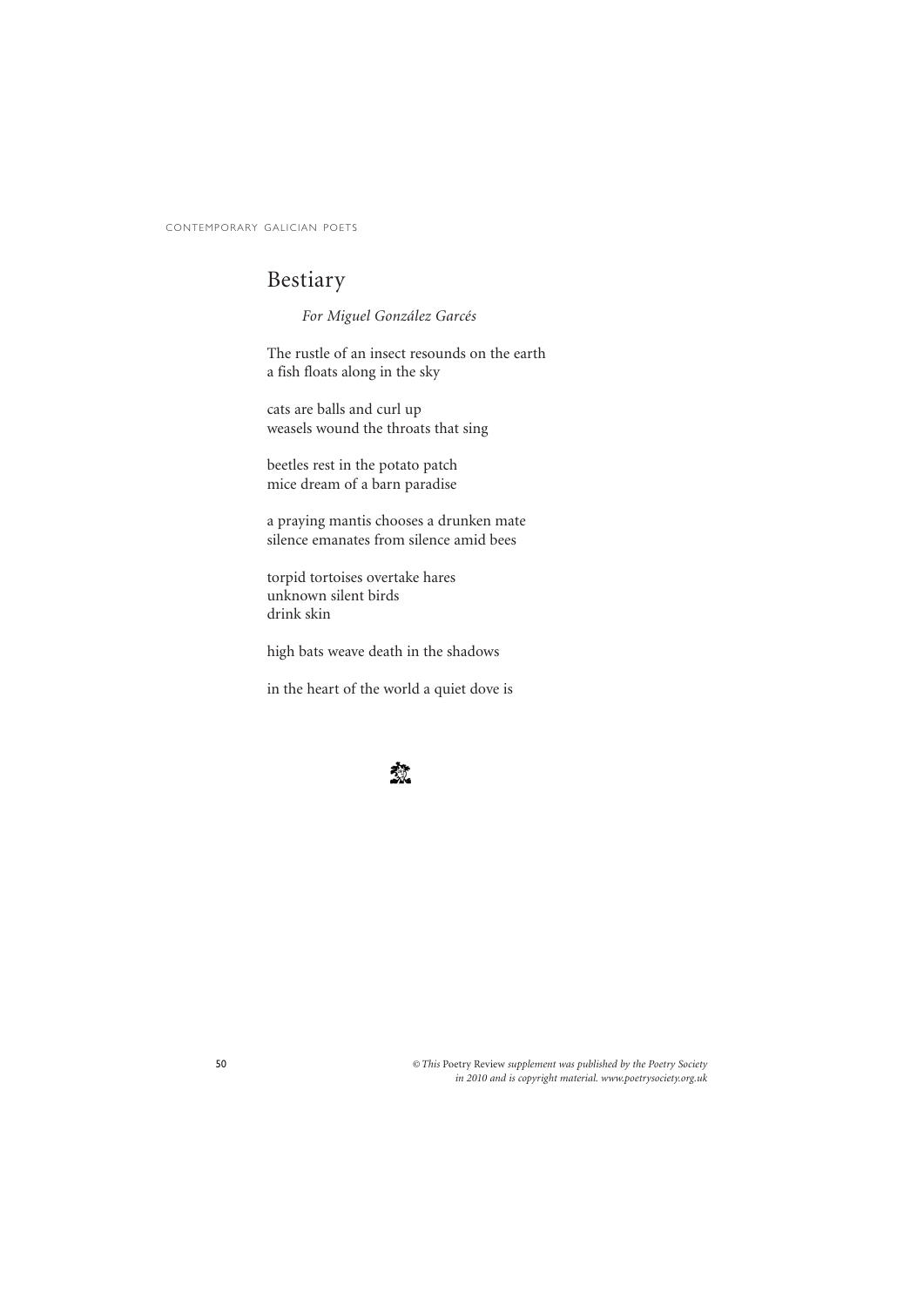#### *Xohana Torres Santiago de Compostela, 1931*

I always went down through Old Square where children played with coins in the fish market. The stifling heat congealed a dreadful stench on the tables, of guts the fishwives tore out early.

In the distance, the bestest sea, the dockyard's grey propellers, naval gangways, tall, dark, rain-worn. The birds always like an independent caravan detracting from flight... ah, tremendous gift of beating the air.

Childhood, footsteps of mine, irrevocable shadow is all I have left of your night.

Field of Time, unharmed meadow, to enjoy May for my doves: how life delegates that sweetness it sheltered in the doorway with your name!

Still without thinking high-throated songs wouldn't be eternal warming us a little like small hugs.

Still without knowing anything of the two sides hopelessly dividing men, if two are ever recognized.

We are summoned by a drunken testament of years, a skeleton in the sea, which doesn't return even a bone with a flower on it.

Didn't you know? Nothing is that transitory calm on the side: The sea next to the sand, which is much the same as saying Death.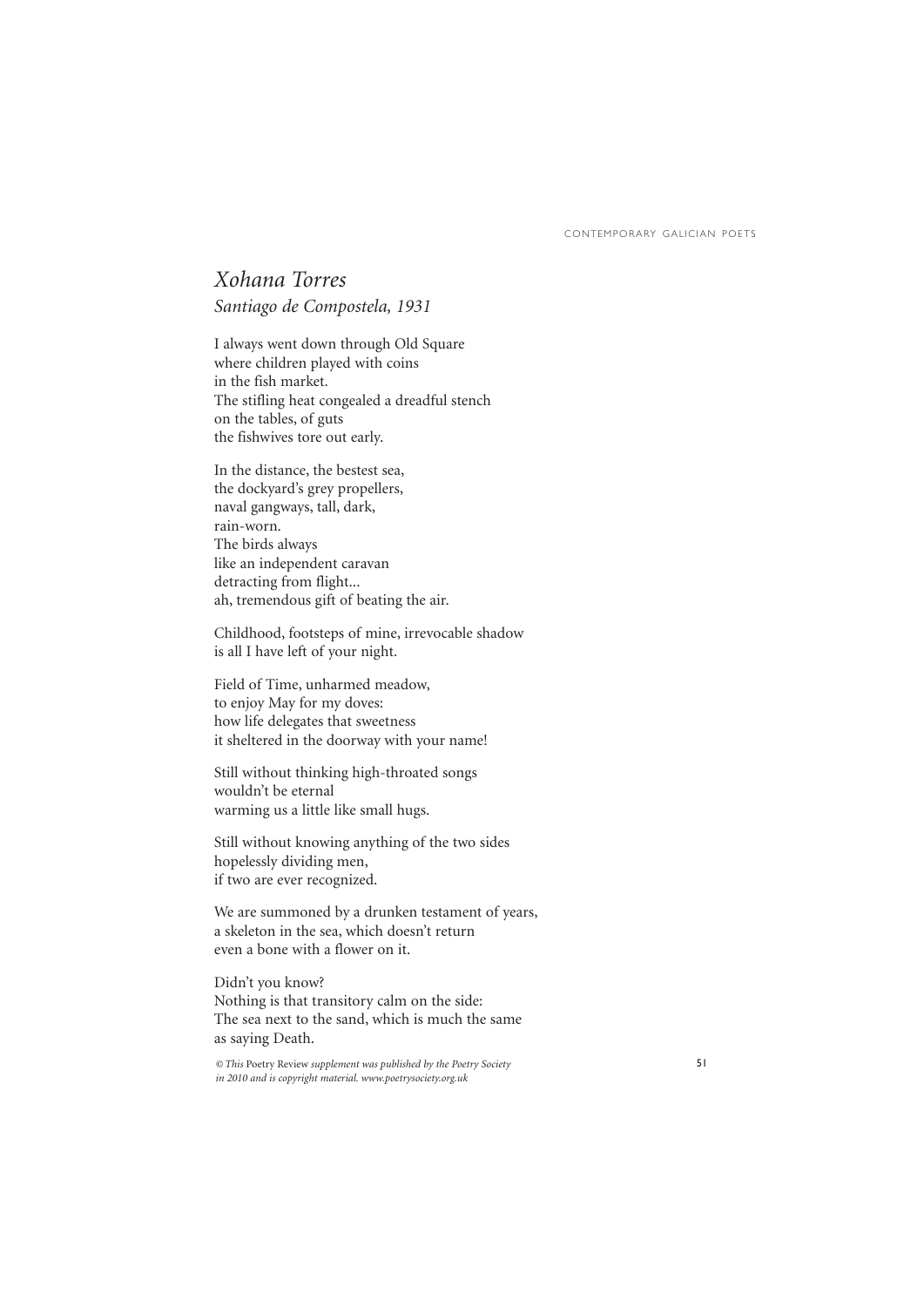## My Name Is Image In The Hour's Mauve Light. Sometimes Mist Comes To Change Me Completely

Body lying on the sand, melancholic girl. When you jump up and move your hair I look like you, creation on another beach.

The Islands communicate that unreal filter of festival lights in the celestial heart.

We were credulous but time went by. (The dream is in the light that blinds us for an instant.)

Suddenly the landscape alters mercilessly, the girl in the red swimsuit disappears, a voice calls to her from the maize.

The mystery now is on the horizon. Everything has the sadness of feeling alien while Venus appears in the evening.

That simple minute of a Japanese print stains the estuary grey: Thus dusk, time passing like colour.

Light I saw fade in Rande, one moment of glory.

The sky offers no explanations. Everything and nothing on the migratory veil anticipating night.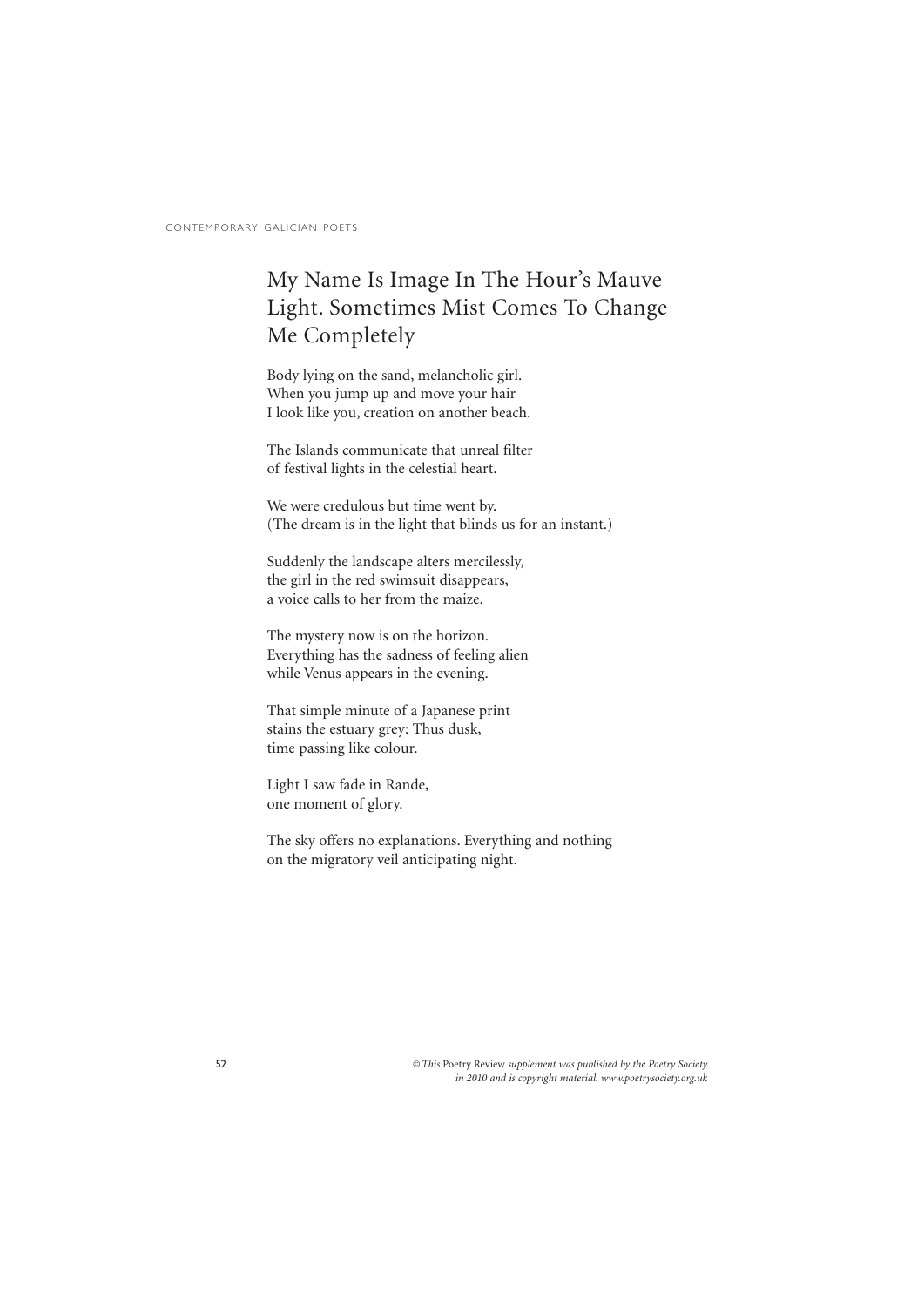### Galicia

First you were in the green of the branches over our heads, on the blank pages, in the seed, light and merriment.

Then you were in the turns of the waterwheel, nobody's men, night islands, in the struggle, the chains, the bitterness.

What did you mean by announcing yourself so close and yet so far...?

As a response to such a sea of doubts (let's not hide anything), I spent my entire life walking along your walls: you're like a door, land of mine, and you're still waiting.